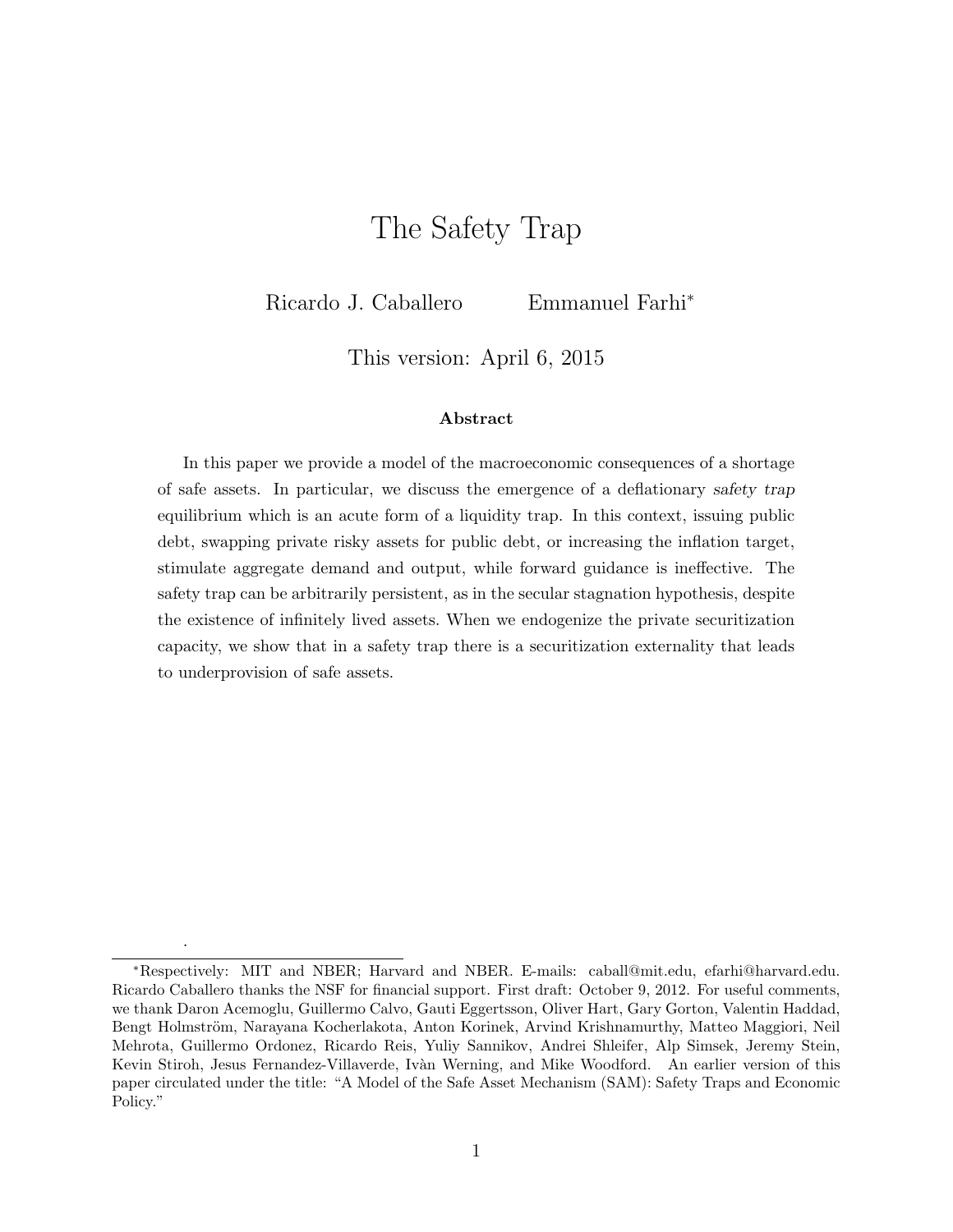### 1 Introduction

One of the main structural features of the global economy in recent years is the apparent shortage of safe assets. The signature of the growing shortage of safe assets is the secular downward trend in equilibrium real interest rates for more than two decades.[1](#page-1-0)

In this paper we provide a simple model of the macroeconomic implications of such a shortage. In particular, we discuss the emergence of a deflationary safety trap equilibrium. It is an acute form of liquidity trap, in which the shortage of a specific form of assets (safe assets), as opposed to a general shortage of assets, is the fundamental driving force. The safety trap can be arbitrarily persistent, or even permanent, consistent with the secular stagnation hypothesis (Hansen 1939, Summers 2013), and despite the existence of infinitely lived assets.

In this context, policies that increase the stock of safe assets, such as public debt issuances and some versions of QE, stimulate aggregate demand and output in a safety trap.<sup>[2](#page-1-1)</sup> Instead, policies that seek (and fail) to stimulate aggregate demand by directly increasing the value of risky assets, such as forward guidance, are largely ineffective because they are mostly dissipated in higher risk premia. The relative ineffectiveness of forward guidance in safety traps contrasts with its effectiveness in standard liquidity trap models. In this sense, the safety trap offers a possible rationalization of the "forward guidance puzzle", a term that refers to the limited effect of forward guidance on economic activity observed in the data.[3](#page-1-2) Finally, policies that seek to directly reduce the safe real interest rate, such as a large enough increase in the inflation target, lead to the emergence of a good equilibrium with no recession, positive inflation, and negative safe real interest rates.

<span id="page-1-0"></span>The model is a perpetual youth OLG model with heterogeneous agents: Neutrals (risk

<span id="page-1-2"></span>We refer the reader to a previous version of this paper (Caballero and Farhi 2013) for a detailed exposition.

<sup>&</sup>lt;sup>1</sup>We take the term shortage to be an indicator of the excess demand for safe assets at any given safe real interest rate.

<span id="page-1-1"></span><sup>&</sup>lt;sup>2</sup>In a previous version of this paper, we argued that the benefit of QE1 type policies are unlikely to extend to the swapping of short-run public debt for long-run public debt (which we refer to as Operation Twist (OT), and which encompass the recent QE2 and QE3 in the U.S). In fact, OT can be counterproductive since long term public debt, by being a "bearish" asset that can be used to hedge risky private assets, has a safe asset multiplier effect that short term public debt lacks. That is, long term public debt is not only a safe asset in itself, but also makes risky private assets safer through portfolio effects.

Of course, part of the benefit of OT policies is to support the bearish nature of long term public debt, and in this sense it is the commitment to future support of these assets, should conditions deteriorate, that generates the benefit, for reasons similar to those we highlight in QE type policies.

<sup>&</sup>lt;sup>3</sup>The term "forward guidance puzzle" was coined by Del Negro et al. (2013), who also documented this fact.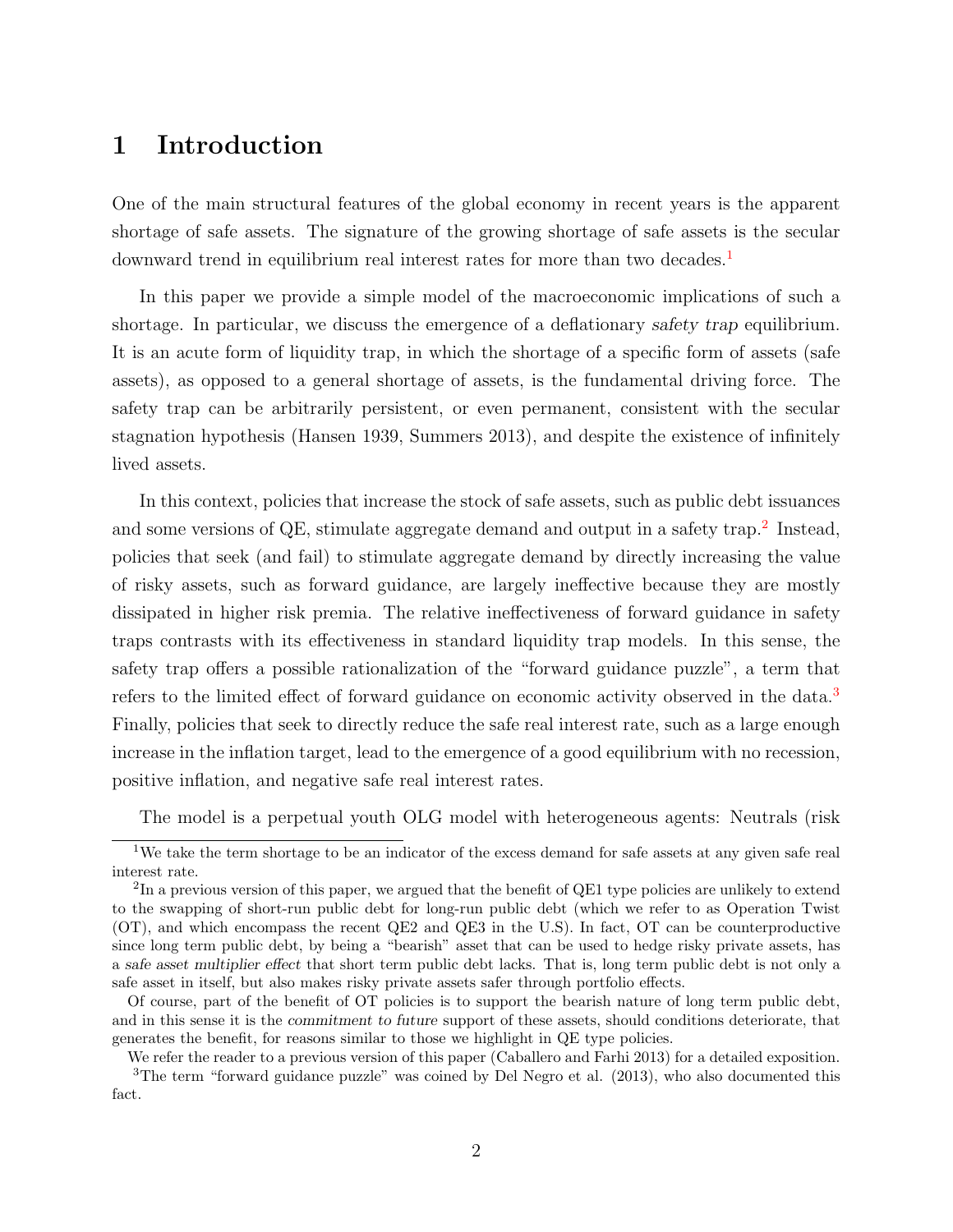neutral) and Knightians (infinitely risk averse). Neutrals own risky Lucas trees (aggregate risk) and issue safe assets to Knightians. This securitization process is hampered by a financial friction. As the supply of safe assets shrinks relative to demand (at a given safe interest rate), the safe interest rate drops and the risk premium rises. This mechanism transfers resources from Knightians to Neutrals, reduces the demand for safe assets, and restores equilibrium in the safe asset market.

Once the safe rate hits the zero lower bound, the transfer mechanism breaks down, and instead equilibrium in the safe asset market is restored through a drop in output, which reduces the demand for safe assets. If deflationary forces emerge, then the transfer flow is actually reversed as safe real interest rates rise, resulting in an even larger drop in output. This leads to a dual view of safe asset shortages. As long as safe interest rates are positive, safe asset shortages are essentially benign. But when safe interest rates reach the zero lower bound, they become malign. This is because at the zero lower bound tipping point, the virtuous equilibration mechanism through a reduction in safe interest rates is replaced by a perverse equilibrating mechanism through a reduction in output.

The equilibrium of our model admits an aggregate supply-aggregate demand representation, where the stock of safe assets plays the role of an aggregate demand shifter. The equilibrium impact on output is magnified by a Keynesian multiplier. The multiplier is higher, the more responsive is inflation to output (the steeper is the Phillips curve), or equivalently, the more flexible prices are.

A key aspect of the policy section is the government's capacity to increase the supply of safe assets. This capacity depends on two factors: fiscal capacity and crowding out of private safe assets by public safe assets. In a safe asset shortage situation, the relevant form of fiscal capacity is the government's ability to raise taxes in the bad events feared by Knightians. Crowding out, on the other hand, depends on how much these taxes reduce the private sector's capacity to issue safe claims backed by the risky dividends of Lucas trees. In our model, there is less crowding out when the securitization capacity of the economy is impaired (when the financial friction is severe). In a safety trap, issuing public debt, and possibly purchasing private risky assets, increases the supply of safe assets and stimulates the economy.

The low rates of a safety trap environment create a fertile ground for the emergence of bubbles. However, we show that risky bubbles do not alleviate the safety trap situation, as they do not expand the stock of safe assets. This formalizes some observations in Summers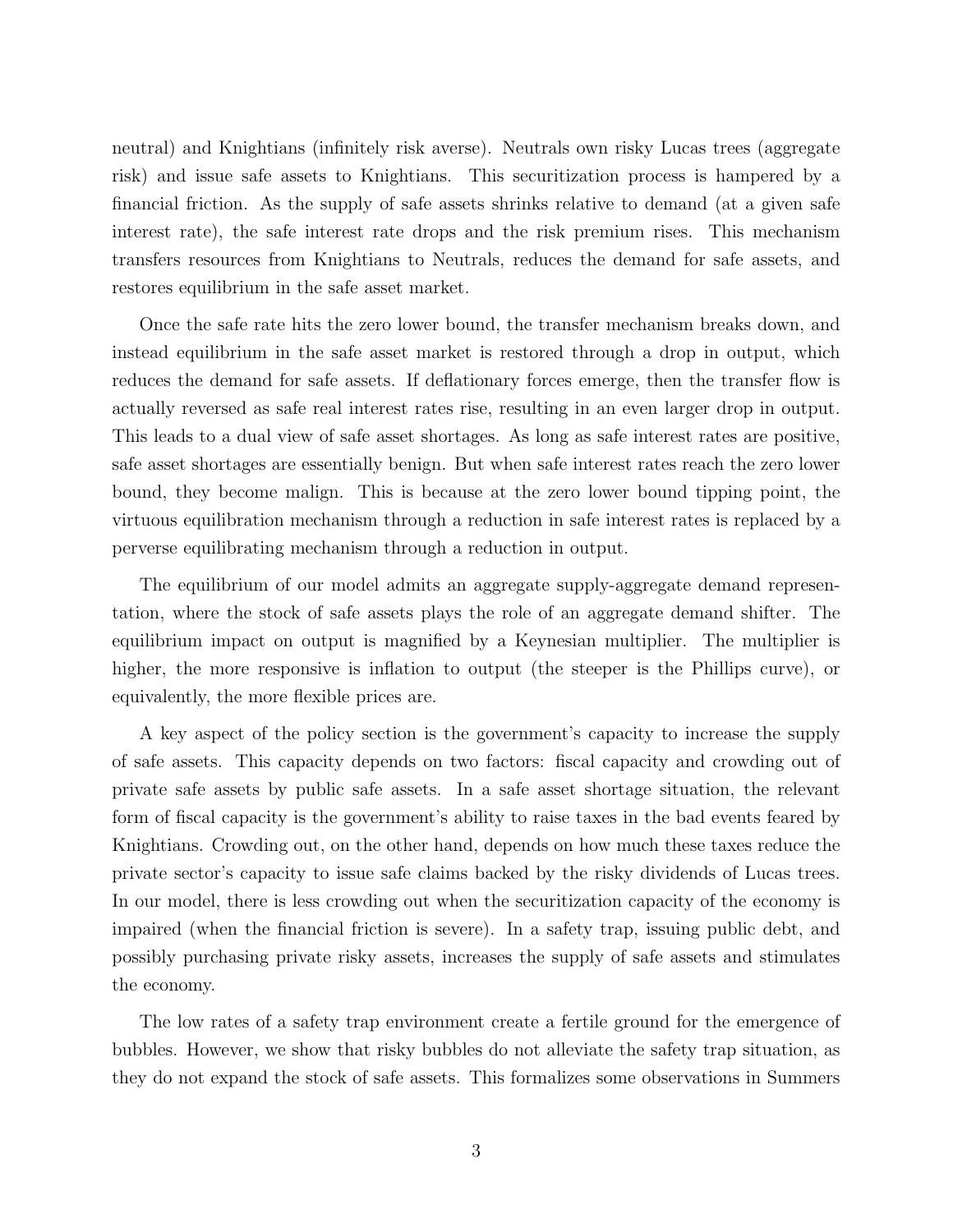(2013) that in secular stagnation environments, even large financial bubbles only seem to create moderate economic expansions. Conversely, safe bubbles do alleviate the problem. We associate the latter concept to that of public debt, and show that the existence of a bubbly region expands the fiscal capacity of the government and reduces the crowding out effect, as bubble-debt does not require future taxation if real rates remain secularly low.

Finally, we show that when the securitization capacity of the economy is endogenous, private securitization decisions are efficient outside of a safety trap, but inefficient inside of it. This is because in a safety trap, private agents do not internalize the stimulative effects of safe asset creation.

Related literature. Our paper is related to several strands of literature. First and most closely related is the literature that identifies the shortage of safe assets as key macroeconomic fact (see e.g. Caballero 2006, Caballero et al. 2008a and 2008b, Caballero and Krishnamurthy 2009, Caballero 2010, Bernanke et al. 2011, and Barclay's 2012).<sup>[4](#page-3-0)</sup> Our paper provides a model that captures many of the key insights in that literature and that allows us to study the main macroeconomic policy implications of this environment more precisely. Like us, Barro and Mollerus (2014) considers an environment with heterogenous risk aversion. They show that such a model can quantitatively match the value of safe assets to GDP as well as a number of asset pricing facts, and also study the crowding out of private safe assets by public safe assets. He et al. (2015) emphasize that the public supply of safe assets is determined not only by fundamentals such as fiscal capacity (as in our paper), but also by self-fulfilling expectations supported by strategic complementarities among investors arising in the presence of default decisions.

Second, there is the literature on liquidity traps (see e.g. Keynes 1936, Krugman 1998, Eggertsson and Woodford 2003, Christiano, Eichenbaum and Rebelo 2011, Correia et al. 2012, and Werning 2012). This literature emphasizes that the binding zero lower bound on nominal interest rates presents a challenge for macroeconomic stabilization. In most models of the liquidity trap, the corresponding asset shortage arises from an exogenous increase in the propensity to save (a discount factor shock). Some recent models (see e.g. Guerrieri and Lorenzoni 2011, and Eggertsson and Krugman 2012) provide deeper microfoundations

<span id="page-3-0"></span><sup>&</sup>lt;sup>4</sup>Caballero et al. (2008a,b) developed the idea that global imbalances originated in the superior development of financial markets in developed economies, and in particular the U.S. Global imbalances resulted from an asset imbalance. Although we do not develop the open economy version of our model here, our model could capture a specific channel that lies behind global imbalances: The latter were caused by the funding countries' demand for financial assets in excess of their ability to produce them, but this gap is particularly acute for safe assets since emerging markets have very limited institutional capability to produce them.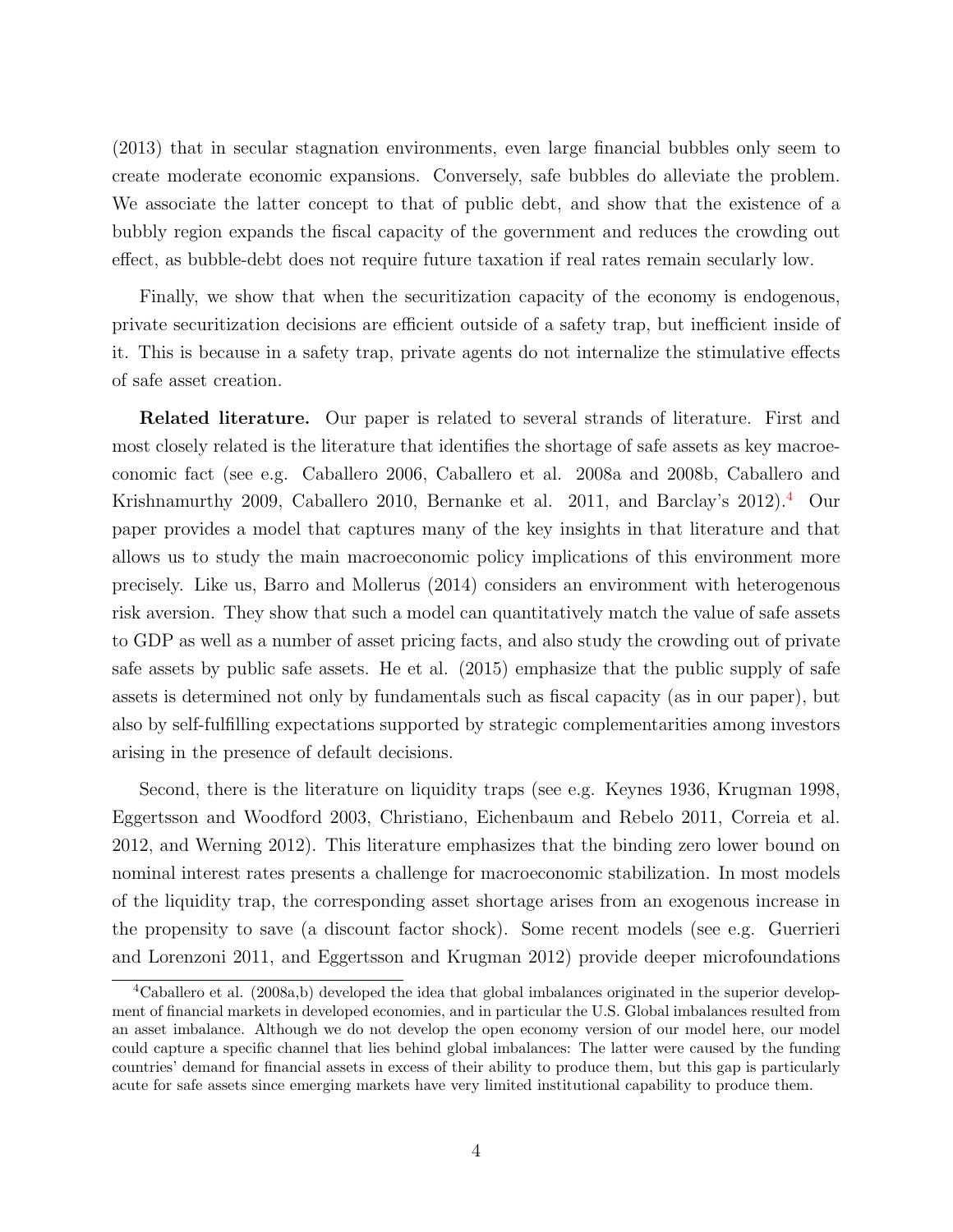and emphasize the role of tightened borrowing constraints in economies with heterogeneous agents (borrowers and savers). Similarly, our model can be seen as providing deeper microfoundations, introducing a distinction between safe and risky assets (a distinction which is irrelevant in most liquidity trap analyses which are either deterministic or linearized), and exploring the specific role of safe assets shortages. This distinction has important policy implications.

Third, there is an emerging literature on secular stagnation: the possibility of a permanent zero lower bound situation (see e.g. Kocherlakota 2013 and especially Eggertsson and Mehrota 2014). Like us, they use an OLG structure with a zero lower bound. Unlike us, they do not consider risk and risk premia. As we show, this difference has important consequences for the relative effectiveness of different policy options. An additional difference has to do with the theoretical possibility of permanent zero lower bound equilibrium in the presence of infinitely-lived assets, such as land. Indeed, infinitely-lived assets would rule out a permanent zero lower bound in Kocherlakota (2013) and Eggertsson and Mehrota (2014). In our model, trees are indeed infinitely lived. But their value remains finite even when the safe interest rate is permanently at zero. This is only possible because our model features risk and risk premia, which are ignored in most liquidity trap analyzes. Finally, our modelling of inflation in Section [5](#page-29-0) borrows heavily from Eggertsson and Mehrota (2014).

Fourth, our paper is related to the literature on aggregate liquidity (see e.g. Woodford 1990 and Holmström and Tirole 1998), which analyzes the role of governments in providing (possibly contingent) stores of value that cannot be created by the private sector. Our paper shares the idea that liquidity shortages are important macroeconomic phenomena, and that the government has a special role in alleviating them. However, it shifts the focus to a very specific form of liquidity—safe assets—and works out its distinct consequences.

Fifth, there is a literature that documents significant deviations from the predictions of standard asset-pricing models—patterns which can be thought of as reflecting moneylike convenience services—in the pricing of Treasury securities generally, and in the pricing of short-term T-bills more specifically (Krishnamurthy and Vissing-Jorgensen 2011, 2012, Greenwood and Vayanos 2010, Duffee 1996, Gurkaynak et al. 2006). Our model offers an interpretation of these stylized facts, where the "specialness" of public debt is its safety during bad aggregate states.

Sixth, there is a literature which emphasizes how the aforementioned premium creates incentives for private agents to rely heavily on short-term debt, even when this creates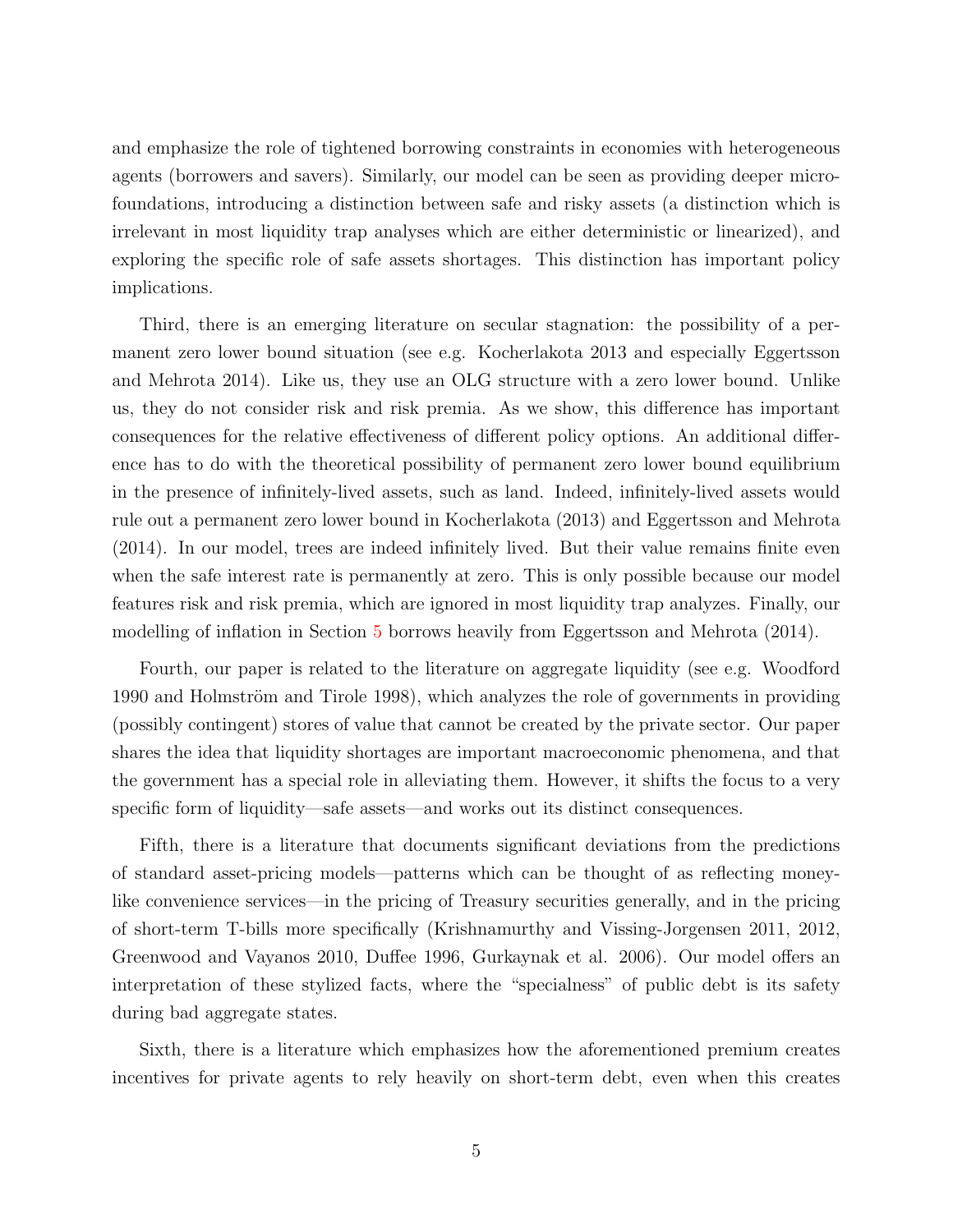systemic instabilities (Gorton 2010, Stein 2012, Woodford 2012, Gennaioli et al. 2012). Greenwood et al. (2012) consider the role of the government in increasing the supply of short-term debt and affecting the premium. Gorton and Ordonez (2013) also consider this question but in the context of a model with (asymmetric) information acquisition about collateral where the key characteristic of public debt that drives its premium is its information insensitivity. The inefficiency takes the form of too much securitization. It occurs ex ante (before the crisis), because of a pecuniary externality (fire sales). Instead, in our model, the inefficiency takes the form of too little securitization. The inefficiency occurs ex post (during the crisis) if there is a safety trap, and it does not originate in a pecuniary externality, but rather in a Keynesian externality operating through the level of aggregate demand.

Finally, our paper relates to an extensive literature, both policy and academic, on fiscal sustainability and the consequences of current and future fiscal adjustments (see, e.g., Giavazzi and Pagano 1990, 1996, Alesina and Ardagna 1998, IMF 1996, and Guihard et al. 2007). Our paper revisits some of the policy questions in this literature but highlights the government's capacity to create safe assets at the margin, as the key concept to determine the potential effectiveness of further fiscal expansions as well as the benefits of future fiscal consolidations.

The paper is organized as follows. Section [2](#page-5-0) describes our basic model and introduces the key mechanism of a safety trap. Section [3](#page-19-0) introduces public debt and considers the effects of QE policies. Section [4](#page-25-0) analyzes the role of forward guidance. Section [5](#page-29-0) introduces inflation. Section  $6$  endogenizes securitization and establishes the existence of a securitization externality in a safety trap. Section [7](#page-38-0) explores the possibility and consequences of rational bubbles. Section [8](#page-43-0) develops a version of a liquidity trap in the context of our model but with no risk premia, where the distinction between safe and risky assets is irrelevant, and explains the similarities and differences with a safety trap. Section [9](#page-47-0) concludes.

## <span id="page-5-0"></span>2 A Model

In this section we introduce our basic model. We use a simple stochastic overlapping generations model. We start by developing a real model of an endowment economy. We then extend it to a production economy with nominal rigidities and money. In the model, as long as safe nominal interest rates are positive, safe assets shortages can be accomodated with reductions in safe nominal interest rates. The associated reduction in the return of safe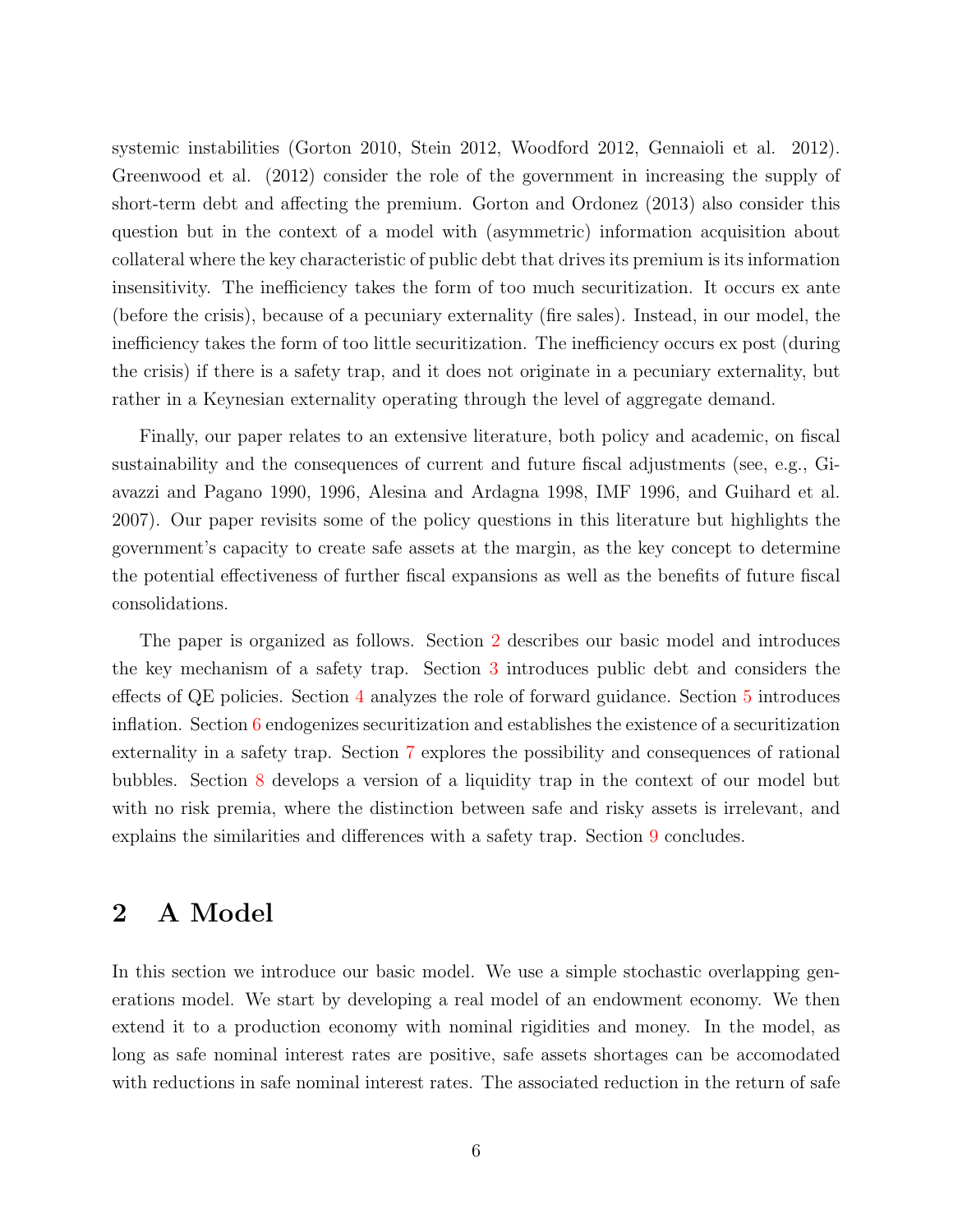assets reduces their demand and restores equilibrium in the market for safe assets. But if safe nominal interest rates are at the zero lower bound, then a safety trap emerges and asset markets are cleared through a recession in goods markets instead.

### 2.1 Real Model

The horizon is infinite and time is continuous.

Demographics. Population is constant and normalized to one. Agents are born and die at hazard rate  $\theta$ , independent across agents. Each dying agent is instantaneously replaced by a newborn. Therefore, in an interval dt,  $\theta dt$  agents die and  $\theta dt$  agents are born.

Output and aggregate risk. We model aggregate risk as follows. There are two aggregate Poisson processes: a good Poisson process with intensity  $\lambda^+$  and a bad Poisson process with intensity  $\lambda^-$ . We denote by  $\sigma^+$  and  $\sigma^-$  the stopping times for the realizations of the good and bad Poisson processes.

We define a Poisson event to be the first realization of either the good or the bad Poisson process, with corresponding stopping time  $\sigma = \min\{\sigma^+, \sigma^-\}$ . We say that the Poisson event is good if  $\sigma = \sigma^+$  and bad if  $\sigma = \sigma^-$ .

Before the Poisson event, for  $t < \sigma$ , output  $X_t$  per unit of time (output for short) is equal to X. After the Poisson event, for  $t \geq \sigma$ , output  $X_t$  is equal to  $\mu^+ X > X$  if the Poisson event is good, and to  $\mu$ <sup>-</sup> $X < X$  if the Poisson event is bad.

**Preferences.** We assume that agents only have an opportunity to consume when they die, in which case we denote their consumption by  $c_t$ . We denote by  $\sigma_{\theta}$  the stopping time for the idiosyncratic Poisson process controlling death for the agent under consideration.

There are two types of agents in constant fractions in the population: a fraction  $\alpha$  of Knightians and  $1 - \alpha$  of Neutrals, with identical demographics. These agents have different preferences over risk: Knightians are infinitely risk averse over short time intervals, while Neutrals are risk neutrals over short time intervals. More precisely, for a given stochastic consumption process  ${c_t}$  which is measurable with respect to the information available at date t, we define the utility  $U_t^N$  of a Neutral alive at date t, and  $U_t^K$  of a Knightian alive at date t, with the following stochastic differential equations

$$
U_t^N = 1_{\{t - dt \le \sigma_\theta < t\}} c_t + 1_{\{t \le \sigma_\theta\}} \mathbb{E}_t [U_{t + dt}^N],
$$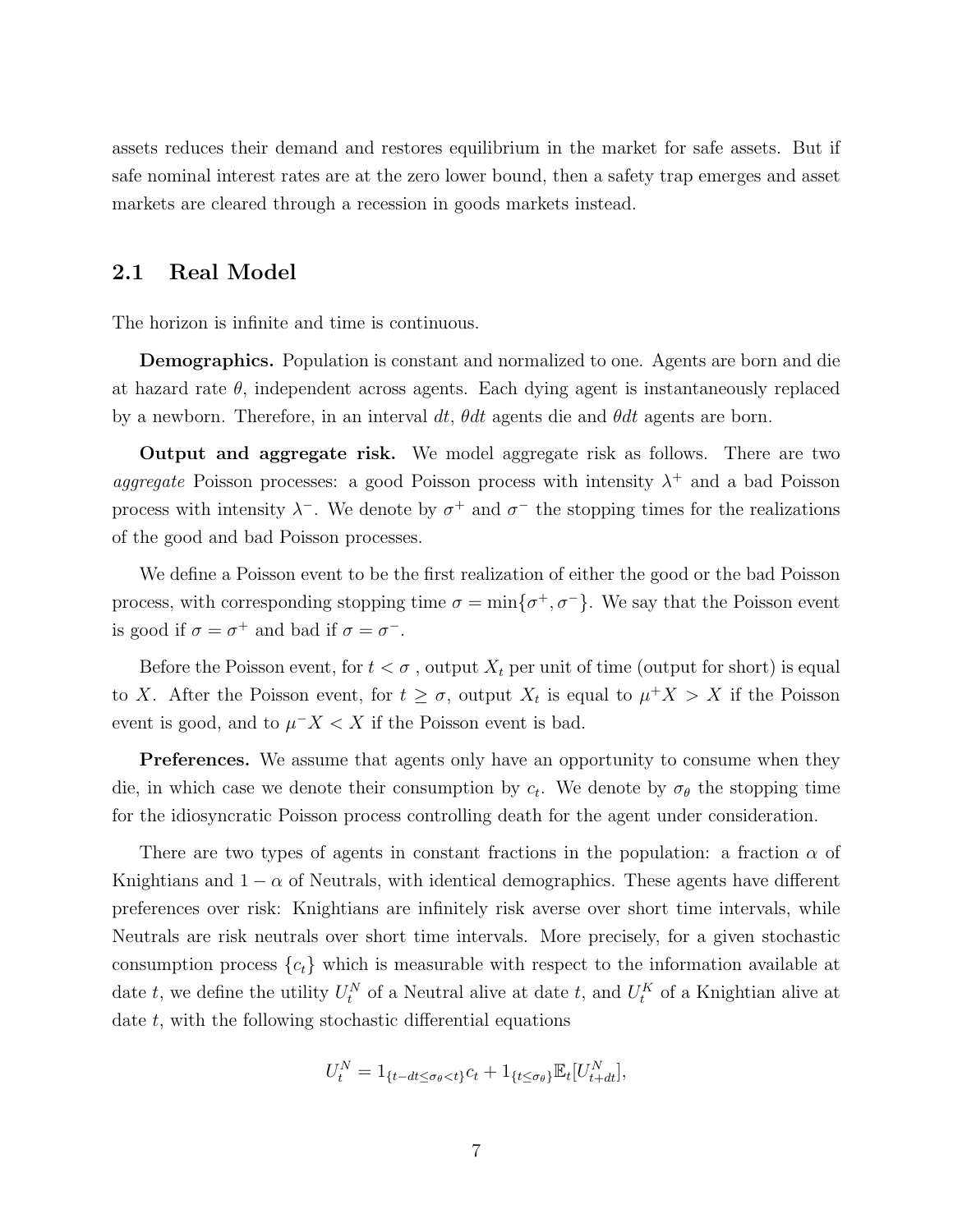and

$$
U_t^K = 1_{\{t - dt \le \sigma_\theta < t\}} c_t + 1_{\{t \le \sigma_\theta\}} \min_t \{ U_{t + dt}^K \},
$$

where we use the notation  $\mathbb{E}_t[U_{t+dt}^N]$  to denote the expectation of  $U_{t+dt}^N$  conditional on the information available at date t and  $\min_t \{U_{t+dt}^K\}$  to denote the minimum possible realization of  $U_{t+dt}^{K}$  given the information available at date t.

Note that the information at date  $t$  contains the information about the realization of the idiosyncratic and aggregate Poisson shocks up to t, implying that  $1_{\{t-dt\leq \sigma_\theta < t\}}$  and  $c_t$ are known at date t. Similarly the conditional expectation  $\mathbb{E}_t$  is an expectation over both aggregate shocks and idiosyncratic Poisson death shocks.

Basically, Neutrals are risk neutral with no discounting, and Knightians have Epstein-Zin preferences with infinite relative risk aversion and infinite intertemporal elasticity of substitution, with no discounting.<sup>[5](#page-7-0)</sup> When there is no aggregate risk (as happens after a Poisson event), then the preferences of Knightians and Neutrals coincide.

Endowments, assets, and limited pledgeability. Between t and  $t + dt$ , output  $X_t dt$ is divided into an endowment  $(1 - \delta)X_t dt$  distributed equally to agents who are born during that interval of time, and the dividend  $\delta X_t dt$  of a unit measure of identical infinitely lived Lucas trees.

Only Neutrals can own and operate Lucas trees (a Lucas tree owned and operated by a Knightian yields no dividends). A Neutral can then securitize (borrow against) a tree that he owns by issuing arbitrary state-contingent securities to outside investors (other Neutrals or Knightians) against the cash flows of that tree.

Assumption 1 *(Financial friction)*: The securitization process is hampered by an agency problem: only a fraction  $\rho$  of the cash flows of each tree can be pledged to outside investors, where  $\rho > \alpha$ .

This assumption could be motivated in various ways. One popular microfoundation in the financial constraints literature (see e.g. Holmstrom and Tirole 1998, Kiyotaki and Moore 1997, and a vast literature since then) is the existence of a moral hazard problem whereby the owner of a tree can abscond with a fraction  $1 - \rho$  of the cash flows.

<span id="page-7-0"></span><sup>&</sup>lt;sup>5</sup>Because agents cannot substitute intertemporally (they can only consume when they die), the value of the intertemporal elasticity is irrelevant for our equilibrium, and could be taken to be any number without any modification to our subsequent analysis.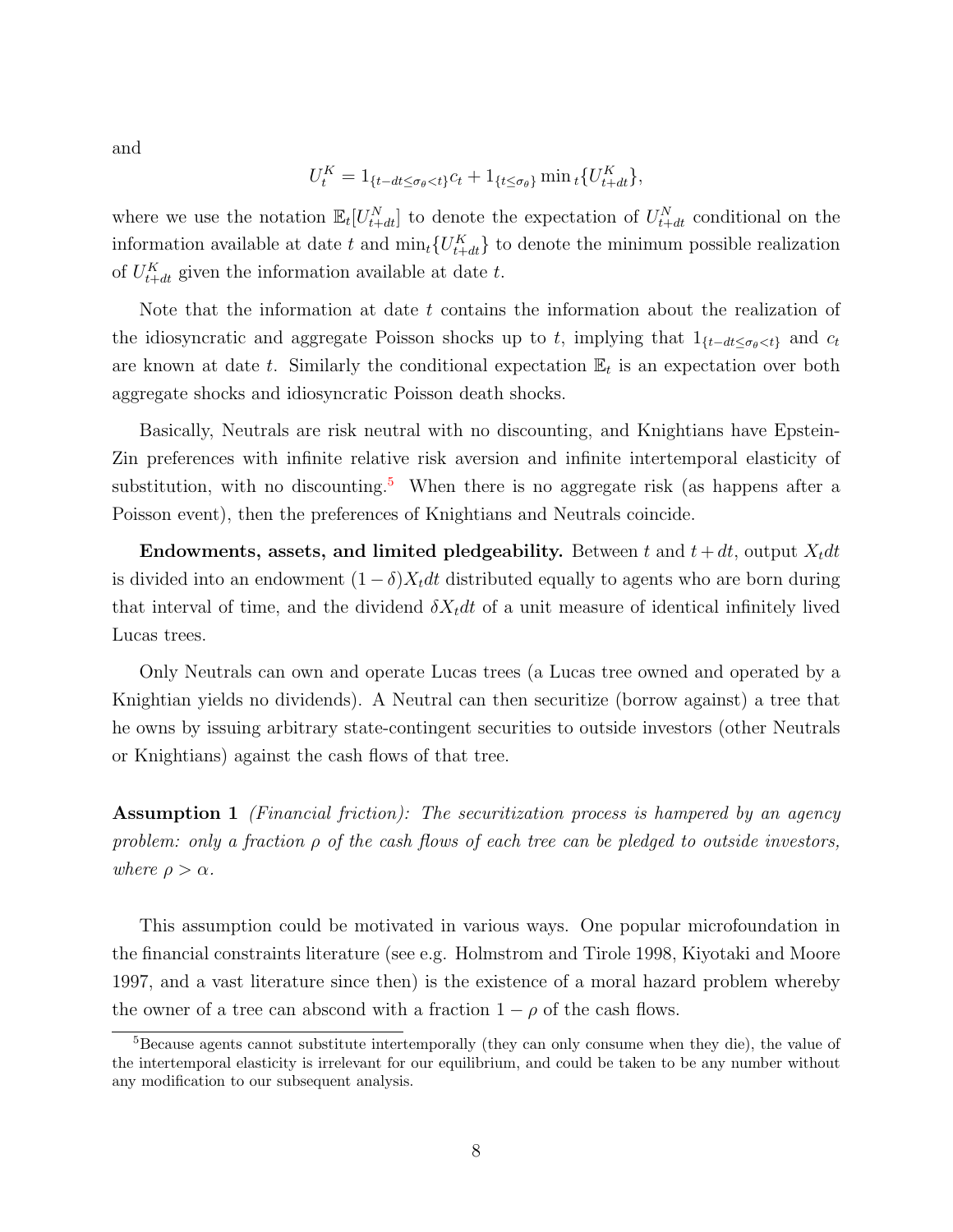We require that  $\rho > \alpha$  in order to ensure that the financial friction would have no bite if there were no aggregate risk (i.e., if we had  $\mu^- = 1$ ). This allows us to isolate the limits to the securitization of safe assets, from the more standard financial friction that limits the securitization of assets in general.<sup>[6](#page-8-0)</sup> In particular, this implies that the financial friction is slack after the good and bad Poisson shocks. This matters when we derive the value of safe assets  $V^S = \rho \mu^{-\frac{X}{\theta}}$  below.

Equilibrium. Newborns trade their endowments for assets. They keep reinvesting and rebalancing their portfolio until they die, at which point they sell their assets for goods and consume them. We focus on the period before the (aggregate) Poisson event and, for simplicity, we study the limit  $\lambda^- \to 0$  and  $\lambda^+ \to 0.7$  $\lambda^+ \to 0.7$  Agents choose their portfolios of assets to maximize their utility. Crucially, Knightians and Neutrals choose different portfolios.

The main features of the portfolios can be understood intuitively. The formal derivations are in Appendix [A.1.](#page-52-0) In order to maximize his utility at date  $t$ , a Knightian agent chooses to invest his wealth between t and  $t+dt$  in safe assets; that is assets whose value is independent of the realization of aggregate shocks between t and  $t + dt$ . Similarly, in order to maximize his utility at date  $t$ , a Neutral agent chooses to hold some Lucas trees and to issue some safe assets to Knightians against their pledgeable dividends. This is all we need to know about optimal portfolios in order to derive the equilibrium.

Because of the linearity of preferences and the i.i.d. (across agents and time) nature of death, the model aggregates cleanly. We denote by  $W_t^K$  the total wealth of Knightians and  $W_t^N$  the total wealth of Neutrals. We denote by  $V_t^S$  the total value of safe assets that can be issued against the Lucas trees, and by  $V_t^R$  the total value of risky assets, by which we mean the value of the Lucas trees net of the value of the safe assets that can be issued against them. Note that we have defined  $V_t^S$  as the total value of safe assets that *can* be issued, not the value of safe assets that are actually issued by Neutrals to Knightians. It is therefore possible that some safe assets are held by Neutrals. We denote total wealth by  $W_t$  with  $W_t = W_t^K + W_t^N$ , and the total value of assets by  $V_t = V_t^R + V_t^S$ . Note that  $V_t$  is the total value of Lucas trees, the only assets in positive net supply.

Between t and  $t + dt$  a fraction  $\theta$  of agents die and consume. Because dying agents are a representative sample of the population, consumption between t and  $t + dt$  is  $\theta W_t dt$ . Given

<span id="page-8-0"></span><sup>&</sup>lt;sup>6</sup>If  $\rho < \alpha$ , then in steady state, even if there were no risk, so that Knightians and Neutrals had identical preferences, the assets held by Knightians would feature lower interest rates than the rates of return obtained by Neutrals. This would be a pure liquidity premium arising because of the financial friction.

<span id="page-8-1"></span><sup>7</sup>Note that our focus is on the period before the Poisson recession event, and we analyze the consequences of the possibility of a shock rather than the realization of a shock in itself.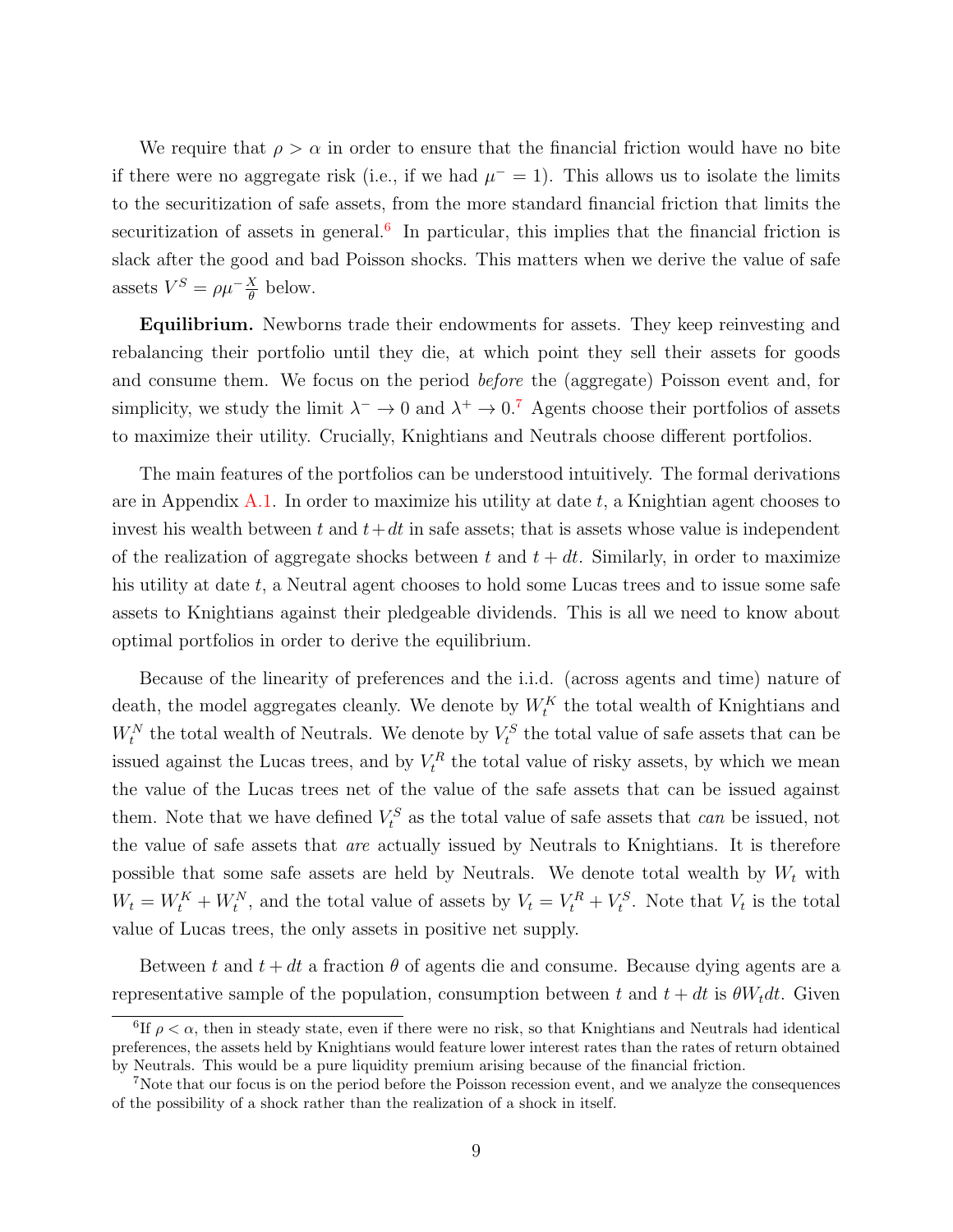that output between t and  $t + dt$  is  $Xdt$ , market clearing in the goods market pins down the equilibrium level of wealth:

$$
W_t = W = \frac{X}{\theta}.
$$

Asset market clearing then determines the value of existing assets:

$$
V_t = V = W = \frac{X}{\theta}.
$$

We can find  $V_t^S$  by solving backwards. After the bad Poisson shock, the total value of Lucas trees can be found by applying a similar logic to that prior the shock, so that:

$$
V^{\mu^-} = \mu^- \frac{X}{\theta}.
$$

Given that only a fraction  $\rho$  of the cash flows after the bad Poisson shock can be pledged, and that the financial constraint is slack after the bad Poisson shock (because  $\rho > \alpha$ ), the maximal value of safe assets is  $\rho V^{\mu^-}$ . We will verify below that the equilibrium value of safe assets before (and after) the Poisson shock is indeed

$$
V_t^S = V^S = \rho \mu^{-\frac{X}{\theta}}.
$$

For now, we proceed as if it were the case. Risky assets (before the Poisson event) are worth the residual

$$
V_t^R = V^R = (1 - \rho \mu^{-})\frac{X}{\theta}.
$$

Let  $r_t$ ,  $r_t^K$ , and  $\delta_t^S$  denote the rate of return on risky assets, the rate of return on safe assets, and the dividend paid by safe assets, respectively. Then equilibrium is characterized by the following equations: $\frac{8}{3}$  $\frac{8}{3}$  $\frac{8}{3}$ 

$$
r_t^K V^S = \delta_t^S X,
$$
  
\n
$$
r_t V^R = (\delta - \delta_t^S) X,
$$
  
\n
$$
\dot{W}_t^K = -\theta W_t^K + \alpha (1 - \delta) X + r_t^K W_t^K,
$$
  
\n
$$
\dot{W}_t^N = -\theta W_t^N + (1 - \alpha)(1 - \delta) X + r_t W_t^N
$$

,

<span id="page-9-0"></span><sup>&</sup>lt;sup>8</sup>Note that in the limit that we consider  $(\lambda^+ \to 0$  and  $\lambda^- \to 0)$ ,  $\mu^+$  does not appear in the equilibrium equations before the Poisson event. Only  $\mu^-$  does, because it determines the supply of safe assets.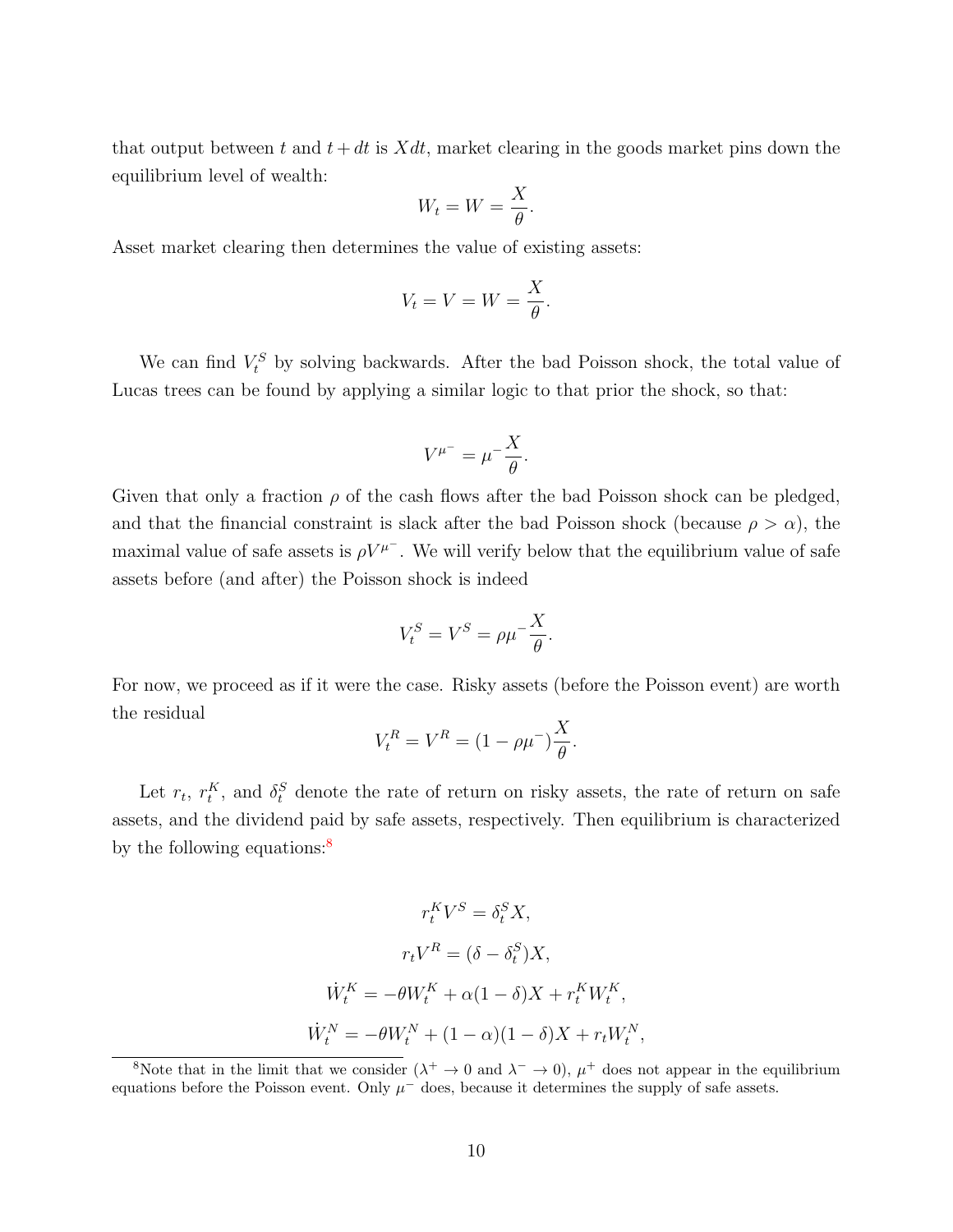$$
W_t^K + W_t^N = V^S + V^R.
$$

The first two equations are the standard asset pricing equation for safe and risky assets. The third and fourth equations are the wealth evolution equations for Knightians and Neutrals. The fifth equation is just the asset market clearing equation.

The asset pricing equations equate the rates of returns to dividend yields and capital gains for both safe and risky assets, taking into account that capital gains are zero because the value of safe and risky assets are constant over time. Focusing on the evolution equation for Knightian wealth (the intuition for the evolution equation of Neutral wealth is similar), the wealth equations can be understood as follows: First, between t and  $t + dt$ , a fraction  $\theta dt$  of Knightians die, sell their assets, and consume. Because the dying Knightians are a representative sample of Knightians, this depletes the stock of Knightian wealth by  $\theta W_t^K dt$ . Second, between t and  $t + dt$ ,  $\theta \alpha dt$  new Knightians are born with a total endowment  $\alpha(1$ δ)Xdt, which they sell to acquire assets. This increases Knightian wealth by  $\alpha(1-\delta)Xdt$ . Third, between t and  $t + dt$ , Knightians collect interest rates  $r_t^K W_t^K dt$ . Overall, the increase in Knightian wealth is therefore  $W_{t+dt}^K - W_t^K = -\theta W_t^K dt + \alpha (1-\delta)X dt + r_t^K W_t^K dt$ . Taking the limit  $dt \rightarrow 0$  yields the stated equation.

Taken together, these equations constitute an equilibrium if and only if two conditions are satisfied:  $W_t^K \leq V^S$  and  $\delta_t^S \leq \delta \rho$ . These conditions are necessary and sufficient for the pledgeability constraints to be verified; i.e. that no Neutral pledges more than a fraction  $\rho$  of the cash flows of his Lucas trees to Knightians in the form of safe assets. We shall see below that in equilibrium we can either have  $W_t^K < V^S$  or  $W_t^K = V^S$ , but that we always have  $\delta_t^S < \delta \rho$ . This validates our earlier claim that the value of safe assets is given by  $V^S = \rho V^{\mu^-}$ .

Two regimes. We focus on steady states and drop t subscripts. There are two regimes, depending on whether the constraint  $W_t^K \leq V^S$  is slack (unconstrained regime) or binding (constrained regime).

In the unconstrained regime, Neutrals are the marginal holders of safe assets so that safe and risky rates are equalized. A couple of steps of algebra show that in this case:

$$
\delta^S = \delta \rho \mu^- < \delta \rho,
$$
\n
$$
r = r^K = \delta \theta.
$$

The interesting case for us is the constrained regime, where Knightians are the marginal holders of safe assets, and which captures the safe asset shortage environment. In it, Knigh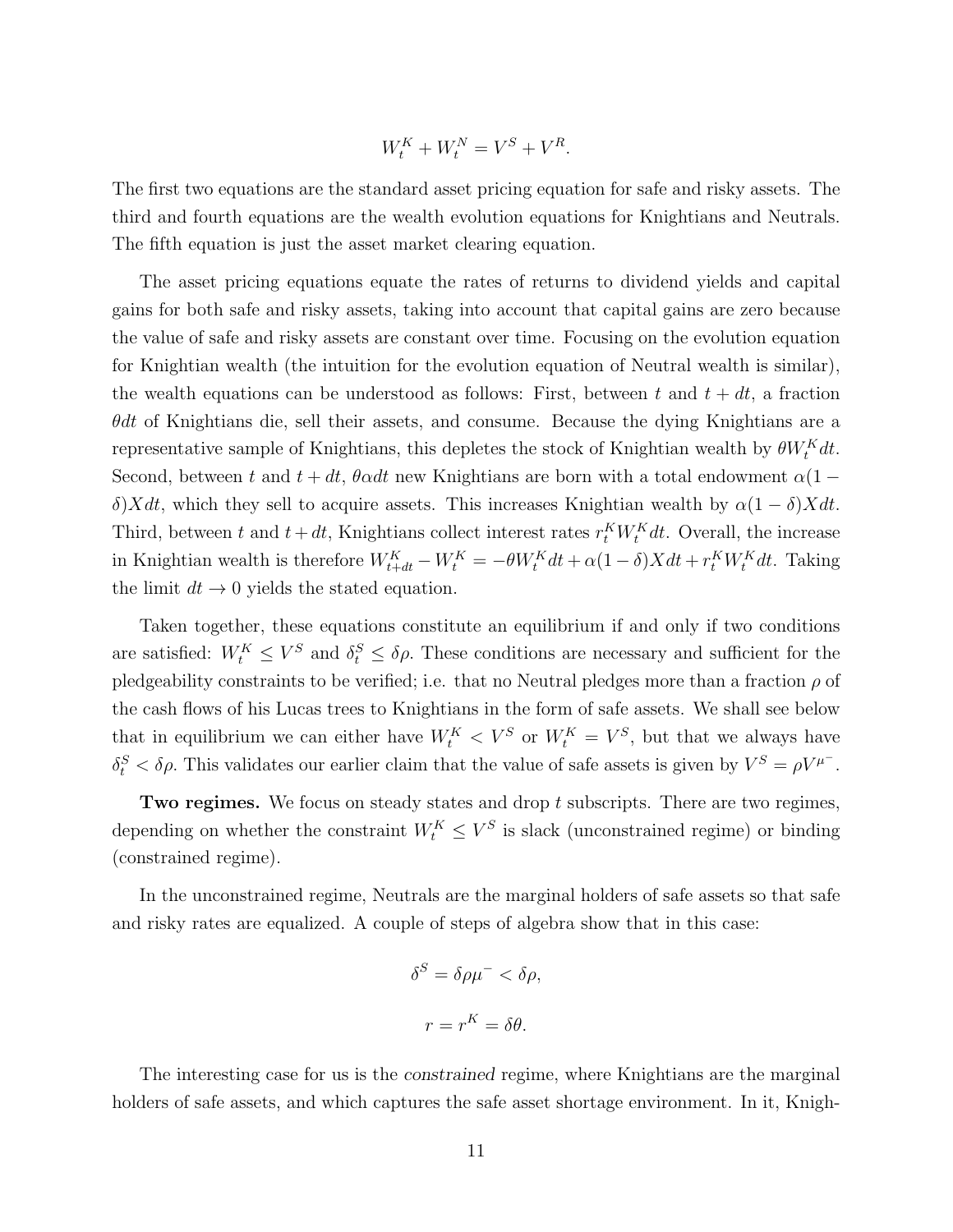tians gobble up all safe assets:

$$
W^K = V^S = \rho \mu^{-\frac{X}{\theta}}.
$$

It is easy to verify that this regime holds (after possibly a transitional period) as long as the following safe asset shortage condition holds (which we shall assume holds henceforth).

**Assumption 2** (Safe asset shortage):  $\alpha > \rho \mu^{-}$ .

With this assumption we have:

$$
\delta^{S} = \delta \rho \mu^{-} - (\alpha - \rho \mu^{-})(1 - \delta) < \delta \rho \mu^{-} < \delta \rho,
$$
\n
$$
r^{K} = \delta \theta - (1 - \delta) \theta \frac{\alpha - \rho \mu^{-}}{\rho \mu^{-}} < \delta \theta,
$$
\n
$$
r = \delta \theta + (1 - \delta) \theta \frac{\alpha - \rho \mu^{-}}{1 - \rho \mu^{-}} > \delta \theta.
$$

It follows that in this region there is a safety premium

$$
r - r^{K} = (1 - \delta) \theta \frac{\alpha - \rho \mu^{-}}{\rho \mu^{-} (1 - \rho \mu^{-})} > 0.
$$

The supply of safe assets is determined by the severity of the potential bad shock  $(\mu^-)$ and the ability of the economy to create safe assets  $(\rho)$ . In fact  $\rho$  and  $\mu^-$  enter the equilibrium equations only through the sufficient statistic  $\rho \mu^-$ . Similarly, the demand for safe assets is summarized by the fraction of Knightians  $(\alpha)$ . Together, these sufficient statistics determine whether we are in the unconstrained regime ( $\alpha \le \rho \mu^-$ ) or in the constrained regime ( $\alpha$ )  $\rho\mu^-$ ).

Remark 1 Our demographics and preferences allow us to capture a stylized version of a life-cycle model with a portfolio choice, abstracting from intertemporal substitution in consumption which is not central to the questions we want to analyze. The only decision that agents are making is how to invest their wealth at every point in time, and because Knightians and Neutrals have different attitudes towards risk, they choose different portfolios.

Remark 2 Our model features two forms of market incompleteness. The first one is tied to our overlapping generations structure, which makes future endowment ("wages") nonpledgeable. The second market incompleteness is the pledegeability of dividends constraint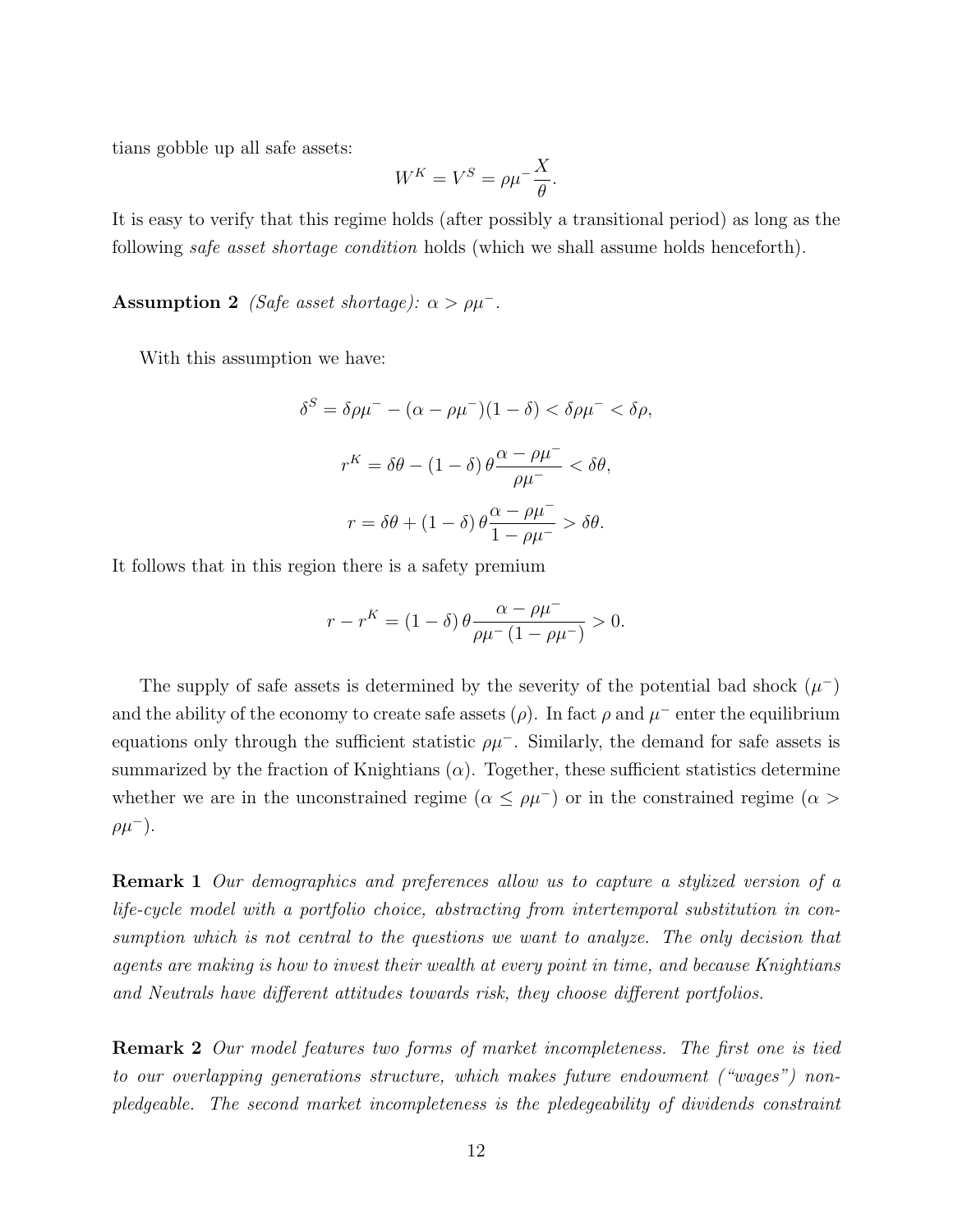$(\rho)$  which limits the ability to securitize (tranche) Lucas trees. Tranching is desirable because it decomposes an asset into a safe tranche which can be sold to Knightian agents and a risky tranche. In the policy discussion we will not exploit the first form of incompleteness (we use the OLG structure mostly because it yields a stationary distribution of wealth between Neutrals and Knightians) and focus instead on the second form.<sup>[9](#page-12-0)</sup> The latter implies that in equilibrium risky assets held by Neutrals contain an unpledgable safe claim of size  $(1-\rho)\mu^{-\frac{X}{\theta}}$ θ which is the starting point of our macroeconomic policy analysis later on. See Section [3](#page-19-0) for a more detailed discussion.

### 2.2 Aggregate Demand and the Safety Trap

In this section, we extend the real model to a production economy with nominal rigidities and money. The flexible price equilibrium of this extended model is the same as that of the real model. We call the resulting safe interest rate and allocation the Wicksellian safe natural interest rate and the natural allocation. We write  $r^{K,n}$  for the safe natural interest rate. For natural output  $X$ , we also sometimes use the term potential output.

With nominal rigidities, appropriate monetary policy can ensure that actual output is at potential as long as the safe natural interest rate is positive. But when the safe natural interest rate is negative, the economy reaches the zero lower bound and actual output drops below potential, a situation which we call a safety trap. The zero lower bound on safe nominal interest rates arises endogenously because money can be held as a safe store of value.

#### 2.2.1 A New Keynesian Cash-In-Advance Economy

We extend the model in two steps. The first step consists of making output demand determined and to associate real to nominal safe rates by adding standard New Keynesian features. The second step adds money and captures its transaction role with a Cash-In-Advance constraint, which introduces a zero lower bound for safe nominal rates.

<span id="page-12-0"></span><sup>&</sup>lt;sup>9</sup>An alternative would have been to use a model where are all agents are alive from the initial period onwards. The problem is that differences in risk aversion lead to explosive wealth distribution dynamics to induce stationarity. Barro and Mollerus (2014), who follow this route, must introduce mean reversion in risk aversion in the form of an idiosyncratic Poisson shock that transforms a Neutral into a Knightian and vice versa.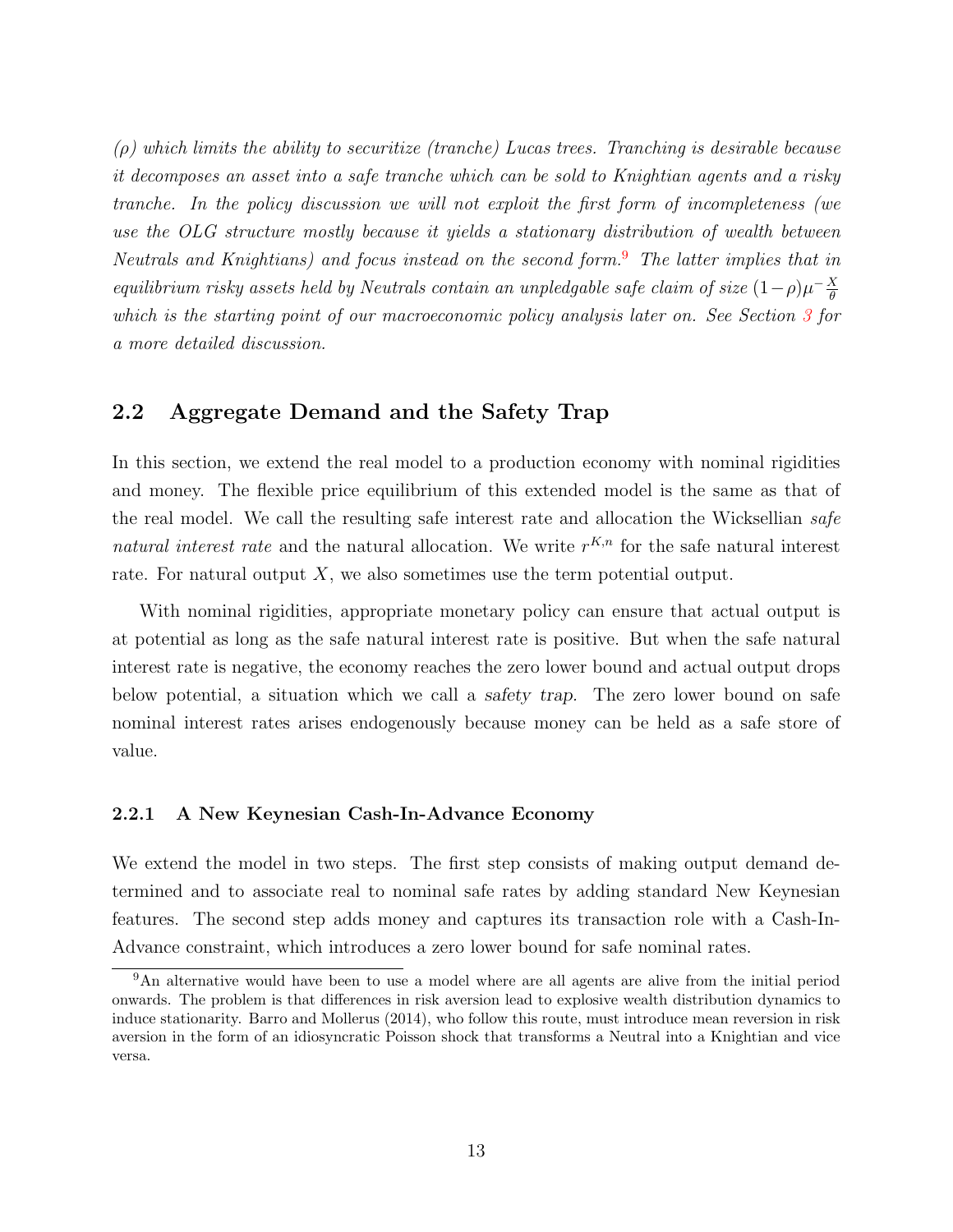Demand determined output. Let us incorporate the traditional ingredients of New Keynesian economics: imperfect competition, sticky prices, and a monetary authority.

In this setting, in every period, non-traded inputs are used to produce differentiated varieties of goods  $x_k$  indexed by  $k \in [0,1]$  where each variety is produced using a different variety of non-traded good also indexed by  $k \in [0, 1]$ . We index trees by  $i \in [0, \delta]$ , where each tree *i* yields a dividend of X non-traded goods. Similarly, we index newborns by  $j \in [\delta, 1]$ where each newborn j is endowed with X non-traded goods. Goods with indices  $k \in [0, \delta]$ are produced with the non-traded inputs from the dividends of trees indexed by  $k$ , and goods with indices  $k \in [\delta, 1]$  are produced with the non-traded inputs from the endowments of the newborns indexed by k. Each variety is sold by a monopolistic firm. Firms post prices  $p_k$ in units of the numeraire. These differentiated varieties of goods are valued by consumers according to a standard Dixit-Stiglitz aggregator  $C = \left(\int_0^1 x_k^{\frac{\sigma-1}{\sigma}} dk\right)^{\frac{\sigma}{\sigma-1}}$ , and consumption expenditure is  $PC = \int_0^1 p_k x_k dk$ , where the price index is defined as  $P = \left(\int_0^1 p_k^{1-\sigma} e^{-\frac{1}{2} f(x_k - \sigma)}\right)$  $\int_{k}^{1-\sigma} dk \bigg)^{\frac{1}{1-\sigma}}.$ The resulting demand for each variety is given by  $x_k = \left(\frac{p_k}{p}\right)^k$  $\frac{p_k}{P}$  $\Big)^{-\sigma}$  C.

The prices of different varieties are entirely fixed (an extreme form of sticky prices, which we shall relax later in Section [5\)](#page-29-0) and equal to each other,  $p_k = P$ . Firms accommodate demand at the posted price, and their profits accrue to the agent owning and supplying the corresponding non-traded input. Without loss of generality, we use the normalization  $P = 1$ . Note that because the prices of all varieties are identical, the demand for all varieties is the same. Output is demand-determined, and as a result,  $x_k = C = \xi X$  for all k where the capacity utilization rate  $\xi \leq 1$  is the same for all firms. Capacity utilization  $\xi$  represents the wedge between actual output  $\xi X$  and potential output X.

Finally, a monetary authority sets a safe nominal interest rate *i*. Because prices are rigid, this determines the safe real interest rate  $r^K = i$ .

Money, the zero lower bound and the cashless limit. To justify a zero lower bound,  $r<sup>K</sup> \geq 0$ , we introduce money into the model. We then define and focus on the cashless limit (see e.g. Woodford 2003).

We represent the demand for real money balances for transactional services using a Cash-In-Advance constraint that stipulates that individuals with wealth  $w_t$  and money holdings  $m_t$  can only consume  $\min(w_t, \frac{m_t}{\varepsilon})$  $\frac{n_t}{\varepsilon}$ ). When  $i > 0$ , money is held only for transaction services. When  $i = 0$  money is also held as a safe store of value, which competes with its transaction services. This model has no equilibrium with  $i < 0$ , because then money would dominate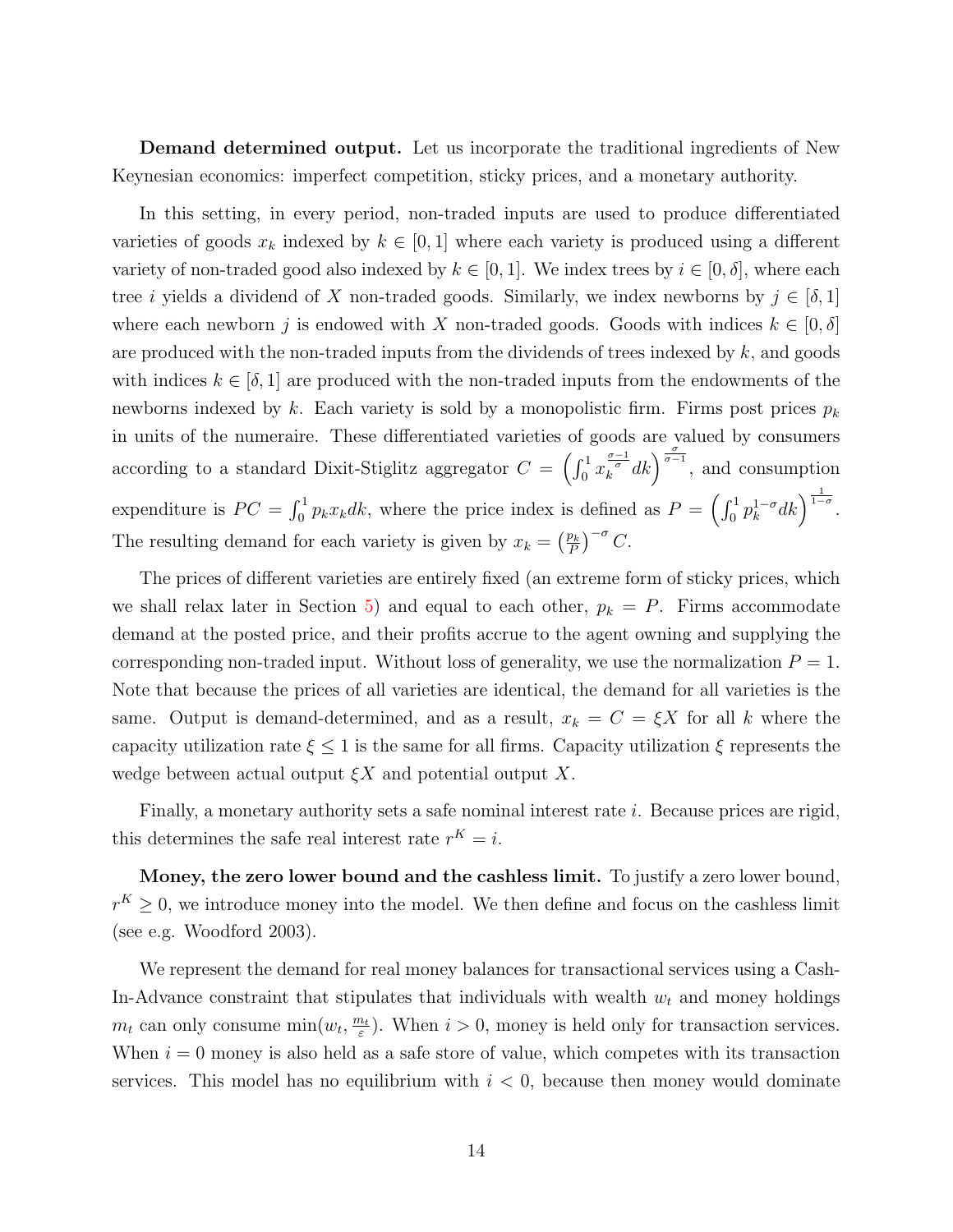other safe assets. Hence there is a zero lower bound  $i \geq 0$  or equivalently  $r^K \geq 0$ .

The demand for real money balances for transactional services is  $\varepsilon W_t^K$  and  $\varepsilon W_t^N$  for Knightians and Neutrals respectively. We assume that the money supply is  $\varepsilon M^{\varepsilon}$  with  $M^{\varepsilon}$  =  $\overline{X}$  $\frac{\lambda}{\theta}$  before the Poisson event and that it adjusts to accommodate one for one the change in potential output after the Poisson shock  $(M^{\varepsilon-} = \mu^{-X}$  $\frac{X}{\theta}$  and  $M^{\varepsilon+} = \mu^+ \frac{X}{\theta}$  $\frac{X}{\theta}$  for bad and good shocks, respectively).

After the (bad) Poisson shock, the value of the safe tranches of trees is a fraction  $\rho$  of the total value of assets excluding money (government liability), and the total value of safe assets is

$$
V^{S} = \rho(\mu^{-\frac{X}{\theta}} - \varepsilon M^{\varepsilon}) + \varepsilon M^{\varepsilon},
$$
  
=  $\rho\mu^{-}(1-\varepsilon)\frac{X}{\theta} + \varepsilon\mu^{-\frac{X}{\theta}}.$ 

and the equilibrium equations are now,

$$
r^K V^S = \delta^S \xi X,
$$
  
\n
$$
rV^R = (\delta - \delta^S) \xi X,
$$
  
\n
$$
\dot{W}_t^K = -\theta W_t^K + \alpha (1 - \delta) \xi X + r^K (1 - \varepsilon) W_t^K,
$$
  
\n
$$
\dot{W}_t^N = -\theta W_t^N + (1 - \alpha) (1 - \delta) \xi X + r (1 - \varepsilon) W_t^N,
$$
  
\n
$$
\varepsilon (W_t^K + W_t^N) \le \varepsilon M^\varepsilon \quad \text{with equality if} \quad r^K > 0
$$
  
\n
$$
W_t^K + \varepsilon W_t^N \le V^S,
$$
  
\n
$$
W_t^K + W_t^N = V^S + V^R,
$$

and the requirement that

$$
r^K = i \geq 0.
$$

In the rest of the paper, we focus on the cashless limit  $\varepsilon \to 0.10$  $\varepsilon \to 0.10$  We also focus on steady states and drop t-subscripts.

<span id="page-14-0"></span><sup>&</sup>lt;sup>10</sup>We refer the reader to Appendix  $\overline{A}$ . *A* for an analysis of some interesting issues that arise away from the cashless limit.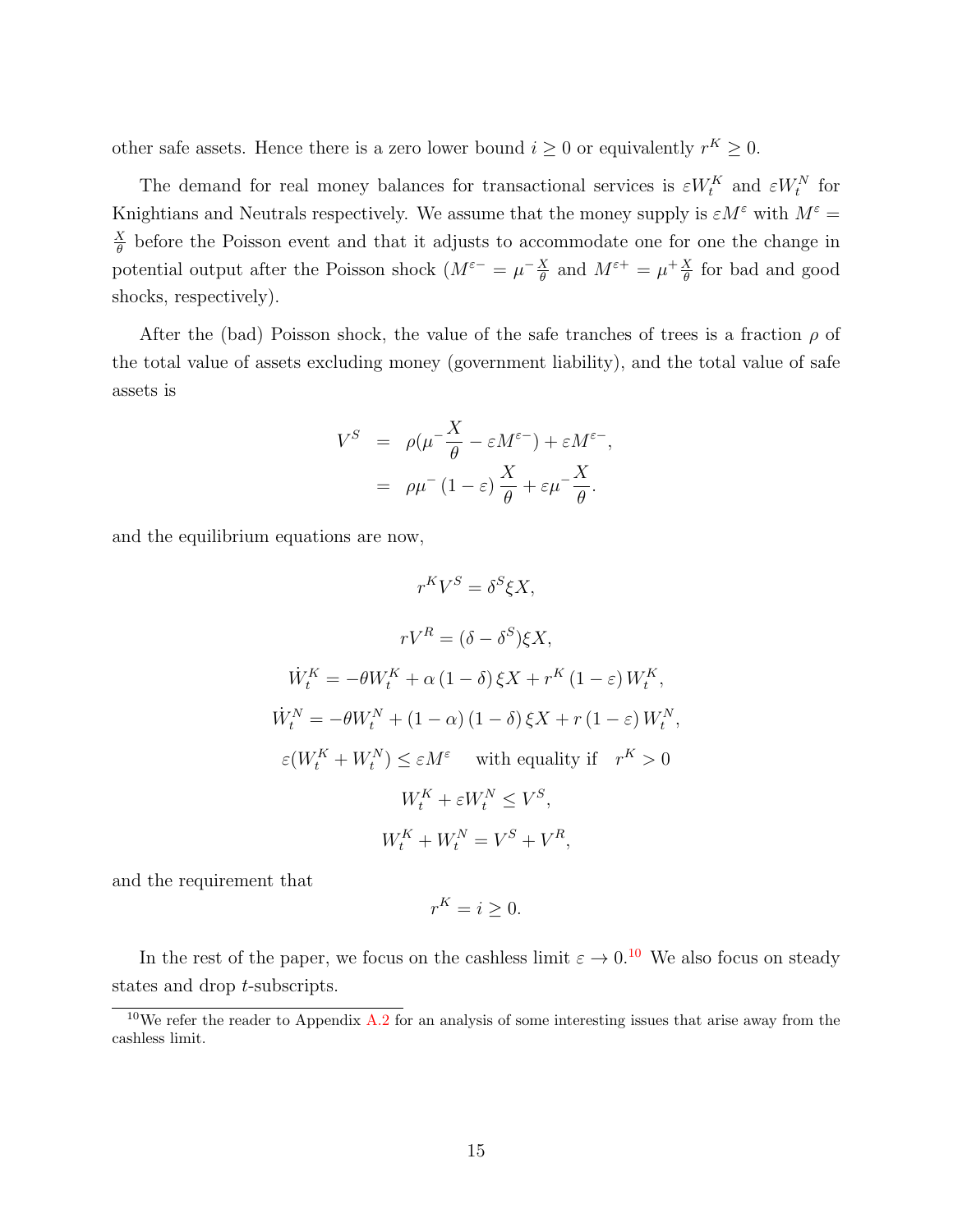#### 2.2.2 The Zero Lower Bound and the Safety Trap

If the safe natural interest rate is positive, then by setting the nominal interest rate equal to the natural safe interest rate  $i = r^{K,n} > 0$ , the monetary authority can replicate the natural allocation, ensuring that output is at potential  $\xi = 1$ .

The safety trap. If the safe natural interest rate is negative, then there is a recession  $(\xi < 1)$  even with  $i = r^{K} = 0$ . To determine the severity of the recession, let us work backwards and recall that we have assumed that actual and potential (now lower) output coincide after the bad Poisson shock and therefore the value of safe assets (before the shock) is still given by

$$
V^S = \rho \mu^{-\frac{X}{\theta}}.
$$

Mechanically, the expanded (to incorporate a zero lower bound) model is identical to the basic real model but with  $\rho\mu^-$  replaced by  $\frac{\rho\mu^-}{\xi}$  and X replaced by  $\xi X$ . The requirement that  $r^K = 0$  determines the severity of the recession  $\xi$ :

$$
0 = \delta\theta - (1 - \delta) \theta \frac{\alpha - \frac{\rho\mu^{-}}{\xi}}{\frac{\rho\mu^{-}}{\xi}},
$$

yielding

$$
\xi = \frac{\theta}{\theta - r^{K,n}} = \frac{\rho \mu^{-}}{\underline{\rho \mu^{-}}} < 1,
$$

where  $\rho \mu^-$  =  $\alpha (1 - \delta)$  corresponds to the value of these combined parameters for which zero is the natural safe interest rate. $11$ 

The mechanism is a form of liquidity trap which we call a "safety trap". At full employment, there is an excess demand for safe assets. A recession lowers the absolute demand for safe assets while keeping the absolute supply of safe assets fixed and restores equilibrium. Figure 1 illustrates this mechanism, which we describe next.

The supply of safe assets is given by  $V^S = \rho \mu^{-\frac{X}{\theta}}$  and the demand is given by  $W^K =$  $\frac{\alpha(1-\delta)\xi X}{\theta-r^K}$ . Equilibrium in the safe asset market requires that  $W^K = V^S$ , i.e.

$$
r = \delta\theta + (1 - \delta)\theta \frac{\alpha - \frac{\rho\mu^{-}}{\xi}}{1 - \frac{\rho\mu^{-}}{\xi}}.
$$

<span id="page-15-0"></span><sup>&</sup>lt;sup>11</sup>Note that the risky interest rate r is increasing in  $\xi$ , so that the deeper the recession, the lower is r: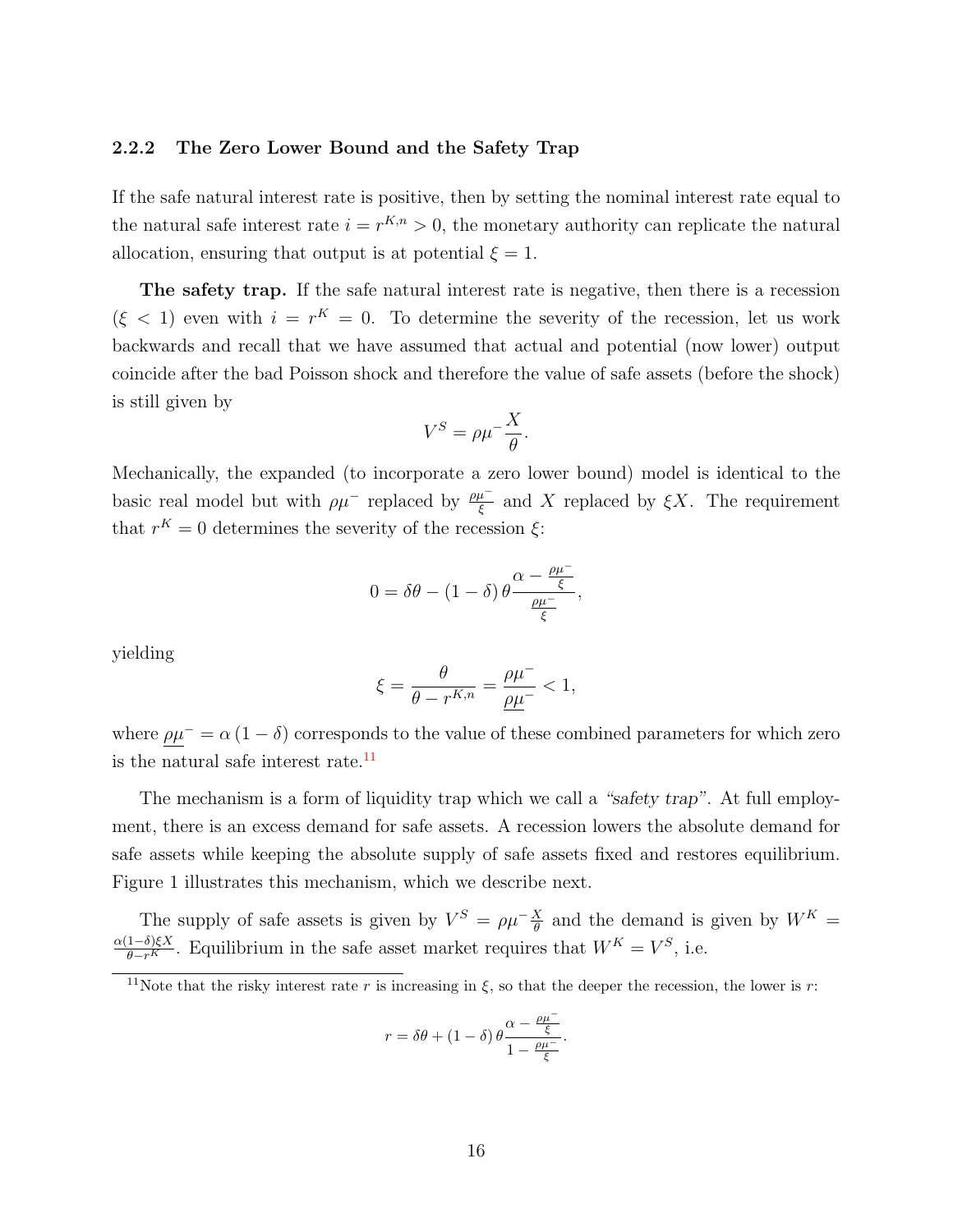

*q rK* demand curve left  $(\xi < 1)$ , and the safe interest rate remains unchanged at 0. asset supply curve shifts left  $(\rho \mu^- < \rho \mu^-)$ , the endogenous recession shifts the safe asset Figure 1: Safety trap. Recession caused by a decrease in the supply of safe assets. The safe

$$
\frac{\alpha (1-\delta)\,\xi X}{\theta - r^K} = \rho \mu^{-\frac{X}{\theta}}.
$$

Consider an unexpected (zero ex-ante probability) shock that lowers the supply of safe assets (a reduction in  $\rho\mu^-$ ). The mechanism by which equilibrium in the safe asset market is restored has two parts. The first part immediately reduces Knightian wealth  $W^K$  to a lower level, consistent with the lower supply of safe assets  $\rho \mu^{-\frac{X}{\theta}}$ . The second part maintains Knightian wealth  $W^K$  at this lower level.

1 1 collapses before immediately recovering once risky assets have changed hands. Needless to Knightians and Neutrals born in previous periods. At impact, Knightians hold assets that shedding of risky assets catalyzes an instantaneous fire sale whereby the price of risky assets The first part of the mechanism is as follows. The economy undergoes an immediate wealth adjustment (the wealth of Knightians drops) through a round of trading between now carry some risk. They react by selling the risky part of their portfolio to Neutrals. This say, in reality this phase takes time, which we have removed to focus on the phase following the initial turmoil.

The second part of the equilibrating mechanism differs depending on whether the safe interest rate  $r^K = i$  is above or at the zero lower bound. If  $r^K = i > 0$ , then a reduction in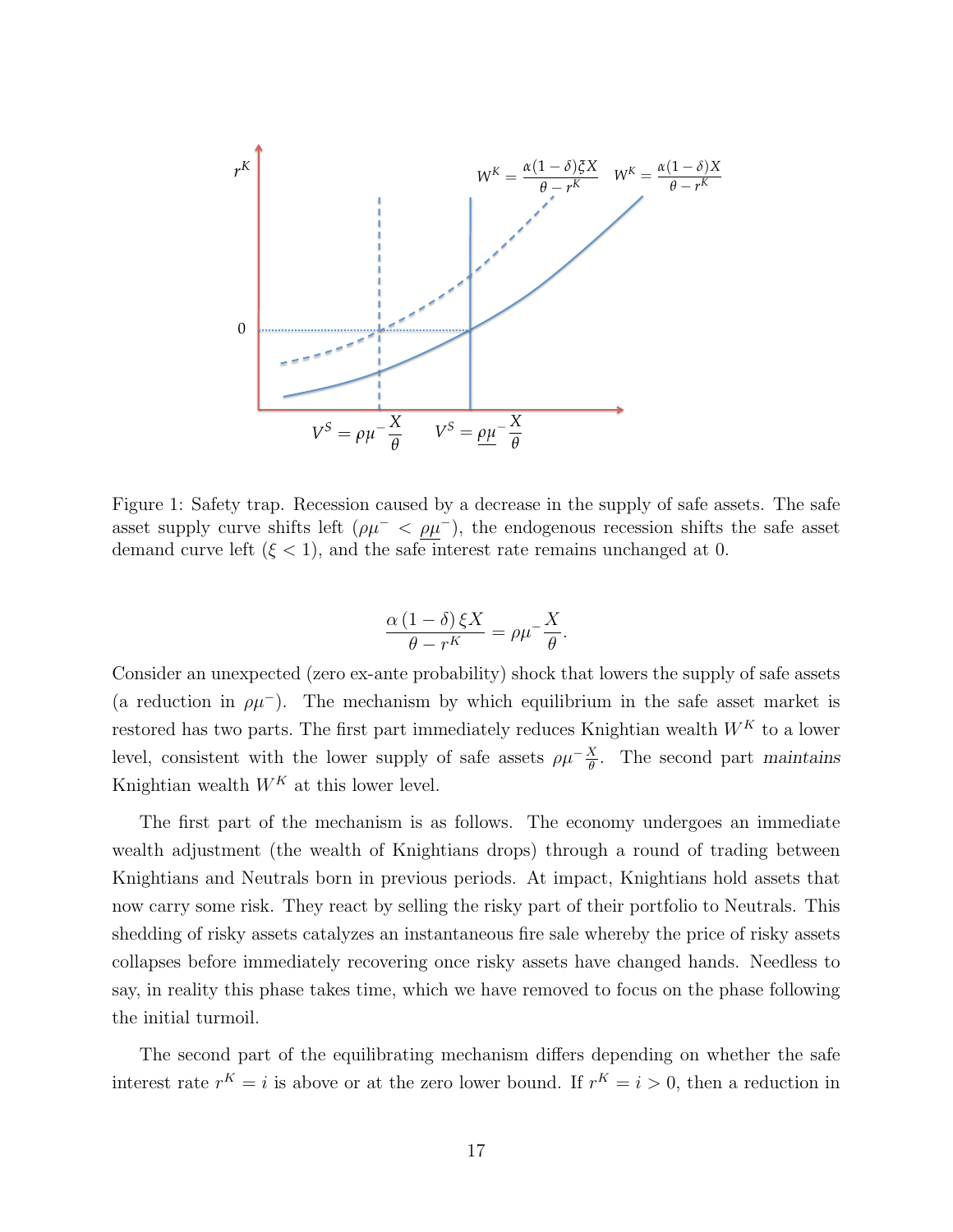

Figure 2: AS-AD representation and the Keynesian cross. Recession caused by a decrease in the supply of safe assets. Aggregate demand shifts down.

the safe interest rate  $r^K = i$  takes place. This reduction in the safe interest rate effectively operates a transfer (in every period) from Knightians to Neutrals, which limits the growth of Knightian wealth. As a result, the safe asset market remains in equilibrium, and so does the goods market. If the safe interest rate is against the zero lower bound  $r^K = i = 0$ , then this reduction in the safe interest rate cannot take place and the associated transfer cannot occur. The only adjustment mechanism is with a decline in output (income), which also drags down Neutral's wealth.

AS-AD representation and the Keynesian cross. With safe interest rates fixed at  $r^K = i = 0$ , output is determined as follows. Recall that  $rW^N = rV^R = (\delta - \delta^S)X =$  $\delta X - r^K V^S$ , which replaced into the wealth accumulation equation of Neutrals yields the total value of Neutral wealth:

$$
W^{N} = (1 - \alpha)(1 - \delta)\xi \frac{X}{\theta} + \delta\xi \frac{X}{\theta} - \frac{r^{K}}{\theta}V^{S}
$$

while the total value of Knightian wealth is  $W^K = V^S$ . Aggregate demand for goods is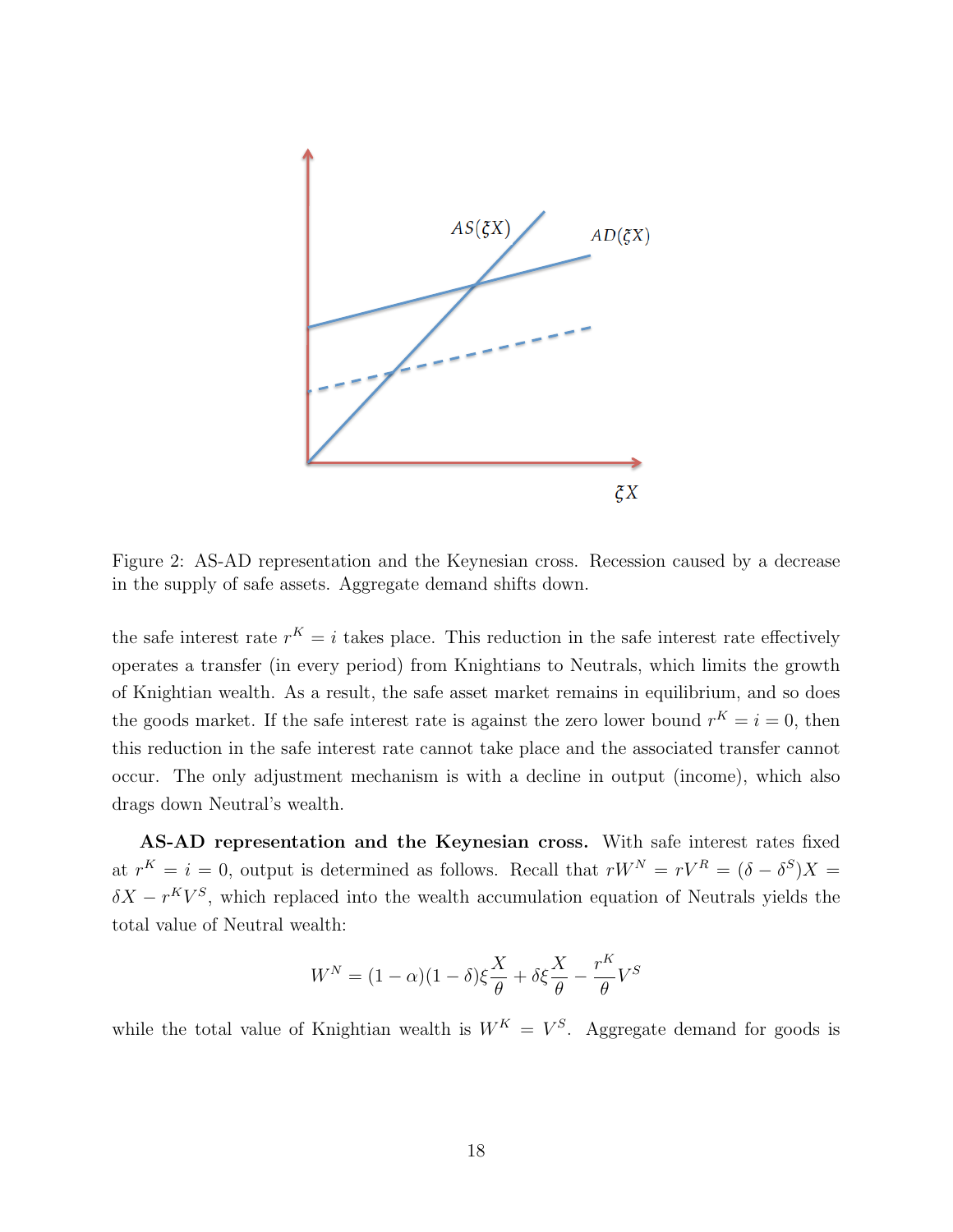therefore given by  $\theta (W^N + W^K) = AD(\xi X)$  where

$$
AD\left(\xi X\right) = (1 - \alpha)(1 - \delta)\xi X + \delta\xi X + \left(\theta - r^K\right)V^S,
$$

with  $r^{K} = 0$ . Aggregate supply is simply the 45 degree line

$$
AS\left(\xi X\right) = \xi X.
$$

Aggregate demand and aggregate supply are two increasing functions of income  $\xi X$ . Aggregate demand is flatter than aggregate supply. Equilibrium is determined by a Keynesian cross at the intersection of the aggregate demand and aggregate supply curves. Crucially, a reduction  $dV^S < 0$  in the value of safe assets  $V^S$  represents an adverse (downward) shift to aggregate demand. This reduction in aggregate demand lowers output, which further reduces aggregate demand, etc. ad infinitum. This is a familiar Keynesian multiplier

$$
\frac{\xi X}{\theta V^S} > 1,
$$

which amplifies the effect of the initial reduction  $\theta dV^S$  in aggregate demand to a final effect of  $d(\xi X) = \frac{\xi X}{\theta V^S} dV^S$ —a proportional increase in output.<sup>[12](#page-18-0),[13](#page-18-1)</sup> Figure 2 provides a graphical illustration of this adjustment.

**Secular stagnation.** Because we are studying the limit  $\lambda^- \to 0$  and  $\lambda^+ \to 0$ , the safety trap is essentially permanent. The safety trap also can be seen as a model of secular stagnation, understood by most recent observers to be a situation where the economy is at

$$
\xi = \frac{\theta}{\theta - r^{K,n}} = \frac{\alpha}{\alpha} < 1,
$$

where  $\underline{\alpha} = \frac{\rho \mu^-}{1-\delta}$  corresponds to the value of this parameter for which zero is the natural safe interest rate. The increase in  $\alpha$  acts as an adverse shift in aggregate demand. This interpretation resembles the Keynesian paradox of thrift. Combining both, asset supply and demand factors, we have that the severity of the recession is determined by the sufficient statistic  $\frac{\rho \mu^-}{\alpha}$  according to the simple equation:

$$
\xi = \frac{\underline{\alpha}}{\underline{\rho}\underline{\mu}^-} \frac{\rho\mu^-}{\alpha},
$$

where  $\frac{\rho\mu^-}{\alpha} = 1 - \delta$  corresponds to the value of these combined parameters for which zero is the natural safe interest rate.

<span id="page-18-0"></span><sup>&</sup>lt;sup>12</sup>The fact that the final effect of a decrease in  $V^S$  is a proportional decrease in output  $\xi X$  is an immediate consequence of the fact that the Keynesian cross is a linear system of two equations in  $\xi X$  and  $V^S$ .

<span id="page-18-1"></span><sup>&</sup>lt;sup>13</sup>The analysis above goes through as well if we raise the share of Knightian agents  $\alpha$  instead of reducing  $\rho\mu^-$ , in which case the recession factor is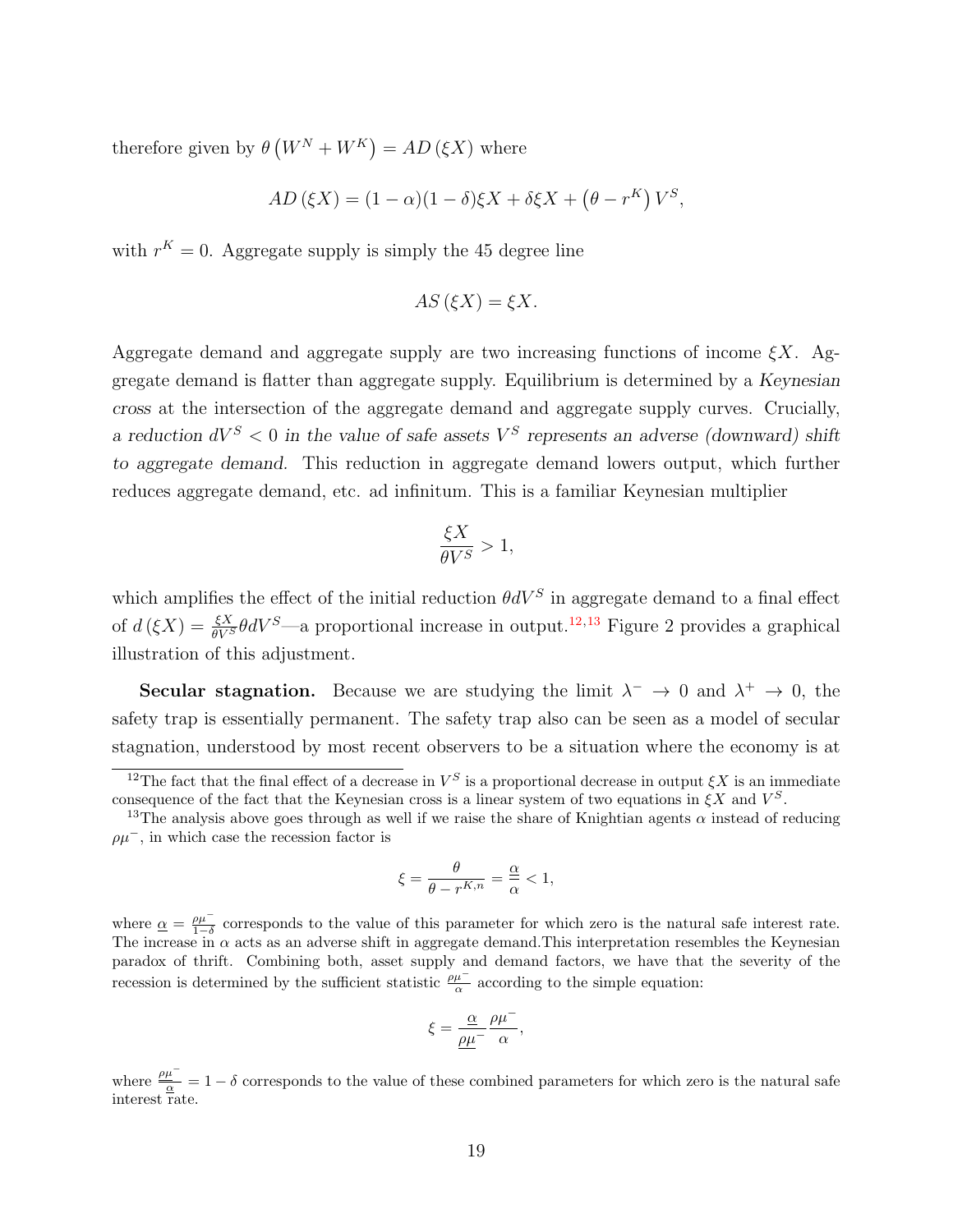the zero lower bound forever.

The theoretical possibility of permanent zero lower bound equilibrium is sometimes disputed on the grounds that this would imply an infinite value for infinitely-lived assets, such as land. In our model, trees are indeed infinitely lived. But their value remains finite even when the safe interest rate is  $r^{K} = i = 0$  essentially permanently. This is only possible because our model features risk and endogenous risk premia, which are ignored in most liquidity trap analyses.

**Policy options: a roadmap.** In the next sections we analyze policy options in a safety trap. The only determinants of aggregate demand that these policies will affect are the value of safe assets  $V^S$  (public debt and QE in Section [3\)](#page-19-0) and  $r^K$  (increasing the inflation target in Section [5\)](#page-29-0). In particular, it is important to note that the risky rate r does not appear either in aggregate demand or in aggregate supply. The equilibrium is block-recursive in  $\xi$ and  $(r, V^R)$ . Even when  $\lambda^+ > 0$ , the future value of risky assets after the good Poisson shock does not affect the determination of output  $\xi X$ . This point will prove crucial later on when we discuss the ineffectiveness of forward guidance in a safety trap (Section [4\)](#page-25-0).

## <span id="page-19-0"></span>3 Public Debt and Quantitative Easing

In this section we introduce public debt to our analysis and discuss situations where the government can use its debt capacity to alleviate the safety trap. We make three points: First, there is a region in which public debt crowds out one for one the private sector's capacity to produce its own safe debt. Second, there is a region in which this crowding out does not occur, and instead public debt increases the total supply of safe assets one for one. And third, we show that in such contexts, QE type policies can be effective.

### 3.1 Public Debt and Fiscal Capacity

Public debt. We start by introducing public debt and discussing the role of public purchases and sales of such debt. The government taxes dividends,  $\delta X$ . The tax rate is  $\tau^+$  after the good Poisson shock occurs,  $\tau^-$  after the bad Poisson shock occurs, while the tax rate before the Poisson event is set to a value  $\tau_t$  that satisfies the government flow budget constraint. The government issues a fixed amount of risk-free bonds that capitalize future tax revenues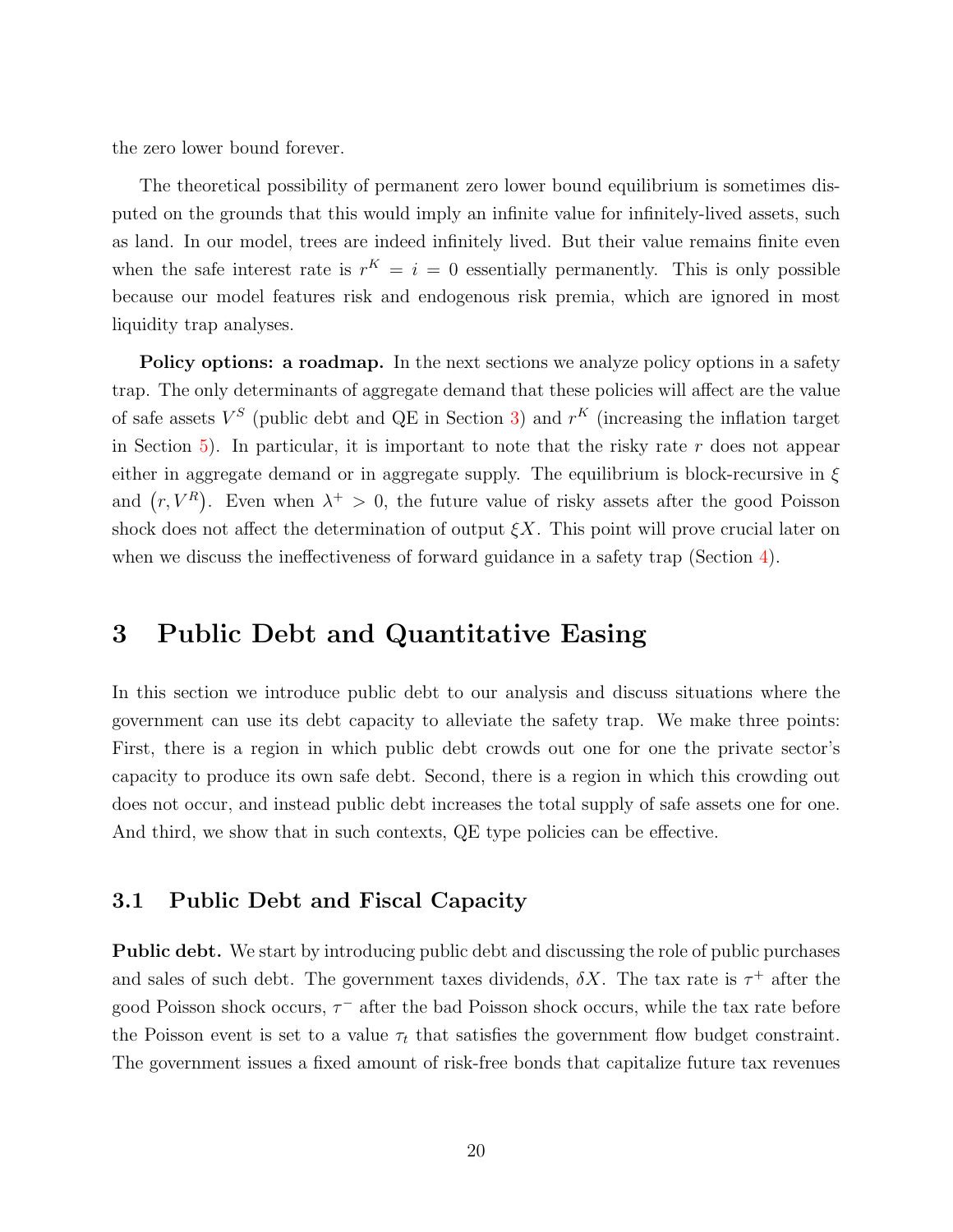and pays a variable rate  $r_t^{K}$ .<sup>[14](#page-20-0)</sup> The proceeds of the sales of these bonds are rebated lump-sum to agents at date 0.

Let the value of public debt be given by  $D$ . We have

$$
D = \tau^{-} \mu^{-} \frac{X}{\theta}.
$$

Assumption 3 (Regalian taxation power): Taxes backing government safe debt can be levied on the claim  $(1 - \rho)\mu^{-\frac{X}{\theta}}$  $\frac{\chi}{\theta}$  to the privately unpledgable part of future dividends.

That is, the government is essentially better than private investors at collecting dividend revenues from Neutrals once borrowers' incentives are weak. This confers the government a comparative advantage in the production of safe assets.<sup>[15](#page-20-1)</sup> In Section [6,](#page-34-0) we develop a different rationale for government intervention in the securitization market. There, we endogenize the securitization capactive  $\rho$  and show that in a safety trap (but not outside of it) there is a securitization externality that justifies government intervention; we postpone a full discussion of this justification for intervention until then.

Note, however, that the scope for policy depends crucially on the degree of financial development of the economy (indexed by  $\rho$ ). In a very developed market,  $\rho$  is high, and soon public debt starts to crowd out privately produced safe assets. To see this, note that because the consumption of a Neutral cannot be negative (a form of limited liability), the fraction of dividends that it can pledge is now  $\rho(\tau^-) = \min\{\rho, 1 - \tau^-\}$ . Thus, as long as  $\tau^{-} \leq 1 - \rho$  there is no crowding out, but above this threshold public safe assets crowd out private safe assets one for one (we return to this issue below).

<span id="page-20-0"></span> $14$ It is the latter feature that makes this debt "short-term," since its value remains constant over time as its coupons vary with the riskless rate. In the previous version of this paper (Caballero and Farhi 2012), we introduce long-term public debt and study Operation Twist (OT) policies that swap long-term debt for short-term debt.

<span id="page-20-1"></span> $15$ This mechanism has some commonality with the idea in Holmström and Tirole (1998) that the government has a comparative advantage in providing liquidity. In their model like in ours, this result arises from the assumption that some agents (consumers in their model) lack commitment and hence cannot borrow because they cannot issue securities that pledge their future endowments. This can result in a scarcity of stores of value. The government can alleviate this scarcity by issuing public debt and repaying this debt by taxing consumers. The proceeds of the debt issuance can actually be rebated to consumers. At the aggregate level, this essentially relaxes the borrowing constraint of consumers: They borrow indirectly through the government. In their model like in ours, the comparative advantage of the government in providing liquidity arises because it is better than private lenders at collecting revenues from consumers.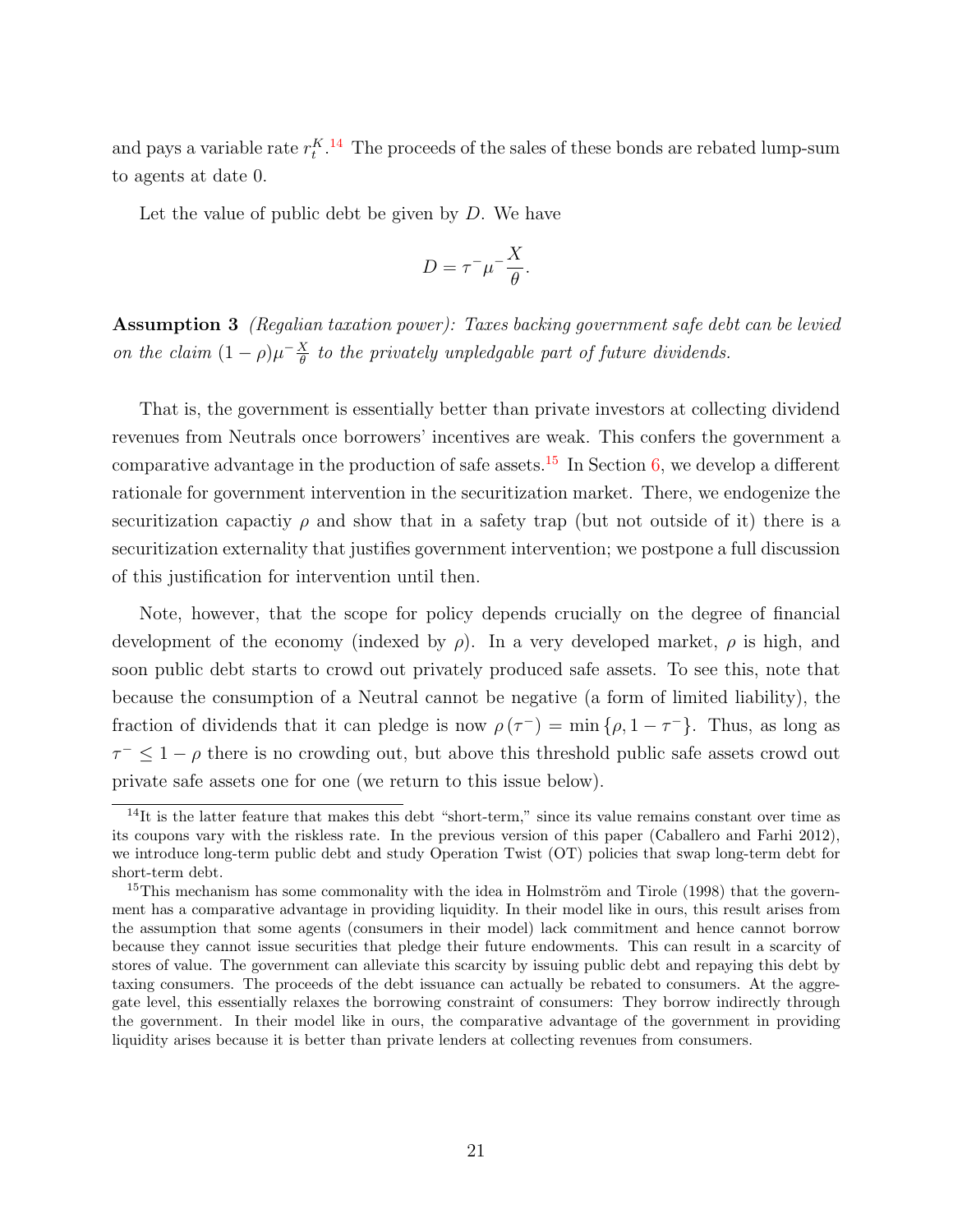The total (private and public) value of safe assets is then given by

$$
V^{S} = \rho(\tau^{-})\mu^{-}\frac{X}{\theta} + D = [\rho(\tau^{-}) + \tau^{-}]\mu^{-}\frac{X}{\theta}.
$$

The model is isomorphic to the one described in Section [2,](#page-5-0) with  $\rho$  replaced by  $[\rho(\tau^-)+\tau^-]$ (and note that  $\rho \leq \rho(\tau^-) + \tau^- \leq 1$ ). Thus we have

$$
r^{K} = \delta\theta - (1 - \delta) \theta \frac{\alpha - [\rho(\tau^{-}) + \tau^{-}] \mu^{-}}{[\rho(\tau^{-}) + \tau^{-}] \mu^{-}},
$$

$$
r = \delta\theta + (1 - \delta) \theta \frac{\alpha - [\rho(\tau^{-}) + \tau^{-}] \mu^{-}}{1 - [\rho(\tau^{-}) + \tau^{-}] \mu^{-}},
$$

and we can also use  $r^K D = \tau \delta X$  to compute

$$
\tau = \tau^- \mu^- \frac{r^K}{\delta \theta}.
$$

The economy is in the constrained regime if and only if  $\alpha > [\rho(\tau^-) + \tau^-]\mu^-$ , which we assume. The safety premium is then given by

$$
r - r^{K} = \theta (1 - \delta) \frac{\alpha - [\rho(\tau^{-}) + \tau^{-}] \mu^{-}}{[\rho(\tau^{-}) + \tau^{-}] \mu^{-}[1 - [\rho(\tau^{-}) + \tau^{-}] \mu^{-}]} \ge 0.
$$

Crowding out. As we mentioned earlier, in this model government debt acts exactly like tranching, with  $\tau^-$  playing the same role as  $\rho$ , as long as public debt is low enough  $(\tau \leq 1 - \rho)$ . In this non-Ricardian region, issuing public debt does not crowd out private safe assets, resulting in a one for one expansion of the supply of safe assets  $V^S$ , an increase in the safe interest rate  $r<sup>K</sup>$ , a reduction in the risky interest rate r, and a reduction in the safety premium  $r - r<sup>K</sup>$ . There is also a Ricardian region where public debt is high enough  $(\tau^{-} \geq 1 - \rho)$  so that issuing public debt crowds out private safe assets one for one, leaving unchanged the supply of safe assets  $V^S$ , the safe and risky interest rates  $r^K$  and r as well as the safety premium  $r - r<sup>K</sup>$ . The economy is more likely to be in the Ricardian region than in the non-Ricardian region, the higher is the securitization capacity  $\rho$ .

It will sometimes prove convenient to write

$$
V^S=\frac{\mu^-X}{\theta}v^S(\frac{D}{X})
$$

where the function  $v^S(\frac{D}{X})$  $\frac{D}{X}$ ) is defined together with the function  $\tau^{-}(\frac{D}{X})$  $\frac{D}{X}$ ) by the following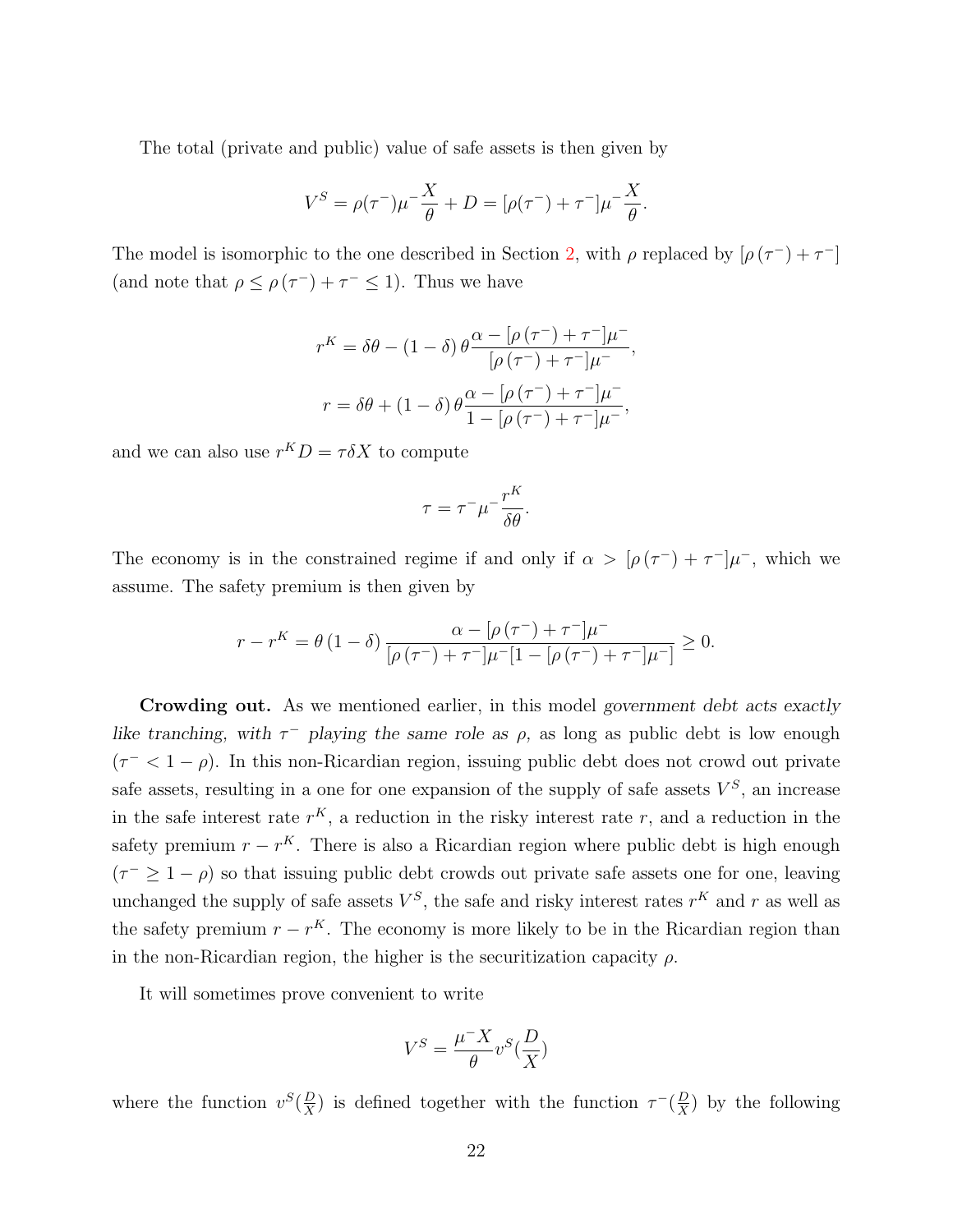equations

$$
v^{S}(\frac{D}{X}) = \rho(\tau^{-}(\frac{D}{X})) + \frac{\theta}{\mu^{-}}\frac{D}{X} = \rho(\tau^{-}(\frac{D}{X})) + \tau^{-}(\frac{D}{X}),
$$

and

$$
\tau^{-}\left(\frac{D}{X}\right) = \frac{\theta}{\mu^{-}} \frac{D}{X}.
$$

Crowding out of private safe assets  $\frac{\mu^- X}{\theta} v^S(\frac{D}{X})$  $\frac{D}{X}$ ) – D by public debt D is

$$
1 - \frac{\mu^{-}}{\theta} \frac{dv^{S}}{d(\frac{D}{X})} = -\frac{d\rho}{d\tau^{-}}
$$

is either 0 (in the non-Ricardian region) or 1 (in the Ricardian region).

Intermediate crowding out. We can easily extend the model to feature intermediate crowd out by assuming that the trees differ in their pledgeability  $\tilde{\rho}$  with a distribution  $dF(\tilde{\rho})$ . This extension can be exactly mapped into the model above. The only difference is that we now have

$$
\rho\left(\tau^{-}\right) = \int \min\left\{\tilde{\rho}, 1 - \tau^{-}\right\} dF\left(\tilde{\rho}\right),\,
$$

so that crowding out is now given by

$$
-\frac{d\rho}{d\tau^{-}} = [1 - F(1 - \tau^{-})] \in [0, 1].
$$

Crowding out and Ricardian equivalence. The tight link between imperfect crowding out and the failure of Ricardian equivalence that exists in our model relies on the assumption that taxes are capitalized. It would not hold if, for example, taxes were levied on the endowment of newborns.<sup>[16](#page-22-0)</sup> We view this feature as desirable since it allows us to focus on the market failure that is central to our analysis—the financial friction that hampers the securitization process—rather than on more conventional and perhaps debatable features of OLG models.

<span id="page-22-0"></span>Public debt and the safety trap. Now imagine that the economy is in a safety trap

<sup>16</sup>More generally, the distribution of taxes matters for this result. We refer the reader to an earlier version of this paper, Caballero and Farhi (2013), for an exploration of this idea. In a recent paper, Barro and Mollerus (2014) consider a model with heterogeneous risk aversion and assume that taxes are distributed independently of risk aversion. They generate a crowding out of 0.5 despite the fact that Ricardian equivalence holds in their model. See Abel (2015) for a detailed exploration of the determinants of crowding out in Ricardian economies.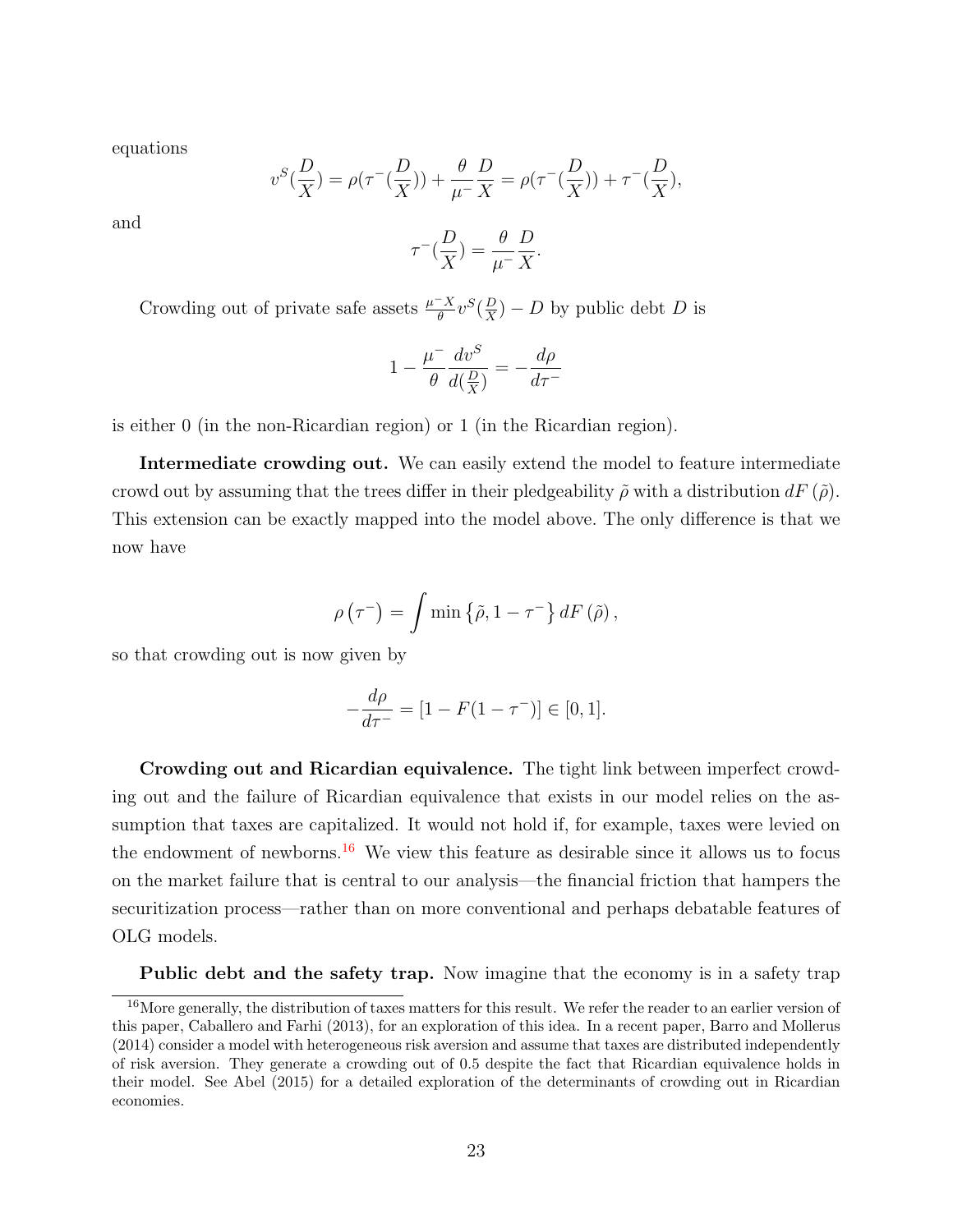where the safe interest rate is fixed at zero and output is below potential with  $\xi < 1$ . Then increasing public debt from D to  $\hat{D} > D$  increases the supply of safe assets  $\hat{V}^S > V^S$  where  $\hat{V}^{S} = \frac{\mu^{-} X}{\theta}$  $\frac{X}{\theta}v^{S}(\frac{\hat{D}}{X}% )^{2n-1}\left( \frac{\hat{D}}{V_{A}^{S}}\right) ^{S}$  $\frac{\hat{D}}{X}$ ) and  $V^S = \frac{\mu - X}{\theta}$  $\frac{X-X}{\theta}v^S\left(\frac{D}{X}\right)$  as long as there is less than full crowding out. This then stimulates output, increasing  $\xi$  to  $\tilde{\xi}$  where

$$
\hat{\xi} = \frac{\hat{V}^S}{V^S} \xi > \xi.
$$

The stimulative effects of public debt can be understood most clearly by going back to our AS-AD equilibrium representation. Because issuing public debt increases the supply of safe assets  $V^S$ , it produces and upward shift in aggregate demand, which in turn results in a proportional increase in output through the Keynesian multiplier.

In the model, we necessarily have  $\tau^+\mu^+ = \tau^-\mu^-$ , which implies that  $\tau^+ < \tau^-$ . For this reason, it is natural to expect fiscal constraints to be more binding after the bad Poisson shock than after the good Poisson shock. This is why we adopt  $\tau^-$ , a measure of the ability of the government to raise tax revenues after the bad Poisson shock, as our measure of future fiscal capacity. In particular, in a safety trap, increasing the supply of public debt to  $\hat{D}$ requires the government to have spare future fiscal capacity, that is to have the ability to raise more taxes after the bad Poisson shock

$$
\hat{\tau}^- = \frac{\hat{D}}{D} \tau^- > \tau^-.
$$

Note however that taxes do not have to be raised while the economy is in the safety trap before the Poisson event. Indeed  $\hat{\tau} = \tau$  (and both are equal to 0) since safe interest rates on debt are  $r^K = 0$ .

Remark 3 Issuing money while at the zero bound is equivalent to issuing short-term bonds, and both are constrained by the long-term fiscal capacity of the government. Indeed, after the bad Poisson shock, the government must raise taxes to retire the additional money that it has issued before the Poisson event. See Appendix  $A.2$  for a detailed exposition of these arguments.

### 3.2 Quantitative Easing

Here we use the term QE loosely to encompass policies that swap risky assets for safe assets such as QE1, LTRO, and many other lender of last resort central bank interventions. We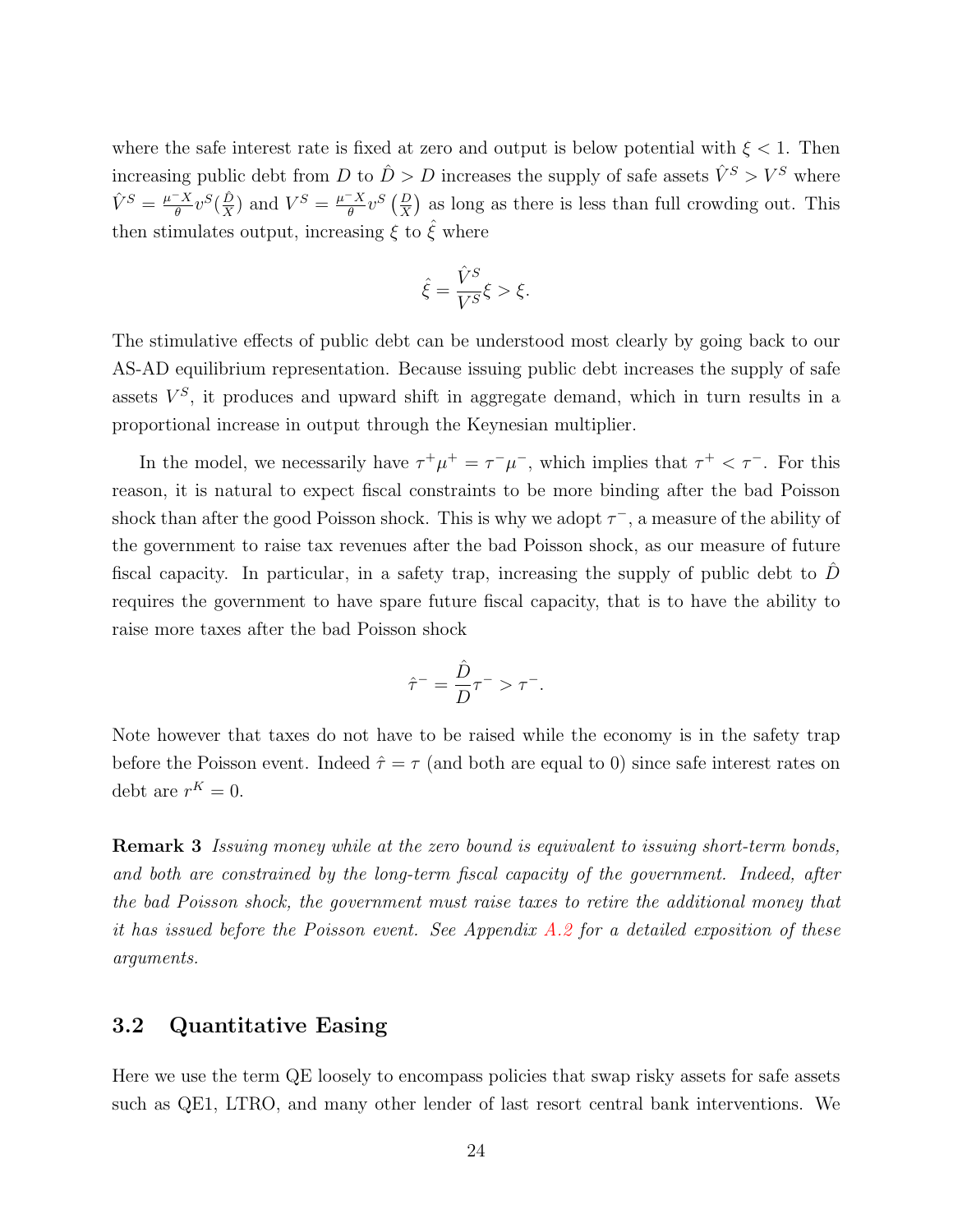model QE as follows. The government issues additional short term debt and purchases private risky assets (the value of which drops to zero after the bad Poisson shock). Let  $\beta^g$ be the fraction of the value of risky assets purchased by the government where $17$ 

$$
\hat{\beta}^{g}[1 - [\rho(\hat{\tau}^{-}) + \hat{\tau}^{-}]\mu^{-}] \frac{X}{\theta} = \hat{D} - D.
$$

The key difference between QE and simply issuing more public debt is what the government does with the proceeds from the debt issuance. In QE, the government uses the proceeds to purchase private risky assets instead of simply rebating them lump sum to private agents. The revenues from the debt issuance taxes  $\hat{\tau}$  before the bad Poisson shock can be lowered to

$$
\hat{\tau} = \tau - \frac{r}{\delta \theta} \hat{\beta}^g [1-[\rho(\hat{\tau}^-) + \hat{\tau}^-]\mu^-]
$$

because the government can now avail itself of additional investment revenues from its holdings of private risky assets. If  $\tau = 0$ , as would be the case in a safety trap, then we can get  $\hat{\tau}$  < 0. This should then be interpreted as a possibility to reduce taxes if there were some other reasons for which taxes had to be raised.

As long as there is less than full crowding out, the safe asset shortage is alleviated by this policy:  $r^{K}$  increases, r decreases, and the safety premium shrinks. Here QE works not so much by removing risky private assets from private balance sheets, but rather by injecting public assets into private balance sheets. In other words, QE works by increasing the supply of safe assets. The proceeds of the extra debt issuance can either be rebated lump sum or reinvested in a portfolio of private assets as long as these assets are risky and not safe.

If the economy is in a safety trap where the safe interest rate is fixed at zero and output is below potential with  $\xi < 1$ , QE acts by stimulating output, increasing the value of  $\xi$  to  $\xi$ where

$$
\hat{\xi} = \frac{\hat{V}^S}{V^S} \xi > \xi,
$$

with as before  $\hat{V}^S > V^S$  where  $\hat{V}^S = \frac{\mu - X}{\theta}$  $\frac{X}{\theta}v^{S}(\frac{\hat{D}}{X}% )^{2n-1}\left( \frac{\hat{D}}{V_{A}^{S}}\right) ^{S}$  $\frac{\hat{D}}{X}$ ) and  $V^S = \frac{\mu - X}{\theta}$  $\frac{d}{d\theta}x^S\left(\frac{D}{X}\right)$  as long as there is less than full crowding out.

$$
\hat{\beta}^g < \frac{\delta \rho - \{\delta[\hat{\tau}^- + \rho(\hat{\tau}^-)]\mu^- - [\alpha - [\hat{\tau}^- + \rho(\hat{\tau}^-)]\mu^-](1 - \delta)\}}{\delta - \{\delta[\hat{\tau}^- + \rho(\hat{\tau}^-)]\mu^- - [\alpha - [\hat{\tau}^- + \rho(\hat{\tau}^-)]\mu^-](1 - \delta)\}}.
$$

<span id="page-24-0"></span><sup>&</sup>lt;sup>17</sup>As long as  $\hat{\beta}^g$  is low enough, this can be done without violating the pledgeability condition. The precise condition is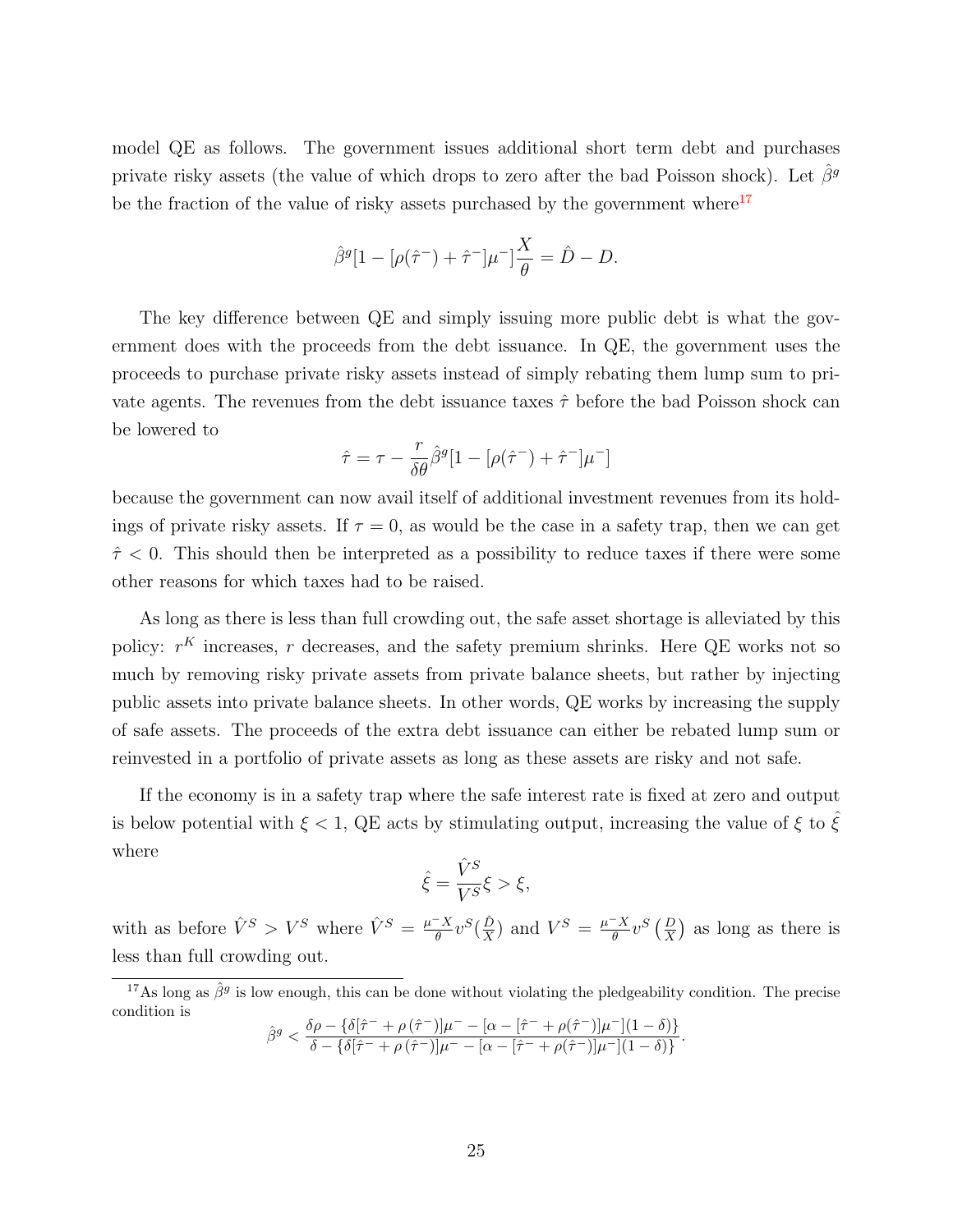## <span id="page-25-0"></span>4 Forward Guidance

Another major policy tool advocated in the context of zero lower bound of interest rates is forward guidance (the commitment to low future interest rates once the economy recovers). However, in this section we show that when the reason for this low interest rate is a shortage of safe assets, the policy is ineffective.

The reason is that only policy commitments that support future bad states work in safety traps. This is a higher level of requirement than in the standard New-Keynesian liquidity trap mechanism where any future wealth increase has the potential to stimulate the economy, including wealth created after the recovery is completed.

We illustrate this point with an example of forward guidance policy that would work in a standard liquidity trap environment but not in a safety trap. We refer the reader to Section [8](#page-43-0) for a version of the standard liquidity trap in the context of our model and the demonstration of forward guidance effectiveness in that context. In this section we focus on the safety trap case.

Since public debt is not key to our main concern here, we temporarily revert to our model in Section [2](#page-5-0) where there are only private assets. We introduce two modifications to that model. First, we temporarily (only for this section) assume a non-zero intensity of the good Poisson shock  $\lambda^+ > 0$ . Second, we allow agents to produce  $\zeta > 1$  units of output per unit of input. However, we imagine that there is a large utility loss from doing so.

This model functions as in Section [2](#page-5-0) with  $\lambda^+ = 0$ . Indeed all the variables  $V^S$ ,  $V^R$ ,  $W^K$ ,  $W^N$ ,  $r^K$ ,  $\delta^S$  have exactly the same equilibrium values. The only difference is in the (risky) interest rate r. The interest rate r is now determined by the following set of equations (and  $\lambda^+$  only enters the last of these equations):

$$
r = \delta\theta + (1 - \delta)\theta \frac{\alpha - \rho\mu^{-}}{1 - \rho\mu^{-}} + \lambda^{+}\frac{\mu^{+} - \rho\mu^{-}}{1 - \rho\mu^{-}}.
$$

We can also look at safety traps where  $r^{K} = i = 0$ . Output  $\xi X$  is determined by the exact same equation as in the model with  $\lambda^+ = 0$ . To see this more transparently, it is useful to go back to our AS-AD representation. The key is to note that both the aggregate supply  $AS (\xi X) = \xi X$  and aggregate demand  $AD (\xi X) = (1 - \alpha)(1 - \delta)\xi X + \delta \xi X + (\theta - r^K)V^S$ (with  $r^{K} = 0$ ) relations are unchanged.<sup>[18](#page-25-1)</sup> The risky interest rate r is then determined by the

<span id="page-25-1"></span><sup>&</sup>lt;sup>18</sup>This occurs because the value of safe assets  $V^S = \rho \mu - \frac{X}{\theta}$  is unchanged. As a result, the dividend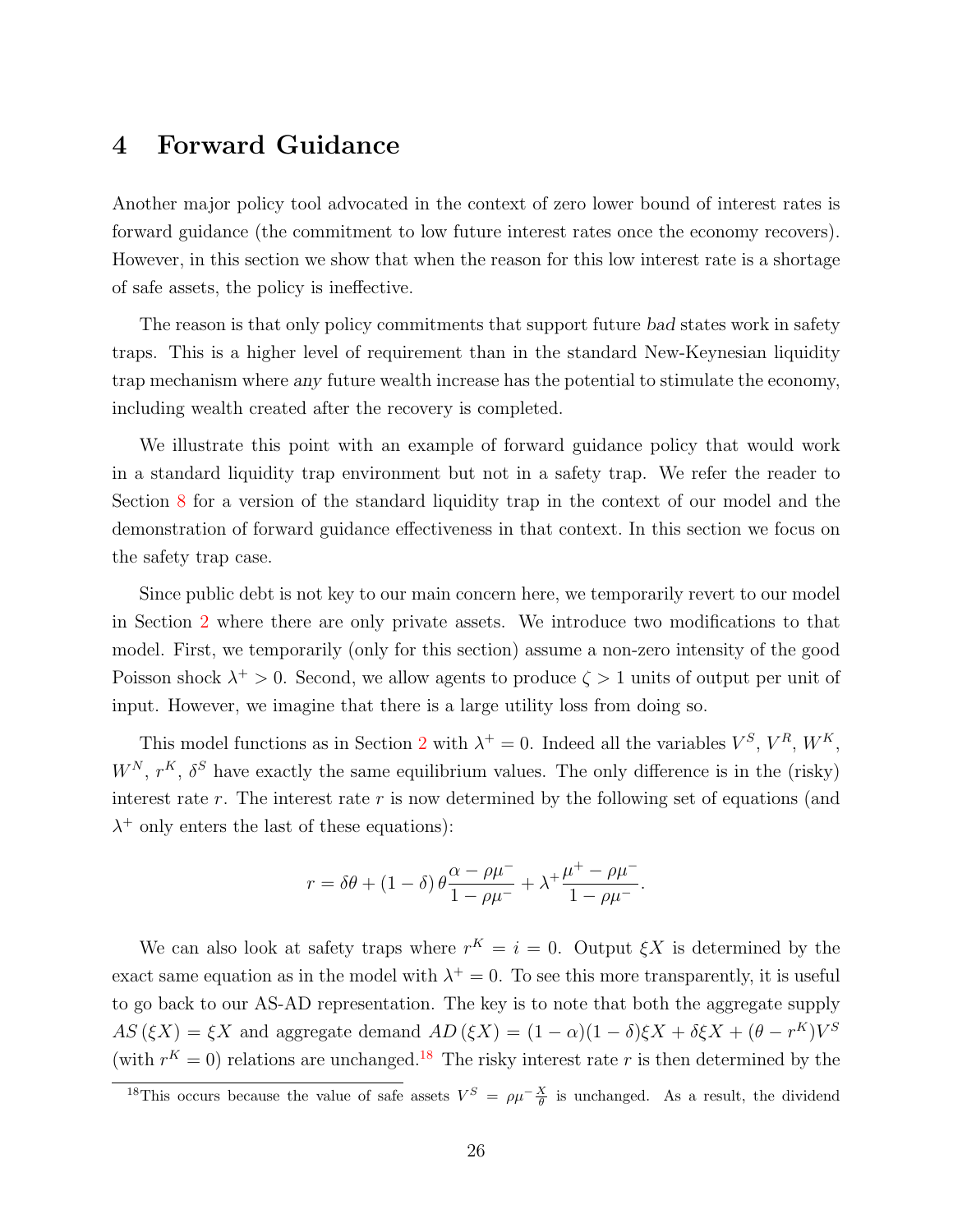same equation as above but with X replaced by  $\xi X$ ,  $\mu^+$  replaced by  $\frac{\mu^+}{\epsilon}$  $\frac{\mu^+}{\xi}$  and  $\mu^-$  replaced by  $\mu^ \frac{\iota^-}{\xi}$ :

$$
r = \delta\theta + (1 - \delta)\theta \frac{\alpha - \frac{\rho\mu^{-}}{\xi}}{1 - \frac{\rho\mu^{-}}{\xi}} + \lambda^{+} \frac{\frac{\mu^{+}}{\xi} - \frac{\rho\mu^{-}}{\xi}}{1 - \frac{\rho\mu^{-}}{\xi}}.
$$

In New-Keynesian models of the liquidity trap (see e.g. Krugman 1998, Eggertsson and Woodford 2003, and Werning 2012), committing to keep the interest rate low in the future once the economy recovers (after the good Poisson shock) stimulates the economy—a policy often referred to as forward guidance. The latter works by creating a boom in the future, which raises current demand through a combination of a wealth effect (higher income in the future) and substitution effect (lower real interest rates because of inflation). In Section [8,](#page-43-0) we show how to model a standard liquidity trap without a specific safe asset shortage (and instead with a general asset shortage) in the context of our framework. There, we show that forward guidance does stimulate output in our version of the liquidity trap.<sup>[19](#page-26-0)</sup>

In contrast, in a safety trap the commitment to low interest rates after the good Poisson shock translates into an increase in  $r$  but fails to stimulate the economy, as it does not affect value of assets  $V^S$ , which is the key shifter of aggregate demand. The reconciliation of this ineffectiveness result with the obvious ex-post (after the good Poisson shock) increase in risky asset values and Neutral wealth of the policy is that the risky rate r rises just enough to offset the present value effect of the policy. We show this result formally next.

Consider the following policy: Suppose that the good Poisson shock occurs at  $\sigma^+$ . After the good Poisson shock, the central bank stimulates the economy by setting the interest rate  $i_t$  below the natural interest rate  $\delta\theta$  until  $\sigma^+ + T$ , at which point it reverts to setting the nominal interest rate equal to the natural interest rate  $i = \delta\theta$ . For  $t > \sigma^+ + T$ , output is equal to potential so that  $\zeta_t = 1$ . For  $\sigma^+ \leq t \leq \sigma^+ + T$ , output is above potential, and capacity utilization satisfies a simple differential equation

$$
\frac{\dot{\zeta}_t}{\zeta_t} = i_t - \delta\theta \le 0,
$$

accruing to Neutrals  $(\delta - \delta^S)X = \delta \xi X - r^K V^S$  is itself unchanged. Plugging it back into the unchanged wealth accumulation equation for Neutrals  $W^N = (1 - \alpha)(1 - \delta)\xi \frac{X}{\theta} + \delta \xi \frac{X}{\theta} - \frac{r^K}{\theta}$  $\frac{\kappa}{\theta} V^S$  yields the result.

<span id="page-26-0"></span><sup>&</sup>lt;sup>19</sup>The model with constant prices de facto shuts down the effect through inflation and lower real interest rates. The expectation of a boom still produces a positive wealth effect which stimulates output. We can also introduce inflation as in Section [5.](#page-29-0) Then forward guidance gains extra kick by increasing inflation and reducing real interest rates.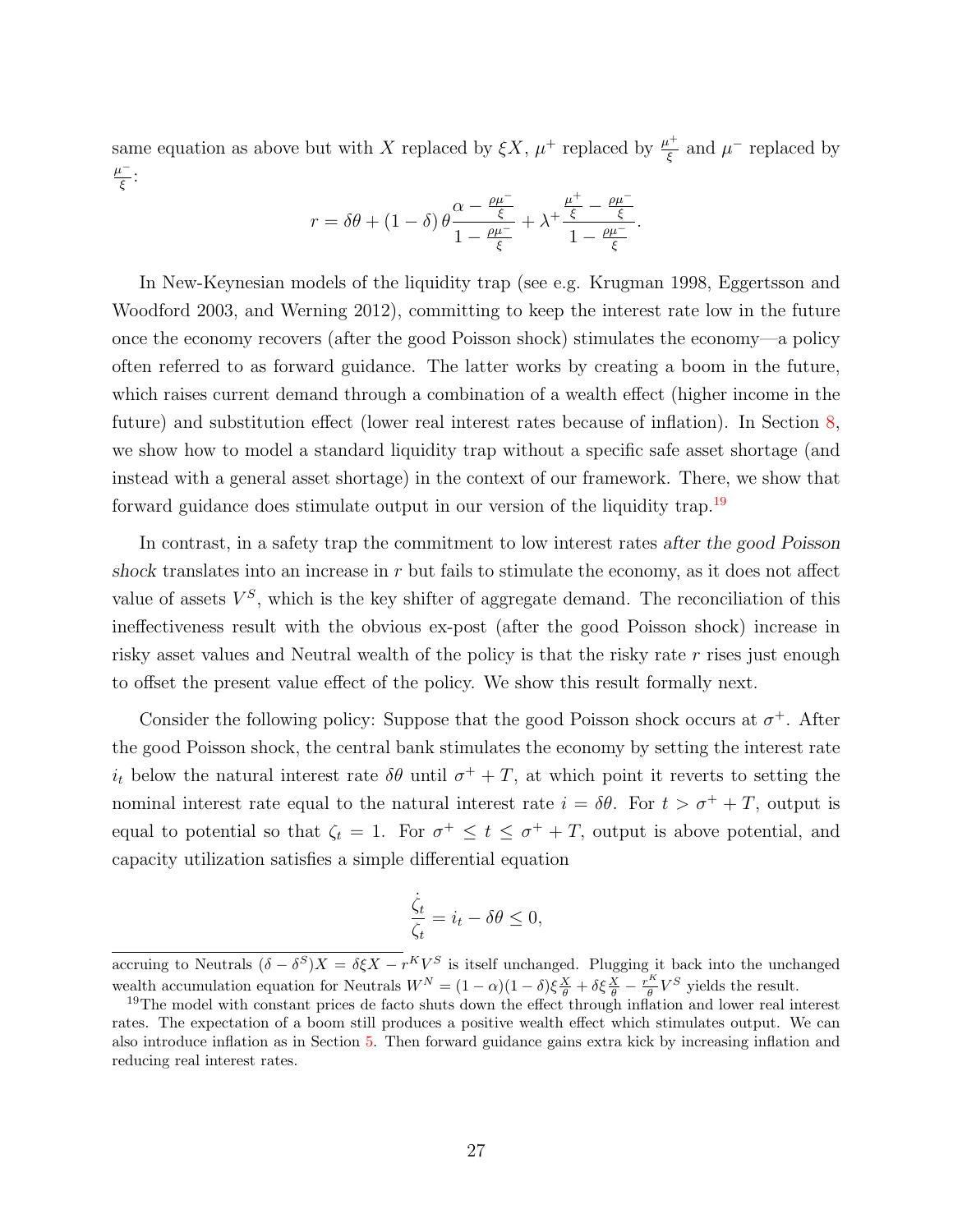with terminal condition

$$
\zeta_{\sigma^++T}=1.
$$

The solution is

$$
\zeta_t = e^{\int_t^{\sigma^+ + T} (\delta \theta - i_s) ds}.
$$

By lowering interest rates, the central bank creates a temporary boom after the Poisson shock. This boom boosts the total value of assets immediately after the good Poisson shock from  $\mu^{+}\frac{X}{a}$ 

$$
\quad\text{to}\quad
$$

$$
\mu^+\zeta_{\sigma^+}\frac{X}{\theta} > \mu^+\frac{X}{\theta}.
$$

θ

Working backwards from expression into the equilibrium equations pre-Poisson shows that the only effect of this policy is to increase the interest rate r during the safety trap to

$$
r = \delta\theta + (1 - \delta)\theta \frac{\alpha - \frac{\rho\mu^-}{\xi}}{1 - \frac{\rho\mu^-}{\xi}} + \lambda^+ \frac{\frac{\zeta_\sigma + \mu^+}{\xi} - \frac{\rho\mu^-}{\xi}}{1 - \frac{\rho\mu^-}{\xi}}.
$$

This increase in the interest rate is such that the contemporaneous value of risky assets  $V^R$ (and hence the wealth of Neutrals  $W<sup>N</sup>$ ) is unchanged, despite the fact that its future value after a good Poisson shock has increased to  $\frac{\zeta_{\sigma^+ \mu^+ X}}{\theta} - V^S$ . But there is no effect on output  $\xi X$ . This can be seen most clearly by going back to the AS-AD equilibrium representation. Neither  $\zeta_{\sigma^+}$  nor r affects aggregate demand. The future increase in risky asset values and the contemporaneous increase in risky interest rates are orthogonal to the safe-asset shortage problem. Since the policy leaves the supply of safe assets unchanged, it does not expand aggregate demand or output.[20](#page-27-0)

This difference between the safety trap and standard liquidity trap models offers a possible rationalization of the "forward guidance puzzle", an expression that refers to the gap between

<span id="page-27-0"></span> $20$ There is one caveat to this conclusion. We have assumed that prices are entirely rigid. If prices could adjust gradually over time in a forward looking manner, then forward guidance could regain some kick: A commitment to lower interest rates after the good Poisson shock could increase inflation while the economy is in a safety trap. This would lower the safe interest rate  $r<sup>K</sup>$  and mitigate the recession. Note than when we model inflation in Section [5,](#page-29-0) we assume, motivated by a desire to capture downward wage rigidity, that inflation is determined by a myopic Philipps curve rather than an expectations-augmented Philipps curve, so that this effect does not arise.

A similar comment applies to the unconventional tax policies considered by Correia et al. (2012), which here could simply take the form of an increasing path of sales taxes—say through a sales tax holiday—which would create inflation in consumer prices and hence reduce  $r<sup>K</sup>$ .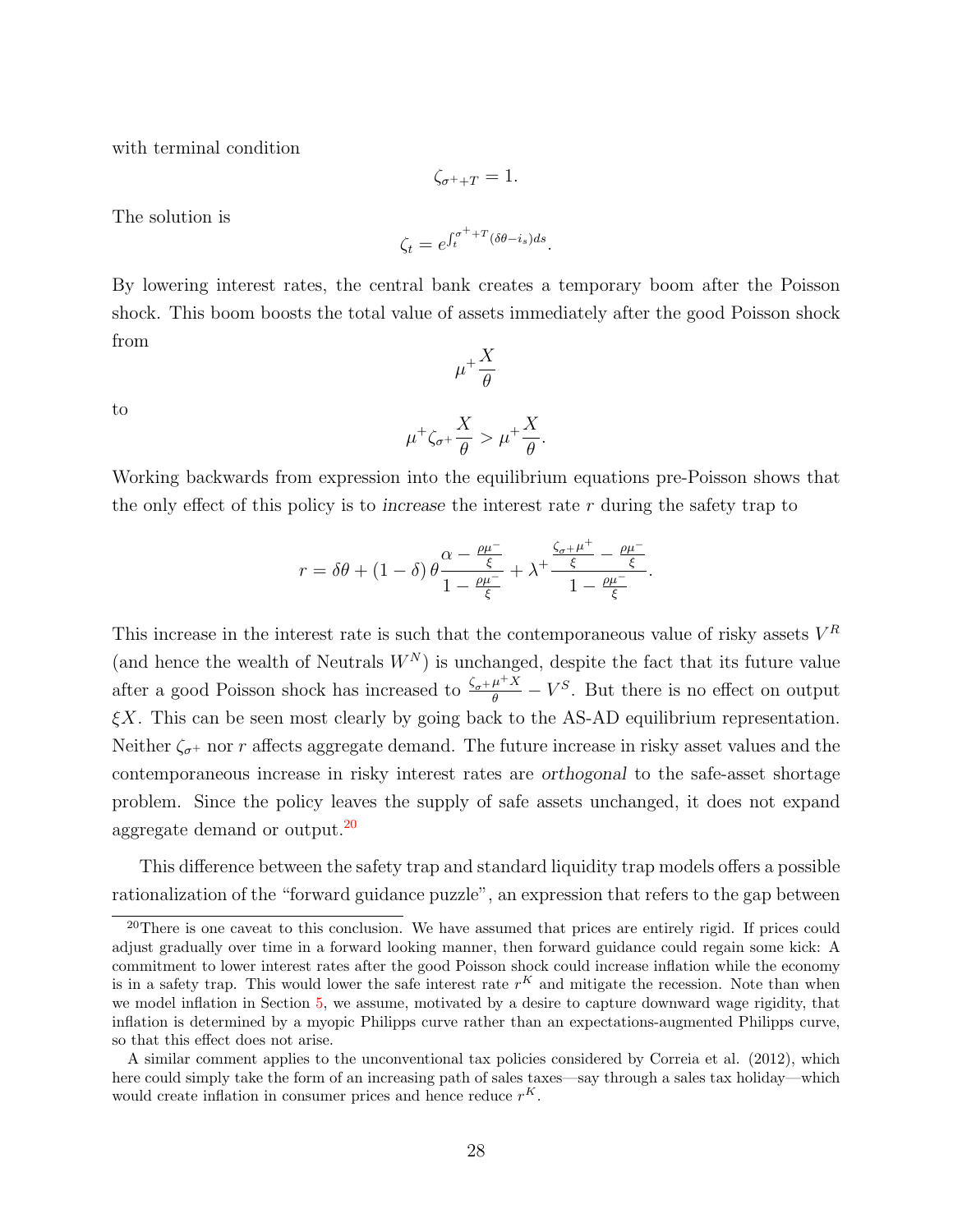the limited effect of forward guidance on economic activity observed in the data, and the remarkable effectiveness of forward guidance in traditional liquidity trap models.[21](#page-28-0)

A safety trap is addressed more directly by committing to provide support during bad rather than good times, as would be the case of a commitment to lower interest  $i_t$  rates after the bad Poisson shock.<sup>[22](#page-28-1)</sup> By setting the nominal interest rate  $i_t$  below the natural interest rate  $\delta\theta$  after the bad Poisson shock, monetary authorities stimulate the economy and inflate the value of safe assets to

$$
\hat{V}^S = \rho \mu^{-\frac{\zeta_{\sigma^+}}{\theta}} X,
$$

where

$$
\zeta_{\sigma^+} = e^{\int_{\sigma^+}^{\sigma^++T} (\delta\theta - i_s) ds}.
$$

This mitigates the recession in the safety trap by raising  $\xi$  to  $\xi \zeta_{\sigma^+} > \xi$  (the analysis is almost identical to that of a monetary stimulus after the good Poisson shock explained above).  $23.24$  $23.24$  $23.24$ 

However, it is natural to question whether monetary authorities would have the ability to lower interest rates in that state. If indeed the bad state happens to coincide with yet another safety or liquidity trap, monetary authorities could find themselves unable to deliver a lower interest rate. Perhaps a more realistic policy option would be a commitment by the authorities to buy up safe assets at an inflated price after the Poisson shocks—a form of government (central bank?) put. A commitment to buy up safe private assets at an inflated value  $\omega \rho \mu^{-\frac{X}{\theta}} > \rho \mu^{-\frac{X}{\theta}}$  would mitigate the recession and increase the value of  $\xi$  to  $\hat{\xi}$  where

$$
\hat{\xi} = \omega \xi > \xi.
$$

It could be carried out by monetary authorities but it does require spare fiscal capacity (in the form of taxes or seigniorage). This kind of public insurance policy can potentially play a crucial role in a safety trap.[25](#page-28-4)

<span id="page-28-0"></span><sup>&</sup>lt;sup>21</sup>See e.g. Carlstrom et al.  $(2012)$  and Del Negro et al.  $(2013)$  for an exposition of this puzzle. McKay et al. (2015) offer a different but related rationalization in a model with precautionary savings where agents respond little to changes in future interest rates because their time horizons are endogenously limited.

<span id="page-28-1"></span> $^{22}$ Another example is the OMT (outright monetary transactions) program established by the ECB in late 2012, which had an immediate impact on the Eurozone risk perception.

<span id="page-28-2"></span> $^{23}$ Note we could just as well have used the model with public debt. The central banker's put works by increasing both the public and private sectors' ability to provide safe assets.

<span id="page-28-3"></span><sup>&</sup>lt;sup>24</sup> Just like standard models of the liquidity trap, and to the extent that they are possible at all, these forms of policy commitments raise time-consistency issues: Their efficacy hinges on the ability of monetary authorities to carry out credible commitments.

<span id="page-28-4"></span><sup>&</sup>lt;sup>25</sup>See, e.g., Caballero and Kurlat  $(2010)$  for a proposal to increase the resilience of the financial system in a shortage of safe assets environment. Also, see Brunnermeir et al (2012) for a related proposal in the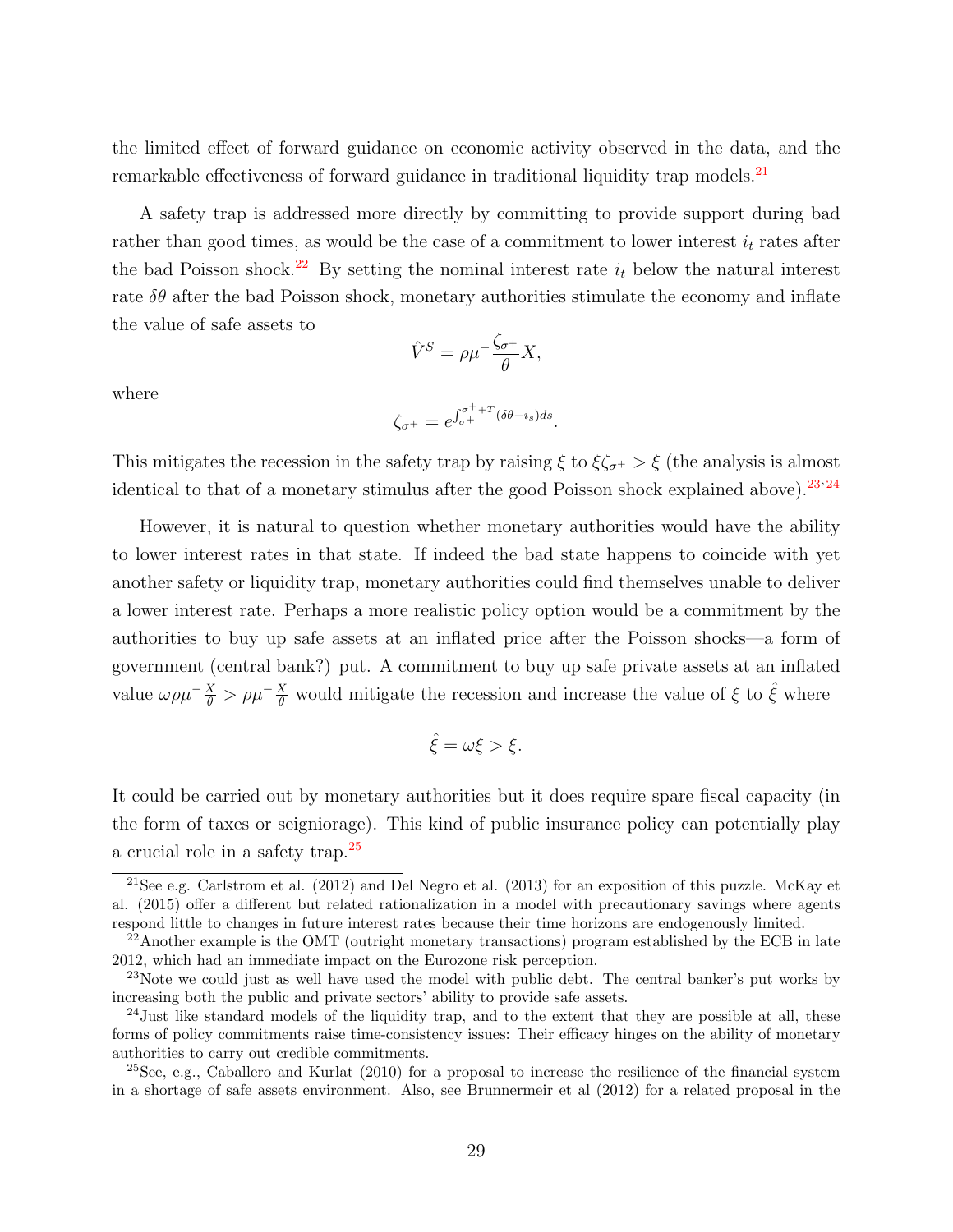### <span id="page-29-0"></span>5 Inflation

In this section we relax the extreme sticky price rigidity assumption and show how safety traps trigger deflationary forces, which exacerbate the output drop. We also show that the policy multiplier (of increasing safe assets) is enhanced by its positive effect on inflation. Finally, as always, inflation also opens the door for expectations and targets to alleviate the trap by lowering real rates.

#### 5.1 Safety Trap, Deflation, and Inflation Targets

We assume that prices cannot fall faster than at a certain pace:  $26$ 

$$
\pi_t \geq -(\kappa_0 + \kappa_1(1 - \xi_t)).
$$

The more slack there is in the economy, the more prices can fall.

We impose that if there is slack in the economy, prices fall as fast as they can:  $\xi_t < 1$ implies  $\pi_t = -(\kappa_0 + \kappa_1(1 - \xi_t))$ . We capture this requirement with the complementary slackness condition

$$
[\pi_t + (\kappa_0 + \kappa_1(1 - \xi_t))](1 - \xi_t) = 0.
$$

This is a Phillips curve which we plug in our model in conjunction with a (truncated) Taylor rule

$$
i_t = \max\{0, r_t^{K,n} + \pi^* + \phi(\pi_t - \pi^*)\},\
$$

with  $\phi > 1, \pi^* \geq 0$  where  $r_t^{K,n}$  $t^{R,n}$  is the safe natural interest rate at t.

Now imagine that the real model is such that the safe interest rate is negative  $r^{K,n}$  < 0. The equilibrium equations are then

$$
\max\{0, r^{K,n} + \pi^* + \phi(\pi - \pi^*)\} - \pi = \delta\theta - (1 - \delta)\theta \frac{\alpha - \frac{\rho\mu^-}{\xi}}{\frac{\rho\mu^-}{\xi}},
$$

$$
[\pi + (\kappa_0 + \kappa_1(1 - \xi))](1 - \xi) = 0,
$$

context of the current Euro crisis.

<span id="page-29-1"></span><sup>&</sup>lt;sup>26</sup>Our motivation is to capture downward wage rigidities. This requires reinterpreting our varieties as varieties of labor which can then be transformed into final goods by competitive firms with a one-to-one technology. Our modeling strategy in this section borrows heavily from Eggertsson and Mehrota (2014).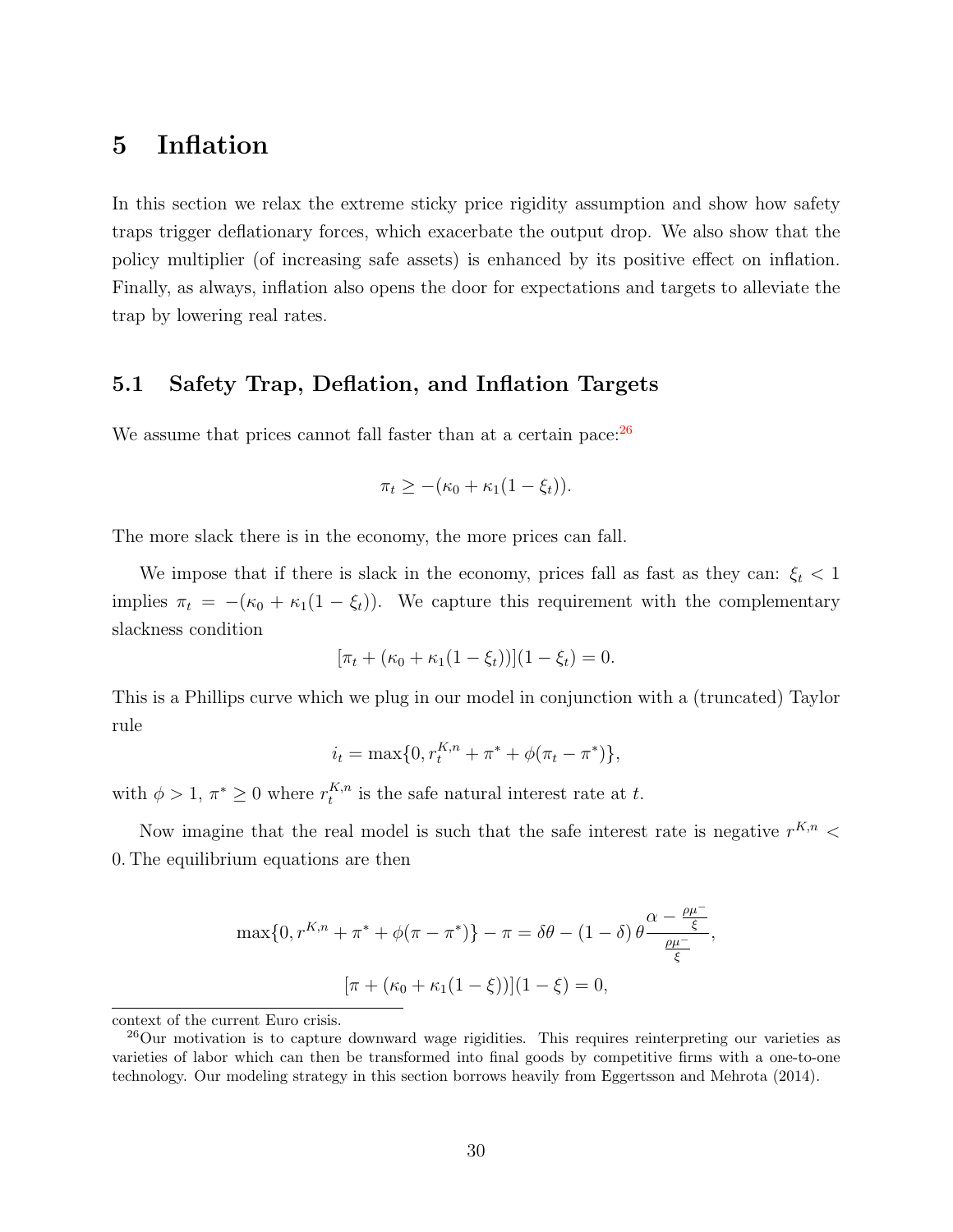

Figure 3: Aggregate supply and aggregate demand with inflation.

where

$$
r^{K,n} = \delta\theta - (1 - \delta) \theta \frac{\alpha - \rho\mu^-}{\rho\mu^-} < 0.
$$

The first equation is simply the requirement that  $i - \pi = r^{K}$ , where we have used the Taylor rule to replace i and the equilibrium equations to replace  $r<sup>K</sup>$ . The second equation is the Phillips curve. These two correspondences link inflation  $\pi$  and output  $\xi X$  and can be interpreted as aggregate demand and aggregate supply respectively. We denote them by  $\pi =$  $AD^{\pi}(\xi X)$  and  $\pi = AS^{\pi}(\xi X)$  to distinguish them from the aggregate supply and demand functions  $AS(\xi X)$  and  $AD(\xi X)$  that we introduced in the Keynesian cross equilibrium representation in Section [2.](#page-5-0) We discuss the link between these two representations in detail below.

We make the further assumptions that there is "enough" price rigidity so that the deflationary spiral (the feedback loop between inflation and output) remains bounded:

$$
\kappa_1 < (1 - \delta) \theta \frac{\alpha}{\rho \mu^{-}},
$$
  

$$
\kappa_0 + \kappa_1 < \theta.
$$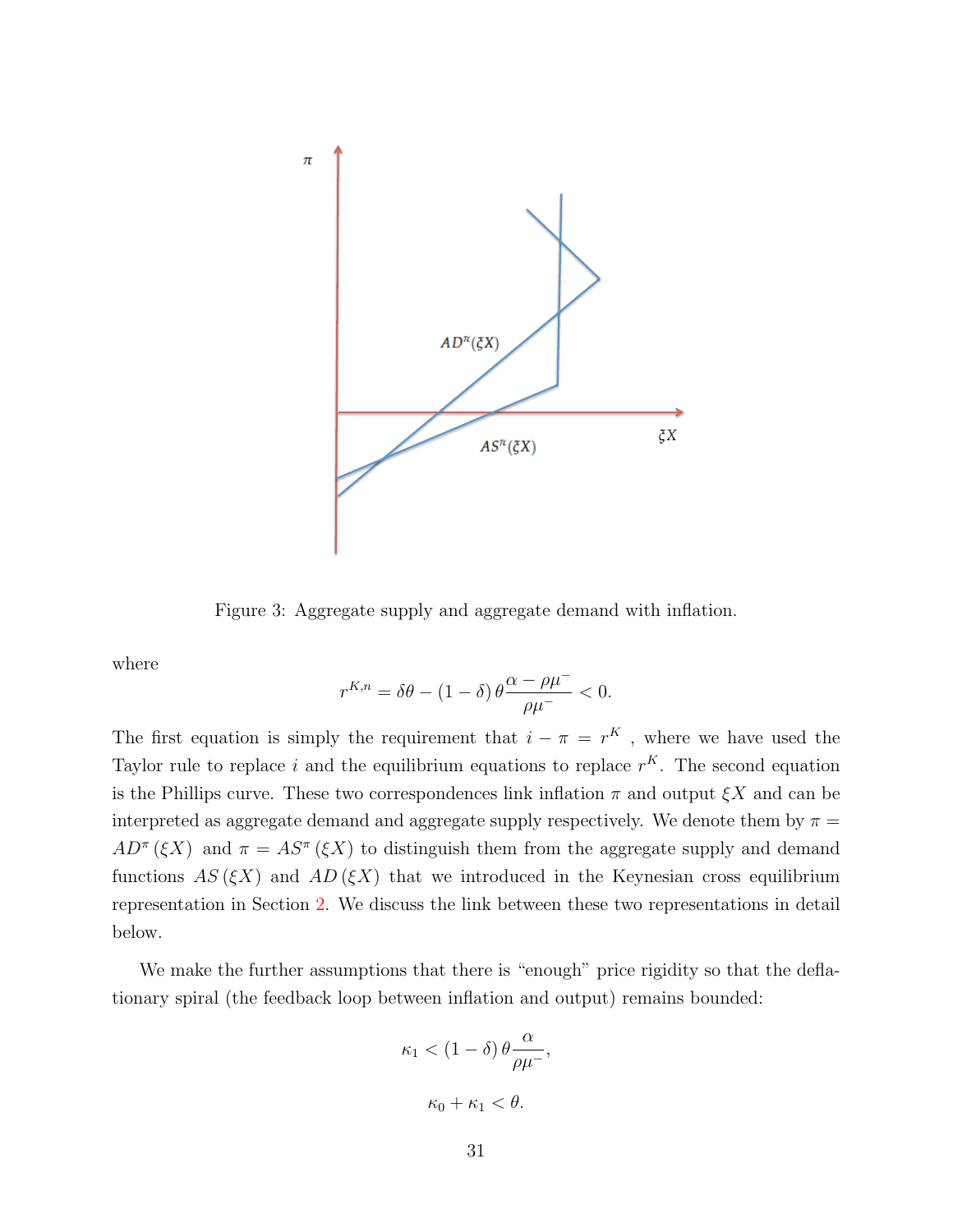In this context, there is always a deflationary safety trap equilibrium (with  $\pi \leq 0$  and  $\xi$  < 1). It is determined by the following equations

$$
\pi = (1 - \delta) \theta \frac{\alpha - \frac{\rho \mu^{-}}{\xi}}{\frac{\rho \mu^{-}}{\xi}} - \delta \theta,
$$

$$
\pi = -(\kappa_0 + \kappa_1 (1 - \xi)).
$$

Both equations expresses  $\pi$  as increasing linear functions of  $\xi$ . The first one is aggregate demand  $\pi = AD^{\pi}(\xi X)$ , while the second is aggregate supply  $\pi = AS^{\pi}(\xi X)$ . With our assumptions above, aggregate demand is steeper than aggregate supply and both curves intersect exactly once on [0, 1] at some value  $\xi$ . This is the "bad" safety trap equilibrium, analog to the one discussed in the previous sections.

But this model may also feature inflationary full employment equilibria (i.e.,  $\pi > 0$  and  $\xi = 1$ . To see this, note that the supply curve becomes vertical at  $\xi = 1$  and the demand curve has a kink at the value of  $\pi = \tilde{\pi}$  that solves  $r^{K,n} + \pi^* + \phi(\pi - \pi^*) = 0$ : the demand curve is an upward sloping function  $\xi(\pi)$  for  $\pi \leq \tilde{\pi}$  and downward sloping for  $\pi > \tilde{\pi}$ . As a result, there are either one or three intersections between the supply and demand curves. We have already seen the bad equilibrium; the other equilibria (if they exist) feature  $\pi > 0$ and  $\xi = 1$ .

In an equilibrium with  $\pi > 0$  and  $\xi = 1$ , inflation is determined by

$$
\pi = \frac{1}{\phi - 1} [\phi \pi^* + r^{K,n}],
$$

if  $r^{K,n} + \pi^* + \phi(\pi - \pi^*) > 0$  (in which case  $i = r^{K,n} + \pi^* + \phi(\pi - \pi^*)$ ) or by

$$
\pi = -r^{K,n},
$$

if  $r^{K,n} + \pi^* + \phi(\pi - \pi^*) \leq 0$  (in which case  $i = 0$ ). The condition for existence of both equilibria is the same and is given by

$$
0 \leq r^{K,n} + \pi^*.
$$

Hence the requirement is (roughly speaking) that the inflation target  $\pi^*$  be high enough.

To summarize, when  $r^{K,n} < 0$ , there is always a safety trap equilibrium with  $\xi < 1$  and  $\pi$  < 0. If the inflation target is high enough  $(0 \leq r^{K,n} + \pi^*)$ , then there are also two other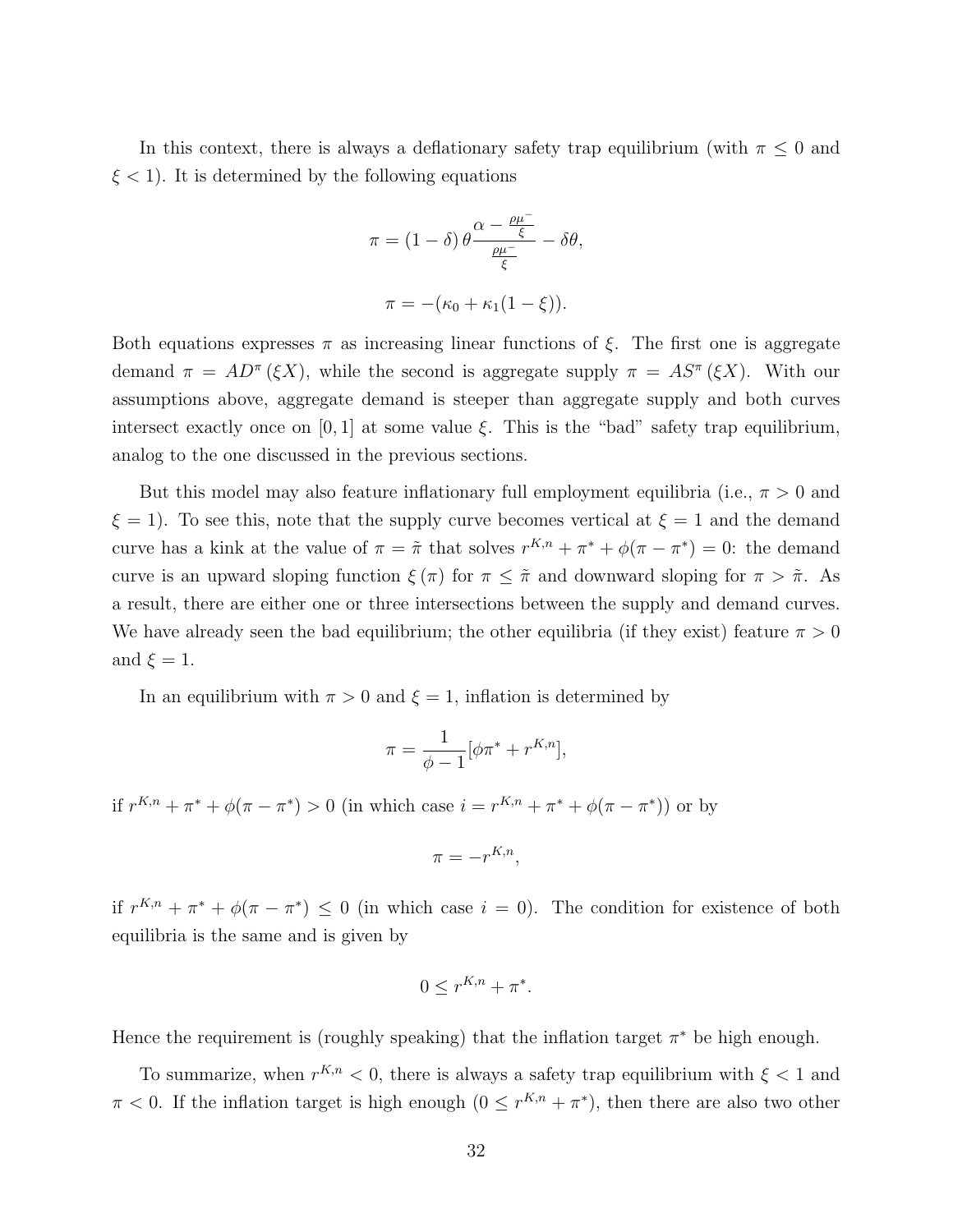equilibria with  $\xi = 1$  (and two different nominal interest rates  $i = 0$  and  $i > 0$  and two different inflation rates  $\pi = -r^{K,n}$  and  $\pi = \frac{1}{\phi - \frac{1}{\phi - \frac{1}{\phi - \frac{1}{\phi - \frac{1}{\phi - \frac{1}{\phi - \frac{1}{\phi - \frac{1}{\phi - \frac{1}{\phi - \frac{1}{\phi - \frac{1}{\phi - \frac{1}{\phi - \frac{1}{\phi - \frac{1}{\phi - \frac{1}{\phi - \frac{1}{\phi - \frac{1}{\phi - \frac{1}{\phi - \frac{1}{\phi - \frac{1}{\phi - \frac{1}{\phi - \frac{1}{\phi$  $\frac{1}{\phi-1}[\phi\pi^* + r^{K,n}] > -r^{K,n}$ ). In other words, the increase in the inflation target needs to be large enough to even have a chance to work. Note however that even when there is a "good" equilibrium with  $\xi = 1$  and  $i > 0$ , the "bad" equilibrium with  $\xi < 1$  and  $i = 0$  still exists. The best a high inflation target can achieve is the possibility of a good equilibrium, not the elimination of the possibility of the bad equilibrium. Figure 3 provides a graphical illustration.

Let us now connect our discussion with the Keynesian cross equilibrium representation developed in Section [2.](#page-5-0) The difference here is that output  $\zeta X$  and inflation  $\pi$  are jointly determined by the new aggregate demand and aggregate supply relations  $\pi = AD^{\pi}(\xi X)$  and  $\pi = AS^{\pi}(\xi X)$ . We can still use the Keynesian cross equilibrium representation to determine output once inflation has been solved out. Indeed we now have

$$
AD(\xi X) = (1 - \alpha)(1 - \delta)\xi X + \delta\xi X + (\theta - r^K)V^S,
$$
  
AS(\xi X) = \xi X,

with  $r^K = i - \pi$  and  $i = 0$ . Higher inflation therefore helps to reduce safe interest rates, causing an upward shift in aggregate demand and resulting in a increase in output. In the bad safety trap equilibrium, this logic works in reverse, with the recession causing deflation, increasing safe real interest rates, reducing aggregate demand, further reducing output etc. In fact, adding an inflation channel to the model increases the value of the Keynesian multiplier to

$$
\frac{1}{1 - \frac{\kappa_0 + \kappa_1}{\theta}} \frac{\xi X}{\theta V^S}
$$

so that  $d(\xi X) = \frac{1}{1-\frac{\kappa_0+\kappa_1}{\theta}}$  $\frac{\xi X}{\theta V^S}(\theta - r^K)dV^S$ . This is because increases in the value of safe assets increase aggregate demand, which increases output, increasing inflation, reducing the safe real interest rate, further increasing aggregate demand and output etc. ad infinitum. The more responsive is inflation to capacity utilization  $\xi$  (the larger is  $\kappa_1$ ), the larger is the Keynesian multiplier. In other words, increased price flexibility is destabilizing as in DeLong and Summers (1986).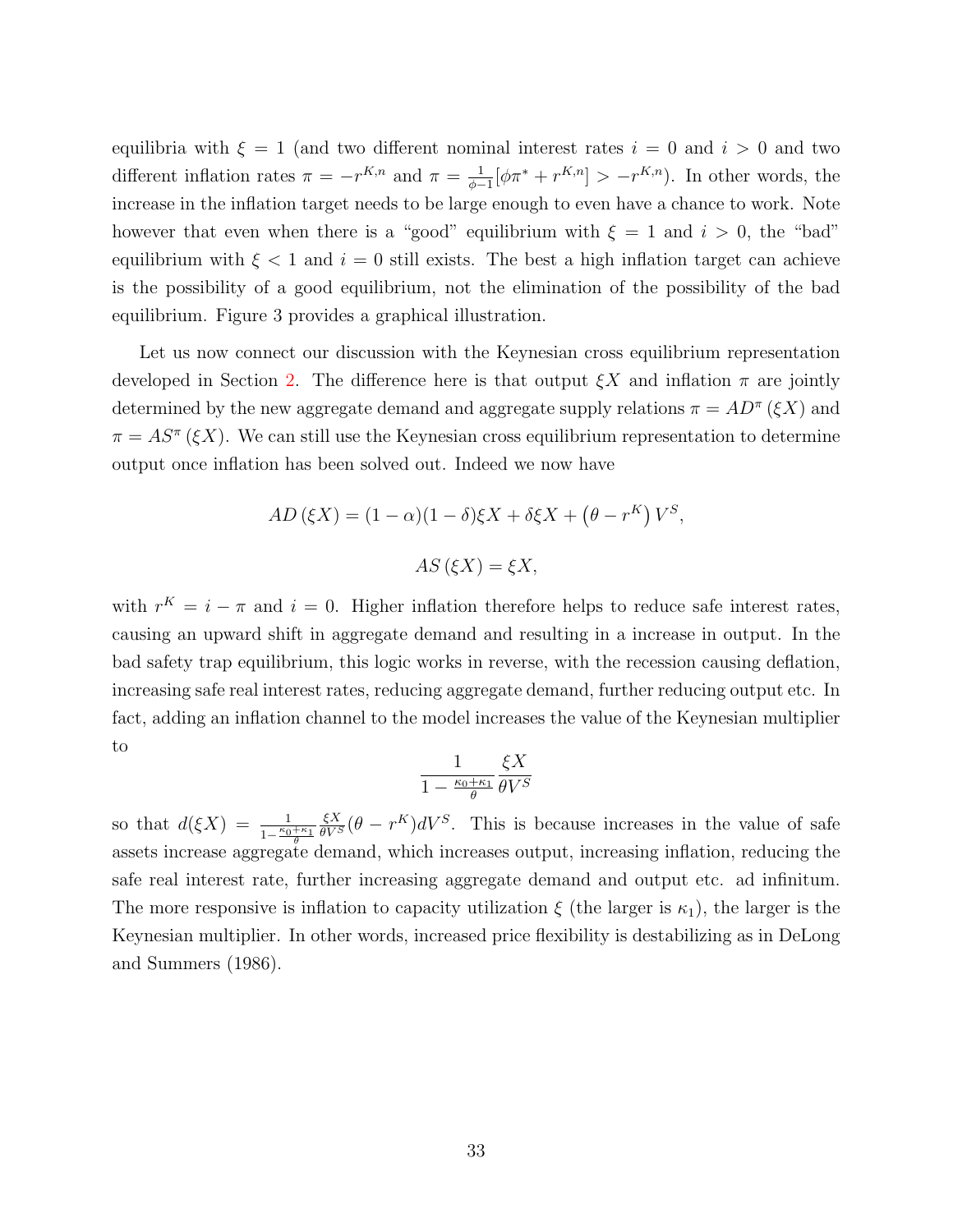### 5.2 Public Debt, QE and Forward Guidance with Inflation

We now turn to the effects of the policies considered in Sections [3](#page-19-0) and [4](#page-25-0) in this extended model with inflation. We focus on the safety trap equilibrium and show that the main conclusions remain qualitatively unchanged but the power of QE is enhanced.

We start with public debt and QE. In a safety trap,  $\xi < 1$  and  $\pi < 0$  are determined by the intersection of the demand and supply curves:

$$
\pi = (1 - \delta) \theta \frac{\alpha - \frac{v^S(\frac{D}{X})\mu^-}{\xi}}{\frac{v^S(\frac{D}{X})\mu^-}{\xi}} - \delta\theta,
$$

$$
\pi = -(\kappa_0 + \kappa_1(1 - \xi)).
$$

Clearly, increasing D to  $\hat{D} > D$  (and either rebating the proceeds to consumers or purchasing private risky assets) shifts the demand curve down which, given that it is steeper than the supply curve, results in an increase in  $\xi$  to  $\hat{\xi} > \xi$ . Note that the stimulus is stronger in this extended setup with endogenous inflation

$$
\hat{\xi} > \frac{\hat{V}^S}{V^S} \xi,
$$

with  $V^S = v^S(\frac{D}{Y})$  $\frac{D}{X}$ ) and  $\hat{V}^S = v^S(\frac{\hat{D}}{X})$  $\frac{D}{X}$ ). This is because of a virtuous circle whereby additional safe assets increase output, which increases inflation (reduces deflation), which lowers the real interest, further stimulating output etc. ad infinitum, resulting in a larger value of the Keynesian multiplier as explained above.

We now turn to forward guidance. In order for monetary policy to be able to generate a boom after the good Poisson shock, we introduce the following modification of our setup. We assume that the Phillips curve only becomes vertical at a value  $\bar{\xi} > 1$  so that we now have

$$
[\pi_t + (\kappa_0 + \kappa_1(1 - \xi_t))](\bar{\xi} - \xi_t) = 0.
$$

Furthermore, we assume that  $\kappa_0 = -\pi^*$  so that inflation is  $\pi^*$  if the economy is at capacity.

To capture forward guidance, we continue to assume that monetary policy follows the truncated Taylor rule

$$
i_t = \max\{0, r_t^{K,n} + \pi^* + \phi(\pi_t - \pi^*)\}
$$

before and after the bad Poisson shock, but we allow monetary policy to depart from this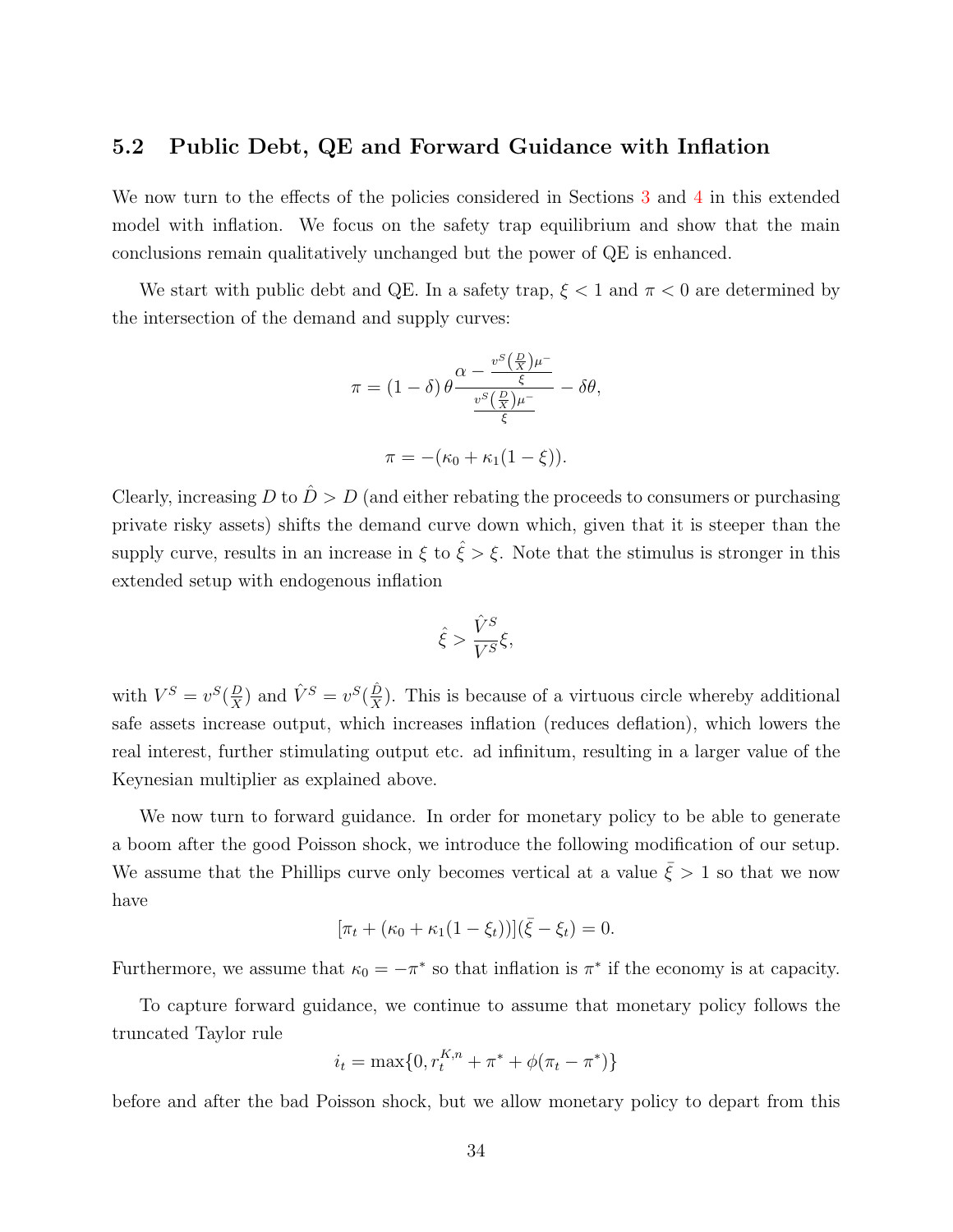rule after the good Poisson shock and follow instead (recall that  $r_t^{K,n} = \delta\theta$  after the good Poisson shock)

$$
i_t = \max\{0, \hat{i}_t + \pi^* + \phi(\pi_t - \pi^*)\}
$$

where  $\hat{i}_t < \delta\theta$  for  $\sigma^+ \le t \le \sigma^+ + T$  and  $\hat{i}_t = \delta\theta$  for  $t > \sigma^+ + T$ . Then output is above potential after the good Poisson shock. Capacity utilization satisfies the differential equation

$$
\frac{\dot{\zeta}_t}{\zeta_t} = (\hat{\imath}_t - \delta\theta) + (\phi - 1)(\pi_t - \pi^*) \le 0,
$$
  

$$
\pi_t - \pi^* + \kappa_1(1 - \zeta_t) = 0
$$

with terminal condition

$$
\zeta_{\sigma^++T}=1.
$$

Just as in Section [4,](#page-25-0) the solution features  $\zeta_t > 1$  and  $\pi_t \geq \pi^*$  for  $\sigma^+ \leq t < \sigma^+ + T$ . The rest of the analysis is identical and the conclusion is identical. Forward guidance stimulates the economy after the good Poisson shock, resulting in a boom and inflation above target. But this fails to stimulate the economy before the Poisson even when the economy is in a safety trap.

### <span id="page-34-0"></span>6 Securitization Externality

In this section, we endogenize the securitization capacity of the economy. We assume that by investing resources  $j_tXdt$ , a Neutral agent can increase  $\rho(j_t)$  and, with it, increase the supply of safe assets (i.e., the share of the tree's revenue in the bad state of the world that is pledgable today).

We show in this extension that outside of a safety trap, the competitive equilibrium is constrained Pareto efficient, but that in a safety trap, it is constrained inefficient (there is underprovision of safe assets).

We trace back this inefficiency to a *securitization* externality. In a safety trap, private agents do not internalize the full social benefit of creating safe assets. More specifically, they do not take into account the stimulative effects of these assets, which creates a role for government intervention in the securitization market. This argument is distinct from the comparative advantage of the government in safe asset creation that we analyzed in Section [3,](#page-19-0) but it can also be used to support it if we associate the government extra-taxation power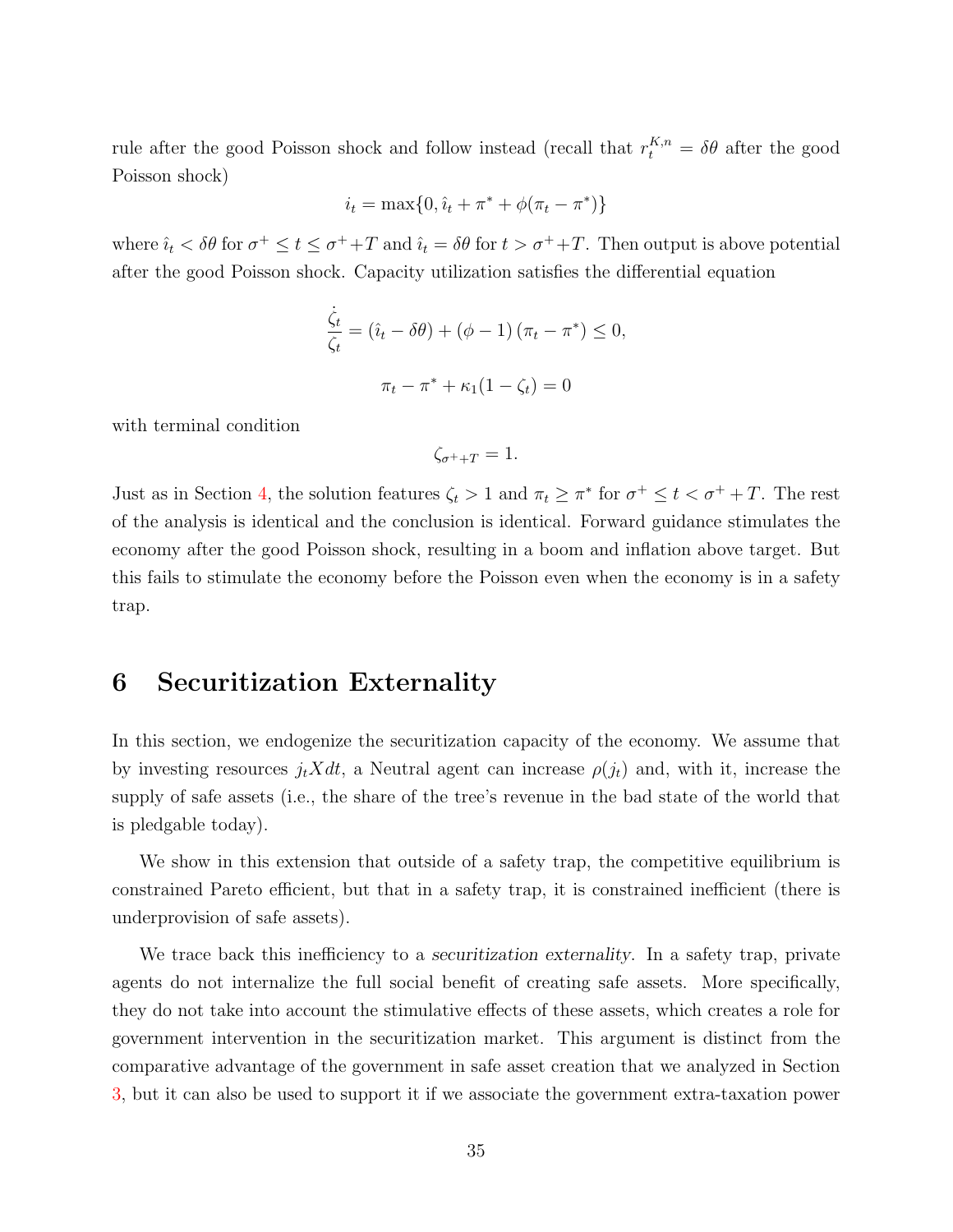to the private sector's technology to increase safe assets (at a cost).

The equilibrium equations are now

$$
r_t^K V_t^S = \delta_t^S X + \dot{V}_t^S,
$$
  
\n
$$
r_t V_t^R = (\delta - \delta_t^S - j_t) X + \dot{V}_t^R,
$$
  
\n
$$
\dot{W}_t^K = -\theta W_t^K + \alpha (1 - \delta) X + r_t^K W_t^K,
$$
  
\n
$$
\dot{W}_t^N = -\theta W_t^N + (1 - \alpha)(1 - \delta) X + r_t W_t^N,
$$
  
\n
$$
V_t^S = \frac{\rho(j_t)\mu^- X}{\theta},
$$
  
\n
$$
(r_t - r_t^K) \frac{\rho'(j_t)\mu^-}{\theta} = 1.
$$

There are two differences with the baseline model of Section [2.](#page-5-0) First, the asset pricing equation for risky assets reflects the fact that dividends are reduced by securitization investment  $j_tX$ . Second, there is a new equation (the last one) which is simply the first order condition for securitization. This condition is intuitive: a Neutral managing a tree equates the marginal cost of increasing securitization investment by  $Xdj_t$  between t and  $t + dt$  to the marginal benefit of issuing  $\frac{\rho'(j_t)\mu^-}{\theta} X d j_t$  additional safe assets on which he earns a spread  $(r_t - r_t^K)$  between t and  $t + dt$ .

Apart from that, the analysis of the equilibrium is almost identical to that of the baseline model. In particular, and focusing on steady states, there is an unconstrained regime with  $r = r^{K}$  and a constrained regime with  $r > r^{K}$ . In the constrained regime, we can enter a safety trap where  $r^{K} = 0$  and output  $\xi X$  is below potential with  $\xi < 1$ . We denote by j the associated level of investment. The details are omitted in the interest of space.

We now investigate the efficiency properties of the competitive equilibrium. To do so, it is convenient to introduce lump sum taxes that allow arbitrary redistribution within Knightians and within Neutrals but not across these two groups. Because they only redistribute within groups, these taxes do not change the characterization of the equilibrium.

Consider the steady state of the competitive equilibrium with Neutral wealth  $W^N$ , Knightian wealth  $W^K$ , interest rates r and  $r^K$ , and securitization j. We focus on the constrained regime throughout. We analyze first the case where prices are flexible. We then analyze the case with rigid prices. The first case corresponds to the real model where output is always at capacity. The corresponding planning problem is easier to analyze. Moreover, as long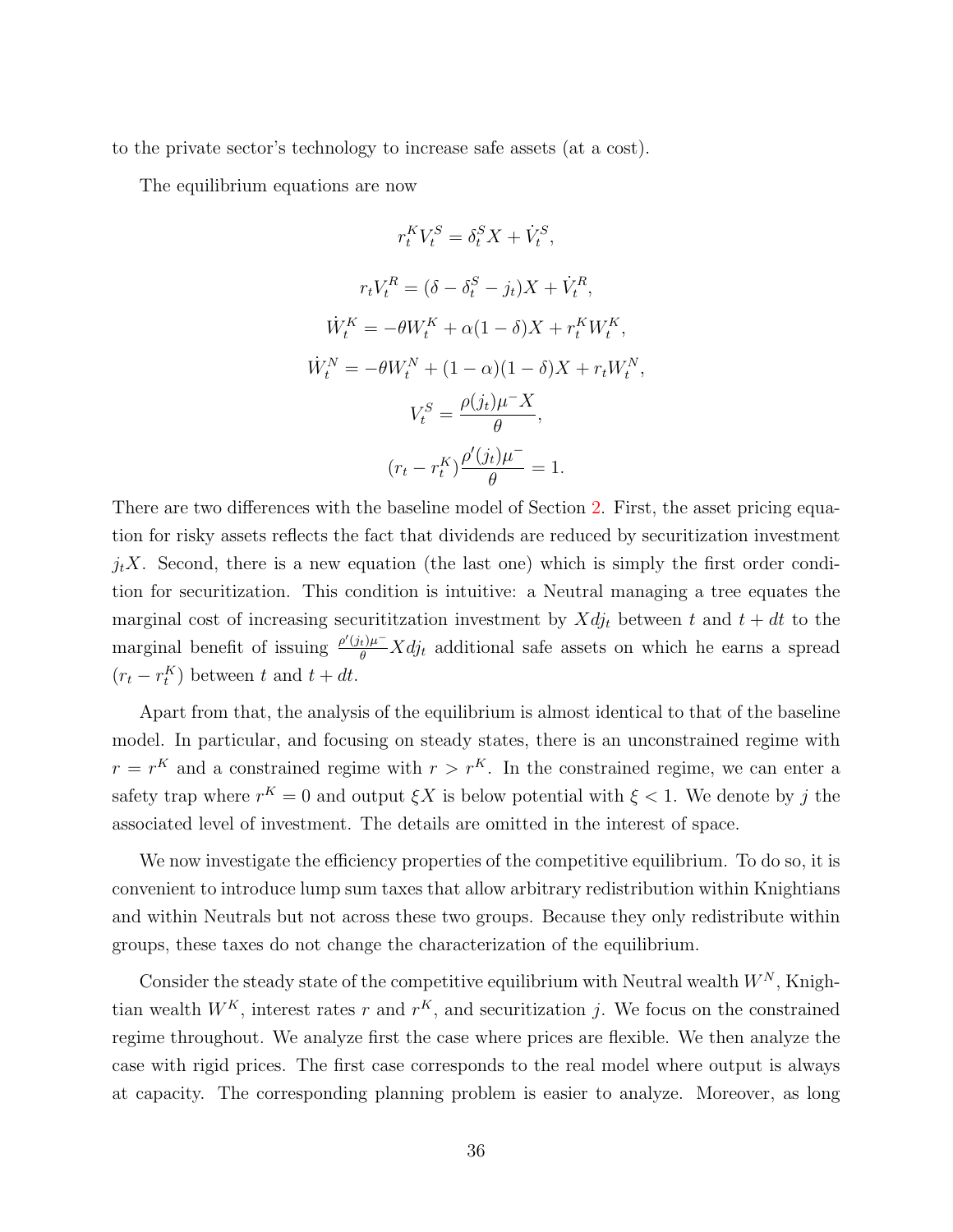as the natural safe real interest rate is positive, this flexible prices planning problem is a constrained version of the sticky prices planning problem, but the corresponding constraints are satisfied at the optimum of the latter, so that their solutions coincide. This is no longer the case when the natural safe real interest rate is negative.

We are interested in whether it is possible to generate a Pareto improvement by controlling securitization  $j_t$  (either through taxes or quantity restrictions) and setting it at a different level than would occur in a competitive equilibrium without government interventions in securitization. With the lump sum taxes mentioned above, this happens if and only if we can find processes  $\hat{W}_t^K$ ,  $\hat{W}_t^N$ ,  $\hat{W}_t$ ,  $\hat{V}_t^S$ ,  $\hat{V}_t^R$ ,  $\hat{V}_t$ ,  $\hat{r}_t$ ,  $\hat{r}_t^K$ ,  $\hat{\delta}_t^S$  and  $\hat{j}_t$  that verify all the equilibrium equations except the first order condition for  $\hat{j}_t$ , and such that  $\hat{W}_t^N \ge W_t^N$  and  $\hat{W}_{t}^{K} \geq W_{t}^{K}$  for all t and a strict inequality for some positive measure of t.

Therefore, the steady state of the competitive equilibrium is constrained Pareto efficient if and only if we can find Pareto weights  $\lambda_t^N > 0$  and  $\lambda_t^K > 0$  such that the solution of the following planning problem is such that  $\hat{W}_t^N = W^N$ ,  $\hat{W}^K = W^K$ , and  $\hat{j}_t = j$ :

$$
\max_{\hat{W}^{K}_{t}, \hat{W}^{N}_{t}, \hat{\jmath}_{t}} \int_{0}^{\infty} \lambda^{N}_{t} \theta \hat{W}^{N}_{t} + \lambda^{K}_{t} \theta \hat{W}^{K}_{t} dt
$$

subject to  $\hat{W}_{t}^{N} = \frac{1}{\theta} - \frac{[\hat{j}_{t} + \rho(\hat{j}_{t})\mu^{-}]}{\theta}$  $\frac{(\hat{j}_t)\mu^-]}{\theta}$ ,  $\hat{W}_t^K = \frac{\rho(\hat{j}_t)\mu^-}{\theta}$  $\hat{\psi}_{\theta}^{k}$  and  $\hat{W}_{0}^{K} = W^{K}$ .

The solutionto this problem is

$$
(\lambda_t^K - \lambda_t^N) \frac{\rho'(\hat{\jmath}_t)\mu^-}{\theta} = \frac{\lambda_t^N}{\theta}.
$$

Taking  $\lambda_t^K = \lambda_t^N(1 + \frac{r - r^K}{\theta})$  and  $\lambda_t^N > 0$  arbitrary such that  $\int \lambda_t^N dt < \infty$ , we can rewrite the solution as  $(r_t - r_t^K) \frac{\rho'(\hat{j}_t)\mu^-}{\theta} = 1$  or equivalently  $\hat{j}_t = j$ . This shows that with flexible prices, the competitive equilibrium is constrained Pareto efficient.

Now suppose that prices are entirely rigid. The steady state of the competitive equilibrium (which may or may not feature a safety trap) is constrained Pareto efficient if and only if we can find Pareto weights  $\lambda_t^N > 0$  and  $\lambda_t^K > 0$  such that the solution of the following planning problem is such that  $\hat{W}_{t}^{N} = W^{N}, \hat{W}^{K} = W^{K}, \hat{j}_{t} = j$  and  $\hat{\xi}_{t} = \xi$ :

$$
\max_{\hat{W}_t^K, \ \hat{W}_t^N, \ \hat{y}_t^K, \ \hat{\xi}_t} \int_0^\infty \lambda_t^N \theta \hat{W}_t^N + \lambda_t^K \theta \hat{W}_t^K dt
$$
\nsubject to  $\hat{W}_t^N = \frac{\hat{\xi}_t}{\theta} - \frac{[\hat{\jmath}_t + \rho(\hat{\jmath}_t)\mu^-]}{\theta}, \ \hat{W}_t^K = \frac{\rho(\hat{\jmath}_t)\mu^-}{\theta}, \ \hat{W}_0^K = W^K, \ \frac{d\hat{\jmath}_t}{dt} = \frac{\theta}{\rho'(\hat{\jmath}_t)\mu^-} [\alpha(1-\delta) - \alpha(1-\delta)]$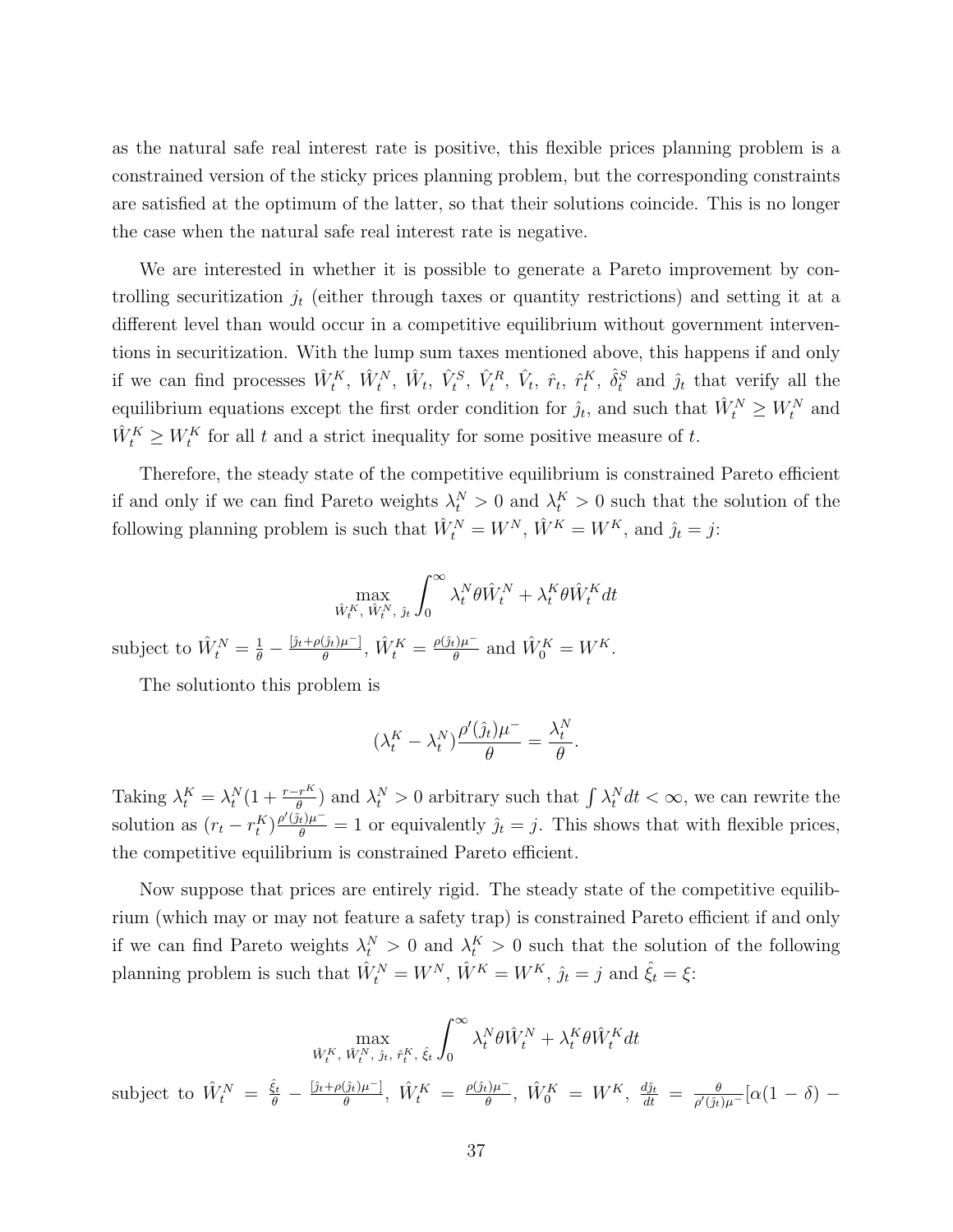$\rho(\hat{j}_t)\mu^ [\hat{\xi}_t^{(\ell)}] \hat{\xi}_t + \hat{r}_t^K$  $\rho(\hat{\jmath}_t)$  $\frac{\rho(\hat{j}_t)}{\rho'(\hat{j}_t)}, \hat{r}_t^K \ge 0$  and  $\hat{\xi}_t \le 1.27$  $\hat{\xi}_t \le 1.27$ 

This is an optimal control problem with a state variable  $\hat{j}_t$ . However as long as  $\hat{r}_t^K > 0$ , the corresponding costate variable  $\hat{\nu}_t$  is equal to zero so that  $\hat{\xi_t} = 1$  and the solution coincides with that of the flexible prices planning problem. Below we state the main results and omit some derivations. We refer the reader to the appendix for the details.

If the steady state of the competitive equilibrium does not feature a safety trap  $(r^K > 0$ and  $\xi = 1$ ), then taking  $\lambda_t^K = \lambda_t^N (1 + \frac{r - r^K}{\theta})$  and  $\lambda_t^N > 0$  arbitrary such that  $\int \lambda_t^N dt < \infty$ , the solution of the planning problem coincides with the the competitive equilibrium, showing that the competitive equilibrium is constrained Pareto efficient.

But if the steady state of the competitive equilibrium does feature a safety trap  $(r<sup>K</sup> = 0$ and  $\xi < 1$ , then it is not possible to find weights  $\lambda_t^N > 0$  and  $\lambda_t^K > 0$ , such that the solution of the planning problem coincides with the competitive equilibrium. This shows that the competitive equilibrium is not constrained Pareto efficient.

We can take  $\lambda_t^K = \lambda_t^N (1 + \frac{r - r^K}{\theta})$  with  $\lambda_t^N = e^{-\phi t}$  with  $\phi > 0$ . As is usual in such problems, we renormalize the costate variable by multiplying it by  $e^{\phi t}$ . Then, as long as the allocation (including the costate renormalized costate) converge to a non-degenerate steady state when t goes to  $\infty$ , we have that  $(r - r^K) \frac{\rho'(\hat{\jmath}_{\infty})\mu^{-}}{\theta} = 1 + \theta(\sigma + \theta)\hat{\nu}_{\infty} < 1$ . This implies that  $\hat{\jmath}_{\infty} > j$ , and by implication  $\hat{\xi}_{\infty} = \frac{\rho(\hat{\jmath}_{\infty})\mu^{-}}{\alpha(1-\delta)} > \xi$ .

Moreover, one can show that  $\hat{r}_{\infty} < r_{\infty}$  and  $r_{\infty}^K = 0$  so that  $\hat{r}_{\infty} - \hat{r}_{\infty}^K < r - r^K$ . It follows that:

$$
(\hat{r}_\infty-\hat{r}_\infty^K)\frac{\rho'(\hat{\jmath}_\infty)\mu^-}{\theta}<1.
$$

These results show that there is a positive externality from securitization. This is because securitization stimulates economic activity, which is not internalized by private agents, creating a role for government intervention in the securitization market.

The government could use taxes or quantity restrictions to encourage securitization. This should not be interpreted too narrowly. Indeed, in practice, one possible interpretation of  $j_t$ is as a proxy for the net worth of financial intermediaries. Forcing financial intermediaries to increase  $j_t$  could then be interpreted as forcing them to raise more fresh capital than they would do otherwise. This would improve welfare by stimulating the economy. Another

<span id="page-37-0"></span><sup>&</sup>lt;sup>27</sup>To undestand where the equation for  $\frac{d\hat{u}_t}{dt}$  is coming from, combine the asset pricing equation for safe assets with the wealth accumulation equation for Neutrals to get  $\frac{\rho(j_t)\mu^{-}}{\hat{\epsilon}}$  $\frac{\partial_t \hat{\mu}}{\partial_t t} = \alpha (1 - \delta) + \hat{\delta}_t^S$ . Solve out this equation for  $\hat{\delta}_t^S$  and replace in the asset pricing equation for safe assets  $\hat{r}_t^K \frac{\rho(\hat{\jmath}_t)\mu^-}{\theta} = \delta_t^S \hat{\xi}_t + \frac{\rho'(\hat{\jmath}_t)\mu^-}{\theta}$  $\frac{d\hat{j}_t}{\theta} \frac{d\hat{j}_t}{dt}$ . The equation in the text follows.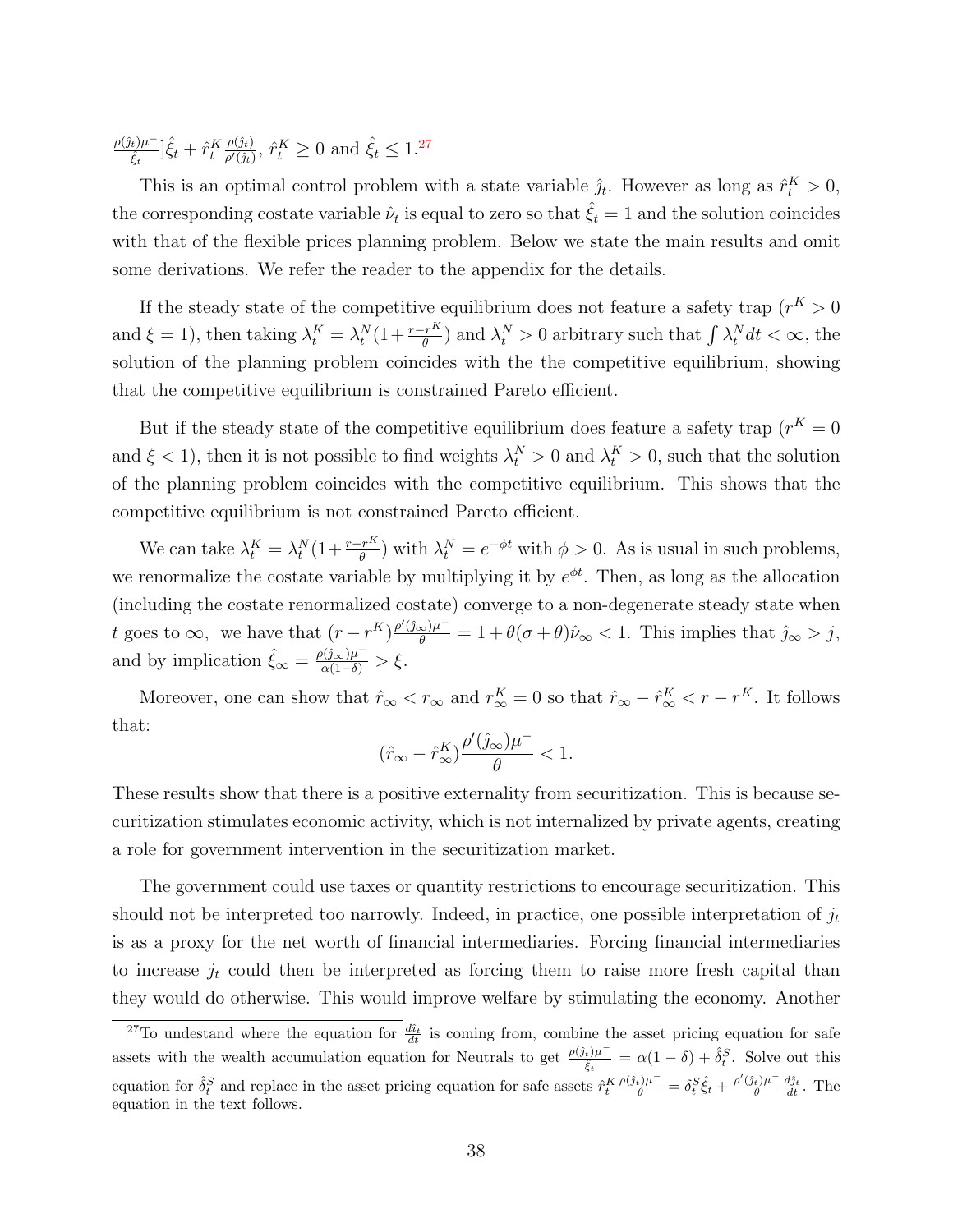interpetation is that  $\rho$  is increased by monitoring, either private or public. Assume, for example, that public and private monitoring are perfect substitutes with associated costs  $j_t^G \geq 0$  and  $j_t^P \geq 0$  and that  $\rho(j_t)$  is increasing in total monintoring  $j_t = j_t^G + j_t^P$ . With the additional assumption that public monitoring is financed by taxes on dividends, this model can be mapped exactly to the model in this section. Then a possible implementation of constrained Pareto efficient allocations in safety traps is an increase in public monitoring  $j_t^G = \hat{j}_t$  and  $j_t^P = 0$  (assuming that monitoring cannot be negative).<sup>[28](#page-38-1)</sup>

## <span id="page-38-0"></span>7 Bubbles and Fiscal Capacity

The very low interest rates that characterize a safety trap raises the issue of whether speculative bubbles may emerge, and whether these can play a useful role through their wealth effect. We show that bubbles can indeed arise in safety traps, but that only the emergence of safe bubbles (as opposed to risky bubbles) can stimulate economic activity. This is because only safe bubbles alleviate the shortage of safe assets. We associate the latter to public debt, and in fact the existence of a bubbly-region is equivalent to an expansion of the fiscal capacity of the government.

### <span id="page-38-3"></span>7.1 Growth

We extend the model to allow for bubbles. It is well understood in the rational bubbles literature that the growth rate of the economy is a key determinant of the possibility and size of bubbles.

We generalize our model by allowing for an arbitrary growth rate  $g > 0$ . At every point in time, there is a mass  $X_t$  of trees. A mass  $\dot{X}_t = gX_t$  of new trees are created, which are claims to a dividend of  $\delta$  units of goods at every future date until a Poisson event occurs, at which point the dividend jumps permanently to  $\delta \mu^+$  if the good Poisson shock takes place and to  $\delta \mu^-$  if the bad Poisson shock takes place. For reasons that will appear clear below, we assume that new trees are initially endowed to Neutral newborns.<sup>[29](#page-38-2)</sup> Endowments also

<span id="page-38-1"></span><sup>&</sup>lt;sup>28</sup>This latter interpretation can be seen as another rationalization for the sort of government interventions in securitization markets (public debt and QE) considered in Section [3,](#page-19-0) with public monitoring  $j_t^G$  playing a role similar to the role of taxes  $\tau_t$  in Section [3.](#page-19-0) The difference is that public monitoring is costly in terms of resources while taxes are not because they are not distortive.

<span id="page-38-2"></span> $^{29}$ If new trees are endowed in equal proportions to Knightians and Newborns, then bubbles do stimulate the economy in a safety trap because they reduce the value of the new trees endowed to Knigithian newborns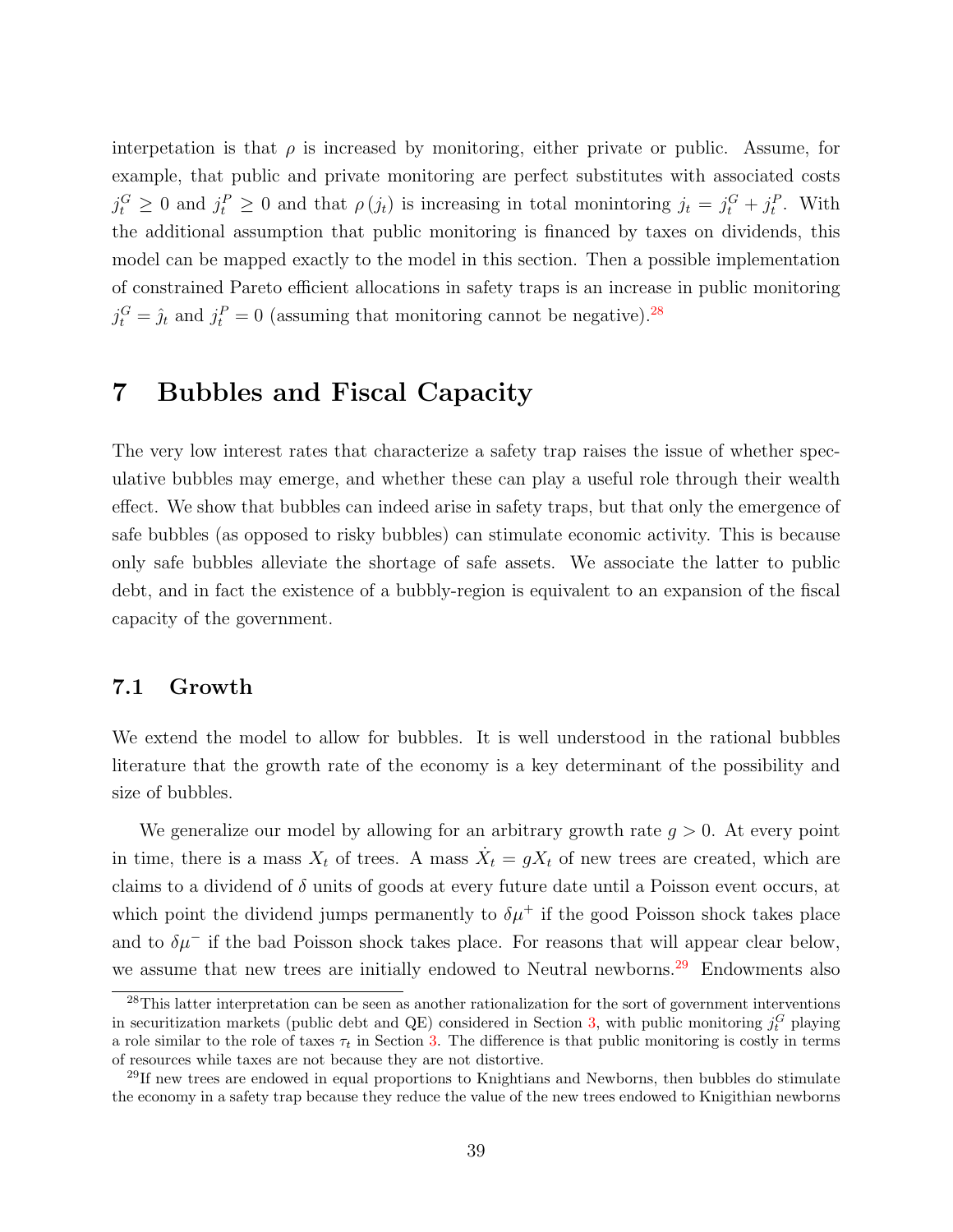grow at the rate g.

We some abuse of notation, we suppress time indices throughout. Hence we write  $X, V^S$ ,  $V^R$ , V,  $W^K$ ,  $W^N$ , W for  $X_t$ ,  $V_t^S$ ,  $V_t^R$ ,  $V_t$ ,  $W_t^K$ ,  $W_t^N$ ,  $W_t$ . All these variables grow at rate g in equilibrium. We also write  $r^K$ , r,  $\delta^S$  for  $r_t^K$ ,  $r_t$ ,  $\delta_t^S$ . All these variables are constant in equilibrium.

We focus on the constrained regime where  $W^K = V^S = \frac{\rho \mu - X}{\rho}$  $\frac{-X}{\theta}$  and  $r > r^K$ . This occurs as long as

$$
\frac{\alpha - \rho \mu^{-}}{\rho \mu^{-}} > \frac{g}{(1 - \delta) \theta}.
$$

The equilibrium equations in the constrained regime are

$$
r^K V^S = \delta^S X,
$$
  
\n
$$
rV^R = (\delta - \delta^S)X,
$$
  
\n
$$
gW^K = -\theta W^K + \alpha (1 - \delta) X + r^K W^K,
$$
  
\n
$$
gW^N = -\theta W^N + (1 - \alpha)(1 - \delta) X + g(V^S + V^R) + rW^N,
$$
  
\n
$$
W^K + W^N = V^S + V^R,
$$
  
\n
$$
W^K = V^S = \frac{\rho \mu^- X}{\theta}.
$$

We then have

$$
\delta^{S} = g \frac{\rho \mu^{-}}{\theta} + \delta \rho \mu^{-} - (1 - \delta) \left( \alpha - \rho \mu^{-} \right),
$$

$$
r^{K} = g + \delta \theta - \theta (1 - \delta) \frac{\alpha - \rho \mu^{-}}{\rho \mu^{-}},
$$

$$
r = g + \delta \theta - \frac{g}{1 - \rho \mu^{-}} + (1 - \delta) \theta \frac{\alpha - \rho \mu^{-}}{1 - \rho \mu^{-}}.
$$

Now suppose that we are in a safety trap where

$$
g + \delta \theta - \theta (1 - \delta) \frac{\alpha - \rho \mu^{-}}{\rho \mu^{-}} < 0,
$$

and hence reduce the growth rate of Knightian wealth. Endowing the new trees exclusively to Neutrals shuts down this somewhat artificial effect of bubbles on safe asset demand.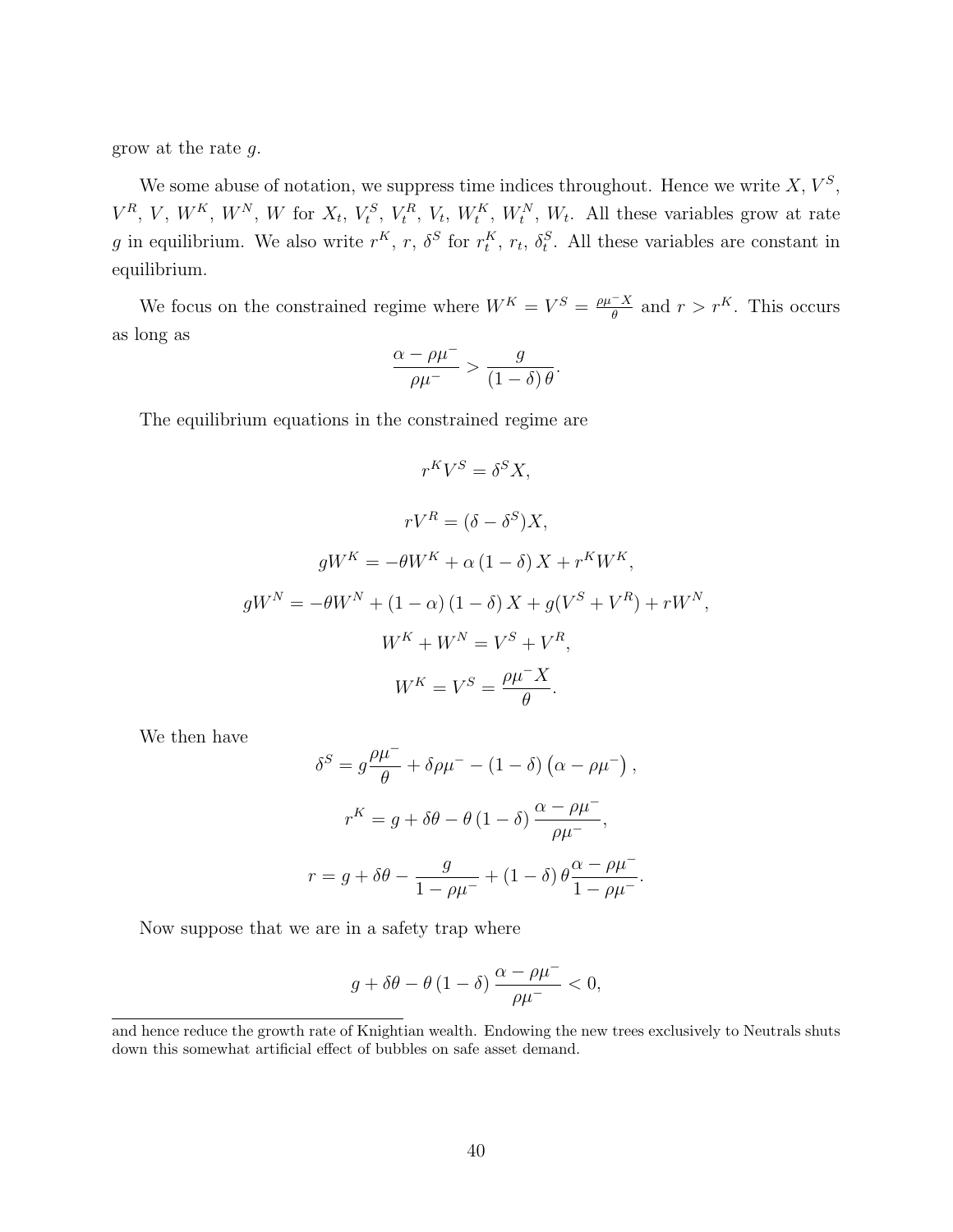then as in Section [2,](#page-5-0) we have a recession determined by

$$
0 = g + \delta\theta - (1 - \delta) \theta \frac{\alpha - \frac{\rho\mu^-}{\xi}}{\frac{\rho\mu^-}{\xi}}.
$$

This formula shows that in the constrained regime with a scarcity of safe assets, the lower is the structural growth rate  $g$  of the economy, the lower is the natural safe interest rate, and if the latter is negative, the deeper is the recession (the lower is utilization capacity  $\xi$ ). In this sense supply side secular stagnation can lead to or reinforce demand side secular stagnation—a powerful and perverse complementarity.

### 7.2 Bubbles

To ensure that bubbles are stationary, we allow for new bubbles to be created. Just like new trees, new bubbles are endowed to Neutral newborns. The total value of the bubble  $B_t$  grows at rate  $\dot{B}_t = gB_t$  until the bad Poisson shock occurs, at which point the bubble drops to  $B_t^- < B_t$  and then keeps growing at rate g, or until the good Poisson shock occurs, at which point the bubble jumps to  $B_t^+ \geq B_t$ . The value of the bubble  $B_t^+$  after the good Poisson shock is irrelevant for our analysis. The bubble can be separated into a safe bubble  $B_t^S = B_t^-$  with rate of return  $r_t^K$  and a risky bubble  $B_t^R = B_t - B_t^-$  with rate of return  $r_t$ . New safe bubbles per unit of time are then given by  $(g - r_t^K)B_t^S$ , and new risky bubbles per unit of time by  $(g - r_t) B_t^R$ , which must both be positive for the equilibrium to exist. Again, we focus on balanced growth paths and suppress the dependence on time and write  $B, B<sup>-</sup>$ ,  $B^+$ ,  $B^S$  and  $B^R$  for  $B_t$ ,  $B_t^-$ ,  $B_t^+$ ,  $B_t^S$  and  $B_t^R$ .

After the bad Poisson shock, goods market clearing requires that

$$
\theta(B^- + \frac{\delta \mu^- X}{r^-}) = \mu^- X.
$$

This implies that the interest rate  $r^-$  is given by

$$
r^- = \frac{\delta \mu^- X}{\frac{\mu^- X}{\theta} - B^-} = \frac{\delta \theta}{1 - \frac{\theta B^-}{\mu^- X^-}}.
$$

The value of safe assets before the bad Poisson shock is therefore

$$
V^S=B^-+\frac{\delta\rho\mu^-X}{r^-},
$$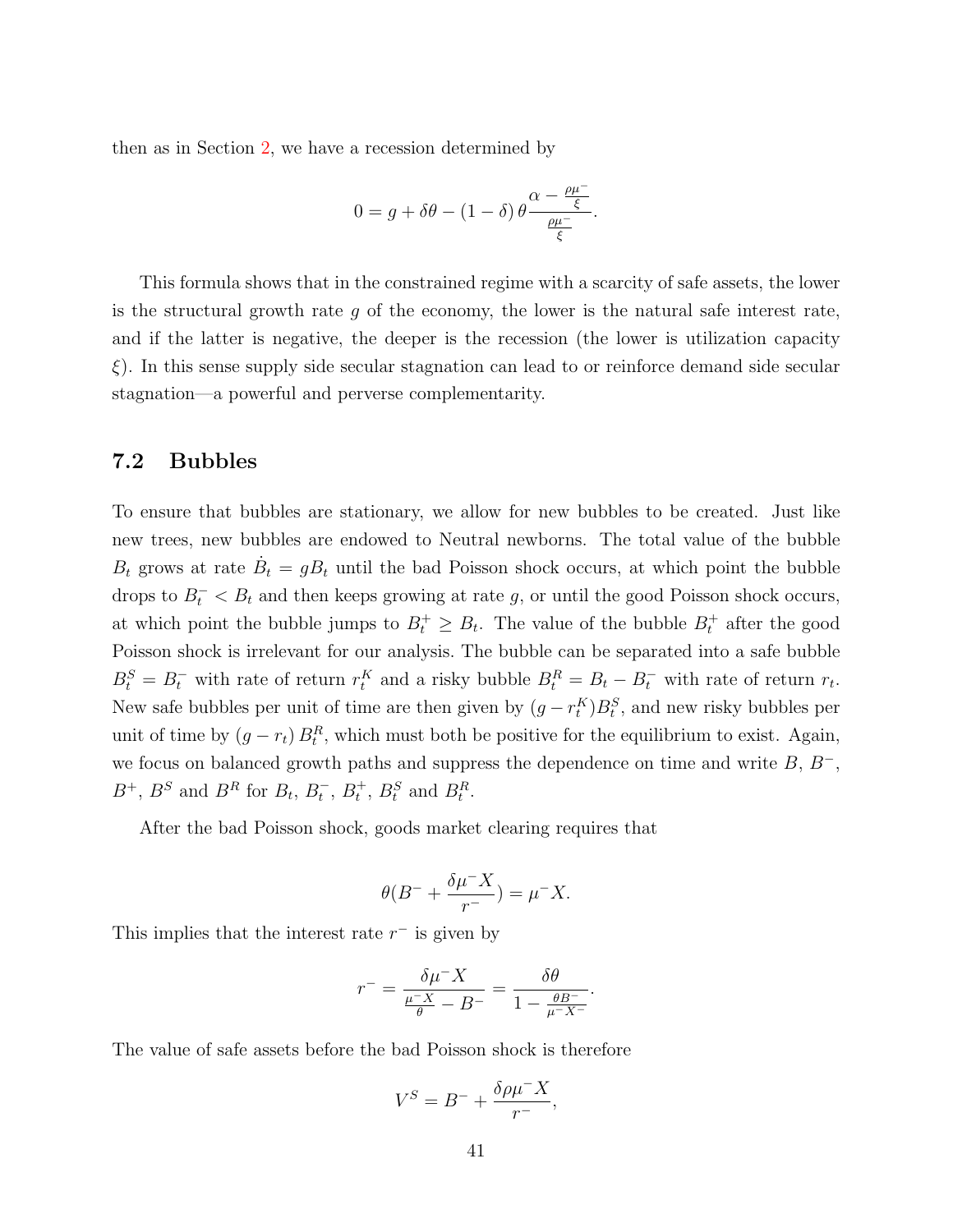which can be rewritten as a function

$$
V^S=\frac{\mu^-X^-}{\theta}v^{S,B}(\frac{B^-}{X})
$$

with

$$
v^{S,B}(\frac{B^-}{X^-}) = \rho + \frac{\theta}{\mu^-}\frac{B^-}{X^-}(1-\rho).
$$

This expression makes clear that safe bubbles increase the value of safe assets because of the implicit assumption that there is no agency problem involved in the tranching of bubbles into a safe and a risky part.

As above, we focus on the constrained regime where  $W^K = V^S$  and  $r > \delta\theta > r^K$ . The equilibrium equations in the constrained regime in the presence of bubbles are then

$$
r^{K}(V^{S} - B^{S}) = \delta^{S} X,
$$
  
\n
$$
r(V^{R} - B^{R}) = (\delta - \delta^{S})X,
$$
  
\n
$$
gW^{K} = -\theta W^{K} + \alpha (1 - \delta) X + r^{K} W^{K},
$$
  
\n
$$
gW^{N} = -\theta W^{N} + (1 - \alpha)(1 - \delta) X + [g(V^{S} + V^{R}) - r^{K} B^{S} - r B^{R}] + r W^{N},
$$
  
\n
$$
W^{K} + W^{N} = V^{S} + V^{R},
$$
  
\n
$$
W^{K} = V^{S} = \frac{\mu^{-X}}{\theta} v^{S,B} (\frac{B^{-}}{X}).
$$

We find the following expressions for the safe and risky interest rates:

$$
r^{K} = g + \delta\theta - \theta (1 - \delta) \frac{\alpha - \mu^{-} v^{S,B}(\frac{B^{-}}{X})}{\mu^{-} v^{S,B}(\frac{B^{-}}{X})},
$$

$$
r = \frac{(g + \theta) [1 - \mu^{-} v^{S,B}(\frac{B^{-}}{X})] - (1 - \alpha) (1 - \delta) \theta - g + r^{K} \frac{\theta B^{-}}{X}}{1 - \mu^{-} v^{S,B}(\frac{B^{-}}{X}) - \frac{\theta B^{R}}{X}}
$$

.

The condition for the constrained regime is that  $r > r<sup>K</sup>$  and the condition for bubbles to exist is that max  $\{r, r^-, r^+\} \leq g$ , where  $r^+$  is the interest rate after the good Poisson shock  $r^+ = \frac{\delta \mu^+ X}{\mu^+ X}$  $\frac{\mu+X}{\theta} - B^+$ .

Now suppose that we are in a safety trap. Then we have a recession with  $\xi < 1$  determined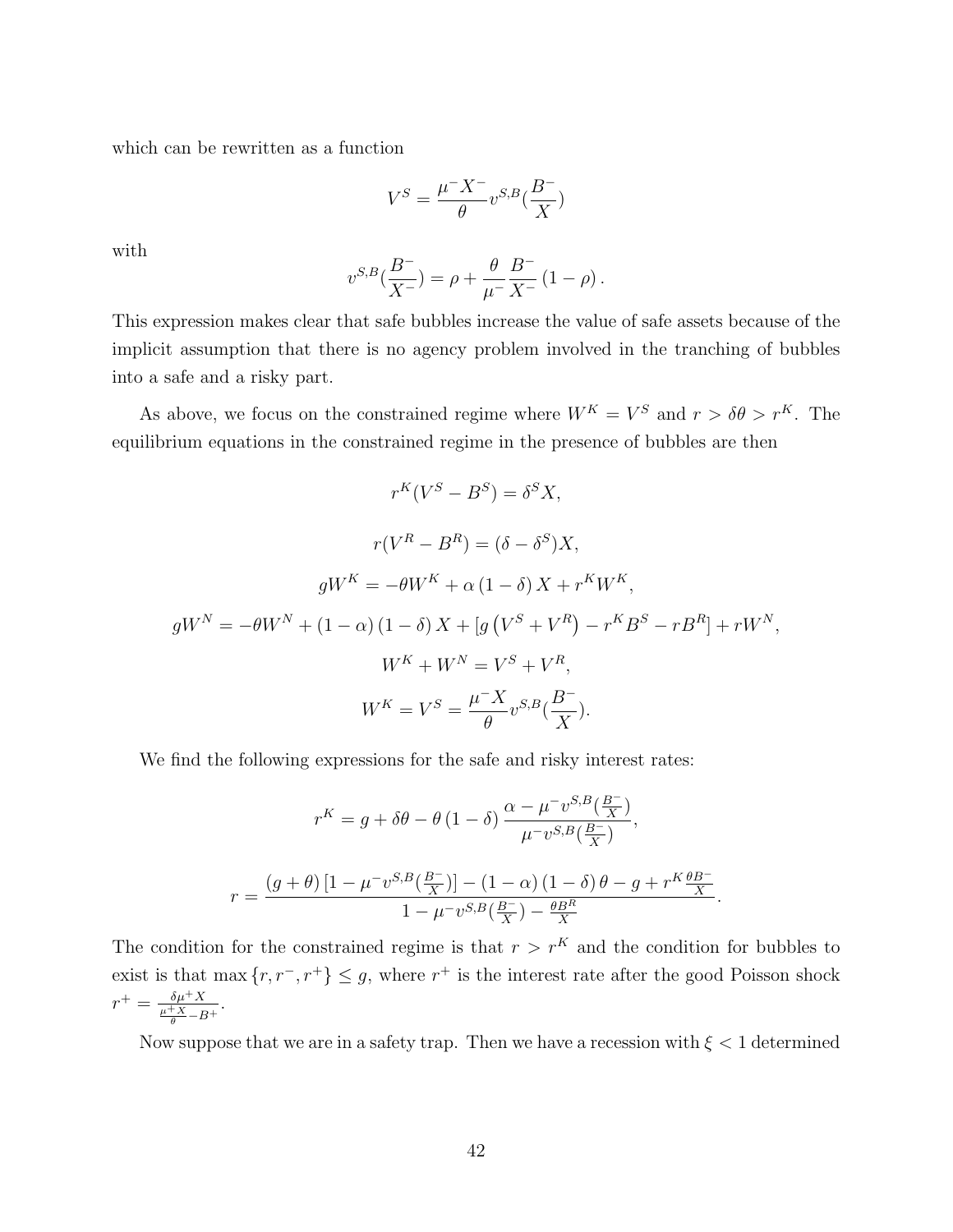exactly as in the bubbleless equilibrium analyzed in Section [7.1](#page-38-3) above

$$
0 = g + \delta\theta - \theta \left(1 - \delta\right) \frac{\alpha - \frac{v^{S,B}(\frac{B^{-}}{X})\mu^{-}}{\xi}}{\frac{v^{S,B}(\frac{B^{-}}{X})\mu^{-}}{\xi}}.
$$

Clearly, output  $\xi X$  is increasing in the size of the safe bubble  $\frac{B^-}{X}$ . A larger safe bubble  $\frac{\hat{B}^{-}}{X} > \frac{B^{-}}{X}$  $\frac{B^{-}}{X}$  stimulates output to  $\hat{\xi}X$  with

$$
\hat{\xi} = \frac{\hat{V}^S}{V^S} > \xi,
$$

where  $\hat{V}^{S} = v^{S,B}(\frac{\hat{B}^{-}}{Y})$  $\frac{\hat{B}^{-}}{X}$ ) and  $V^{S} = v^{S,B}(\frac{B^{-}}{X})$  $\frac{B^{-}}{X}$ ). However output is invariant to the size of the risky bubble  $\frac{B^R}{X}$ . This is because the safe bubbles increase the supply of safe assets  $V^S$  while the risky bubbles only increase the risky interest rate  $r$  (they fail to increase the supply of risky assets  $V^R$  since they perfectly crowd out other risky assets through an increase in the risky interest rate  $r$ ). In other words, in terms of the AS-AD equilibrium representation, only safe bubbles increase aggregate demand, not risky bubbles.

The fact that risky bubbles have no effect on output in a safety trap formalizes some interesting observations in Summers (2013) that in secular stagnation environments, even large financial bubbles only seem to create moderate economic expansions.

### 7.3 Fiscal Capacity: Debt as a Safe Bubble

A natural interpretation of safe bubbles is that they are a form of government debt. To develop this idea, assume that the risky bubble is equal to zero, and interpret the safe bubble  $B^-$  as government debt  $B^- = D$ . When  $r < g$ , and by implication  $\delta\theta < g$ , the government can sustain a stable debt to output ratio without ever having to levy any taxes  $(\tau = \tau^+ = \tau^- = 0)$ . The government can then increase the supply of safe assets by levering on the bubble in  $V^S = \frac{\mu - X}{\theta}$  $\frac{X}{\theta}v^{S,B}(\frac{B^-}{X})$  $\frac{B}{X}$ ), with a crowding out (of private safe assets) by public debt of:

$$
\frac{\mu^-}{\theta}[1-\frac{dv^{S,B}(\frac{B^-}{X})}{d(\frac{B^-}{X})}]=\rho<1.
$$

Finally, note that as the government issues more public debt,  $r^-$  and  $r^+$  increase, which limits how much public debt can be issued without ever having to tax, namely  $\frac{B^-}{X} \leq \frac{\mu^-}{\theta}$  $\frac{b}{\theta} (1 - \frac{\delta \theta}{g})$  $\frac{\partial \theta}{g}$ ). In a safety trap, this gives the government some fiscal space to increase debt and stimulate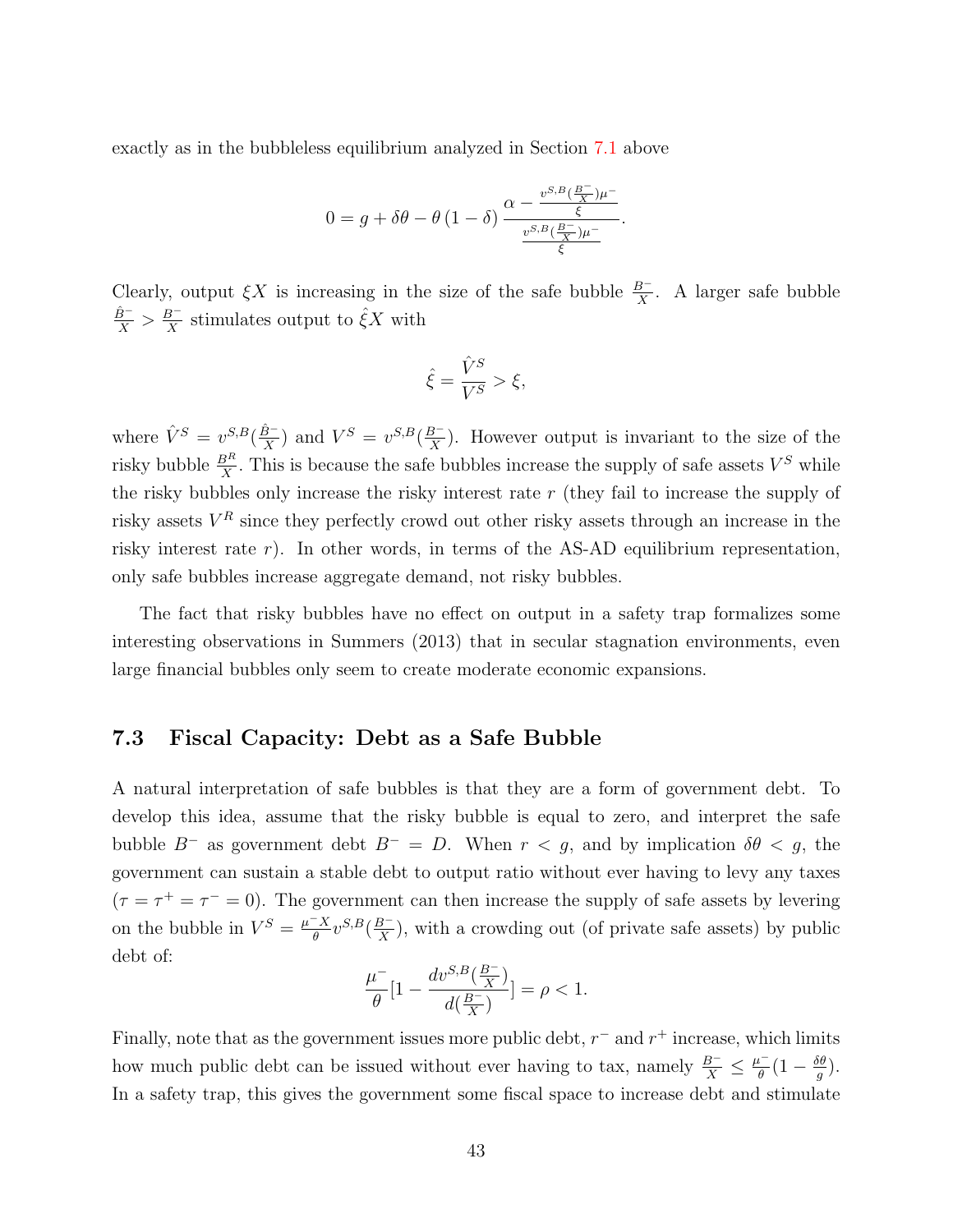the economy.

## <span id="page-43-0"></span>8 A Liquidity Trap without Safe Asset Shortage

We conclude by highlighting the role of the safety component of our liquidity trap model. To do so, we develop a version with no safety premia, where the economy can be in a liquidity trap but where there is no specific shortage of safe assets. Rather, there is a shortage of assets in general which all carry the same zero interest rate.

We assume either that there are no Knightians ( $\alpha = 0$ ) or that there are Knightians  $(\alpha > 0)$  but that the economy is in the unconstrained regime so that  $r = r^{K}$ . In both cases, the distinction between risky and safe assets is irrelevant, and the analysis is similar. We make one modification: The possibility of the bad shock is  $\lambda^{-} > 0$  rather than studying the limit  $\lambda^- \to 0$ . This is necessary for the natural interest rate r to reach zero (and it cannot go below zero because of the zero lower bound on nominal interest rates). We maintain our focus on the limit  $\lambda^+ \to 0$  for now.

In this context the equilibrium equations are

$$
rV = \delta X + \lambda^{-}(\frac{\mu^{-}X}{\theta} - V),
$$
  
0 =  $-\theta W + (1 - \delta)X + rW - \lambda^{-}(\frac{\mu^{-}X}{\theta} - V) + gV,$   
 $V = W.$ 

As long as the zero bound is not binding, we have  $V = W = \frac{X}{\theta}$  $\frac{\chi}{\theta}$  and

$$
r = \delta\theta - \lambda^{-} \left(1 - \mu^{-}\right) > 0.
$$

When the zero bound  $r = 0$  binds, the economy enters a recession ( $\xi < 1$ ) where  $\xi$  is determined by the requirement that  $r = 0$ :

$$
0 = \delta\theta - \lambda^{-} \left( 1 - \frac{\mu^{-}}{\xi} \right),
$$

i.e.

$$
\xi = \frac{\mu^-}{1 - \frac{\delta \theta}{\lambda^-}}.
$$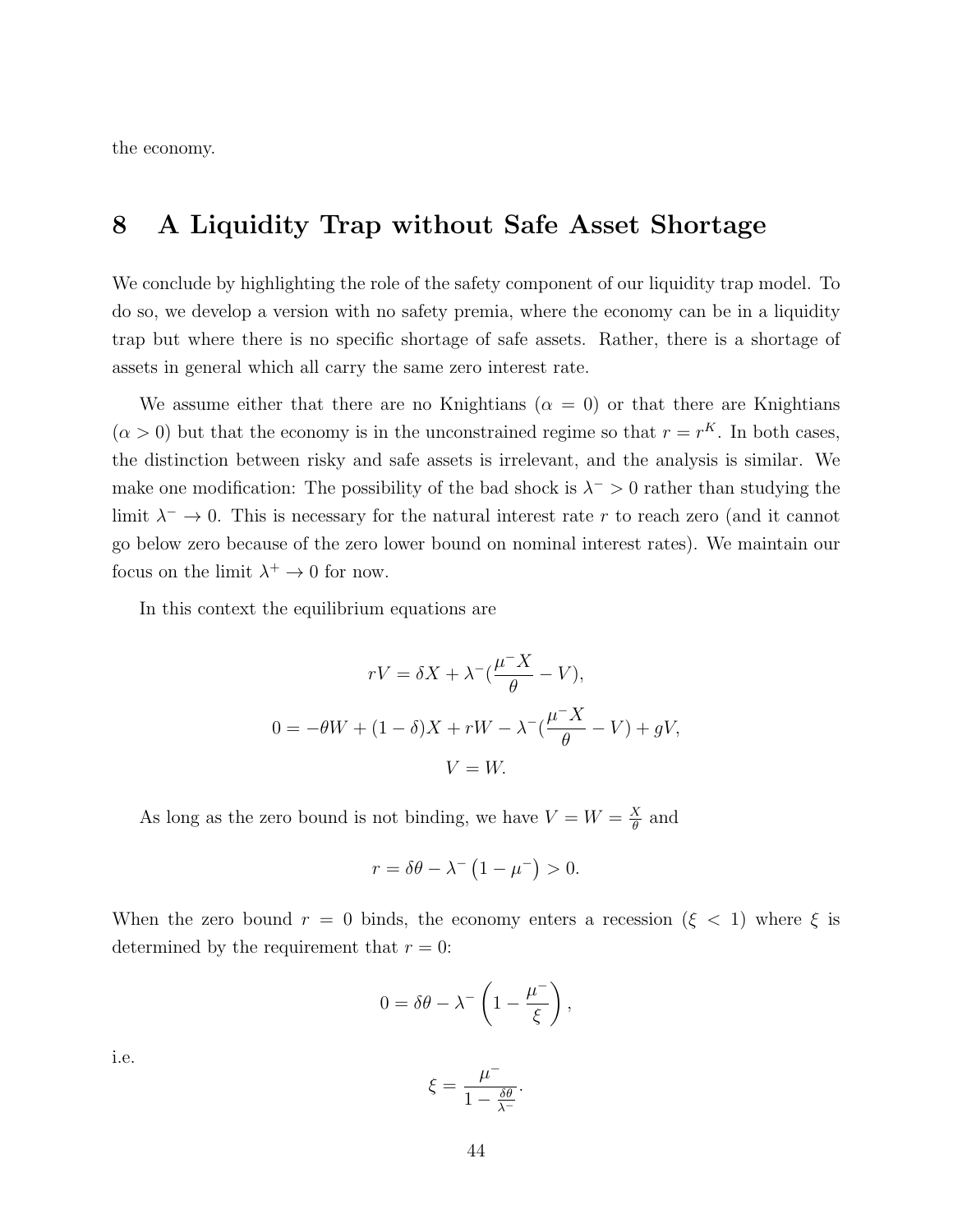The recession originates from a scarcity of assets (stores of value). It is more severe, the worse the expected bad shock (the lower is  $\mu^{-}$ ), the more likely is the bad shock (the higher  $\lambda^{-}$ ), the higher the propensity to save (the lower  $\theta$ ), and the lower is the ability of the economy to create assets that capitalize future income (the lower is  $\delta$ ).

We can use this model to examine the effects of the same policies that we have considered in the context of the safety trap: balance sheet policies (QE) and monetary policy commitments (forward guidance). We can also examine the possibility and the consequences of bubbles.

**Public Debt and QE.** We start with public debt and QE. We introduce public debt in the model exactly as in Section [3.](#page-19-0) The key point is that public debt issuances and QE have no effect at all on the recession  $\xi$ . This irrelevance result relies on our assumption (made throughout the paper) that dividends are taxed while the endowment of newborns (wages) is not. As a result, public debt issuances and QE simply reshuffle the fraction of dividends that accrues to private asset holders and the fraction of dividends that is absorbed by taxes to pay interest on debt of various maturities. This assumption essentially renders our framework Ricardian, despite the fact that we have overlapping generations of agents.<sup>[30](#page-44-0)</sup>

These conclusions about the irrelevance of public debt issuances and QE in this standard liquidity trap environment must be contrasted with those reached in Section [3](#page-19-0) for safety traps. The effects of public debt issuances and QE in safety traps rely entirely on the (assumed) superior ability of the government to address a form of market incompleteness the difficulty to isolate safe from risky assets. (Note that  $\rho$  does not show up anywhere in the equilibrium equations of this section. Thus, the power of policy comes not from the existence of a financial friction per se, but from the implication of the latter for private agents ability to tranch the full asset).

Forward Guidance. We now turn to monetary policy commitments. To do so, we introduce the possibility of a good shock as in Section [4.](#page-25-0) We temporarily (only for this section) assume that  $\lambda^+ > 0$ . In a liquidity trap we have that  $r = 0$  and the recession is now determined by

$$
0 = \delta\theta - \lambda^-(1 - \frac{\mu^-}{\xi}) - \lambda^+(1 - \frac{\mu^+}{\xi}),
$$

<span id="page-44-0"></span><sup>&</sup>lt;sup>30</sup>If we allowed the endowments of newborns to be taxed, then public debt issuances and QE could have some non-Ricardian effects, depending on exactly how these taxes are levied, and hence affect economic activity in a liquidity trap. For example, Kocherlakota (2013) studies a non-Ricardian environment where issuing public debt can stimulate the economy in a liquidity trap.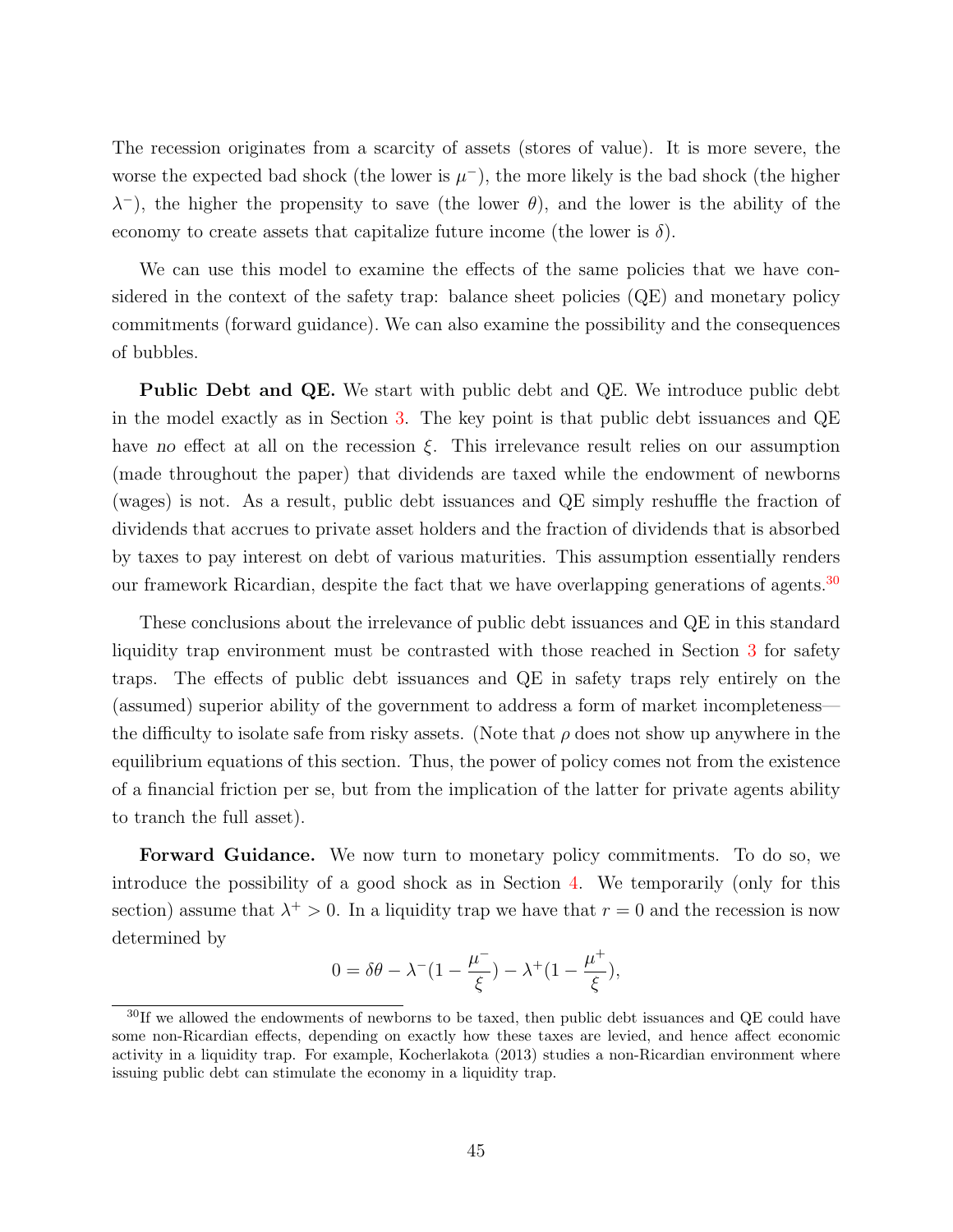i.e.

$$
\xi = \frac{\frac{\lambda^-}{\lambda^- + \lambda^+} \mu^- + \frac{\lambda^+}{\lambda^- + \lambda^+} \mu^+}{1 - \frac{\delta \theta}{\lambda^- + \lambda^+}}.
$$

Consider the following policy: After the good Poisson shock, which occurs at  $\sigma^+$ , the central bank stimulates the economy by setting the interest rate  $i_t$  below the natural interest rate  $\delta\theta$  until  $\sigma^+ + T$ , at which point it reverts to setting the nominal interest rate equal to the natural interest rate  $i = \delta\theta$ . For  $t > \sigma^+ + T$ , output is equal to potential so that  $\zeta_t = 1$ . For  $\sigma^+ \leq t \leq \sigma^+ + T$ , output is above potential, and capacity utilization satisfies a simple differential equation

$$
\frac{\dot{\zeta}_t}{\zeta_t} = i_t - \delta\theta \le 0,
$$

with terminal condition

$$
\zeta_{\sigma^++T}=1.
$$

The solution is

$$
\zeta_t = e^{\int_t^{\tau+T} (\delta\theta - i_s)ds}.
$$

By lowering interest rates, the central bank creates a temporary boom after the good Poisson shock. This boom boosts the value of risky assets immediately after the good Poisson shock from  $\mu^{+}\frac{X}{a}$ 

to

$$
\mu^+\zeta_{\sigma^+}\frac{X}{\theta}>\mu^+\frac{X}{\theta}.
$$

θ

This policy alleviates the recession while the economy is in a liquidity trap, pushing  $\xi$  to  $\hat{\xi}$ where

$$
\hat{\xi} = \xi \frac{\frac{\lambda^-}{\lambda^- + \lambda^+} \mu^- + \frac{\lambda^+}{\lambda^- + \lambda^+} \zeta_\tau \mu^+}{\frac{\lambda^-}{\lambda^- + \lambda^+} \mu^- + \frac{\lambda^+}{\lambda^- + \lambda^+} \mu^+} > \xi.
$$

Basically, committing to low interest rates after the good Poisson shock increases the value of assets while the economy is in the liquidity trap. This wealth effect increases demand and mitigates the recession. Forward guidance works by alleviating the asset shortage that is at the root of the recession.

Forward guidance trades off a future boom against a mitigation of the current recession and hence raises time-consistency issues. Because of the utility loss that comes with the boom, monetary authorities might be tempted to renege on their commitment to keep interest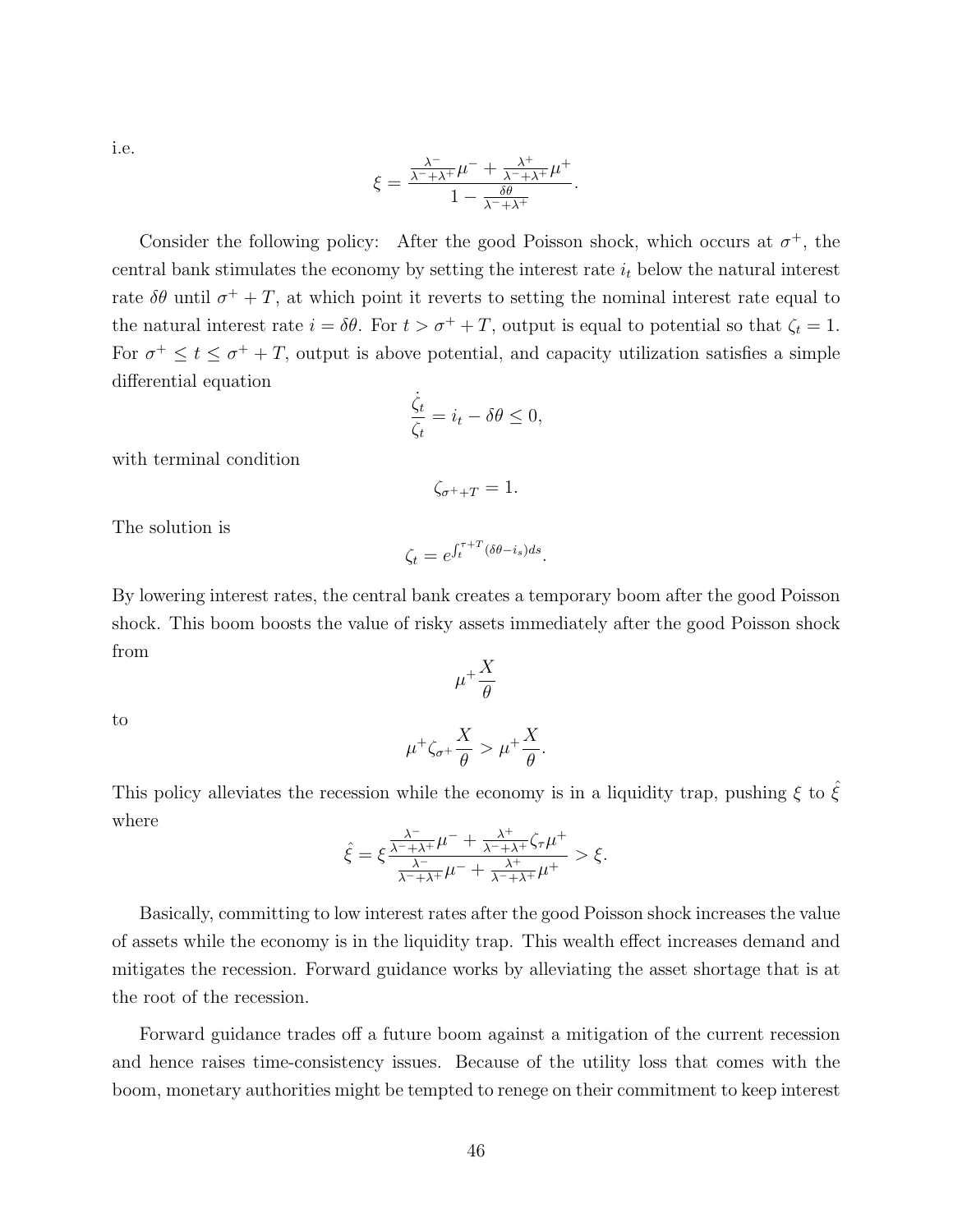rates low when the time comes to deliver on this promise. Nevertheless, our main point here is that the effectiveness of forward guidance in this standard liquidity trap is to be contrasted with its relative ineffectiveness in the safety trap model developed in this paper.

Inflation. We could also introduce inflation just like in Section [5,](#page-29-0) with a Philipps curve

$$
[\pi_t + (\kappa_0 + \kappa_1(1 - \xi_t))](\bar{\xi} - \xi_t) = 0,
$$

and a truncated Taylor rule

$$
i_t = \max\{0, r_t^n + \pi^* + \phi(\pi_t - \pi^*)\}.
$$

This does not change our results for public debt and QE in a safety trap. Forward guidance gains an extra kick by increasing inflation, reducing real interest rates, further stimulating output and inflation, and so on.

Bubbles. To consider the possibility and consequences of bubbles, we could generalize the environment to allow for growth as in Section [7](#page-38-0) and introduce safe and risky bubbles  $B_t = B_t^R + B_t^S$ . Such bubbles are possible as long as

$$
\delta\theta < g.
$$

Now suppose that we are in a liquidity trap. We have

$$
r(V - B) = \delta \xi X + \lambda^{-} \left[ \frac{\mu^{-} X}{\theta} - B^{-} - (V - B) \right],
$$
  

$$
\theta V = \xi X,
$$
  

$$
r = 0,
$$

which yields

$$
0 = \delta \xi X + \lambda^- \left[\frac{\mu^- X}{\theta} - B^- - \left(\frac{\xi X}{\theta} - B\right)\right],
$$

or

$$
\xi = \frac{\mu^- + \frac{\theta}{X}(B - B^-)}{1 - \frac{\delta\theta}{\lambda^-}} = \frac{\mu^- + \frac{\theta}{X}B^R}{1 - \frac{\delta\theta}{\lambda^-}}.
$$

Hence, in contrast to a safety trap environment, in a standard liquidity trap environment it is only risky bubbles (and not safe bubbles) that stimulate output. This is because safe bubbles, in contrast with risky bubbles, entirely crowd out the future value of other assets,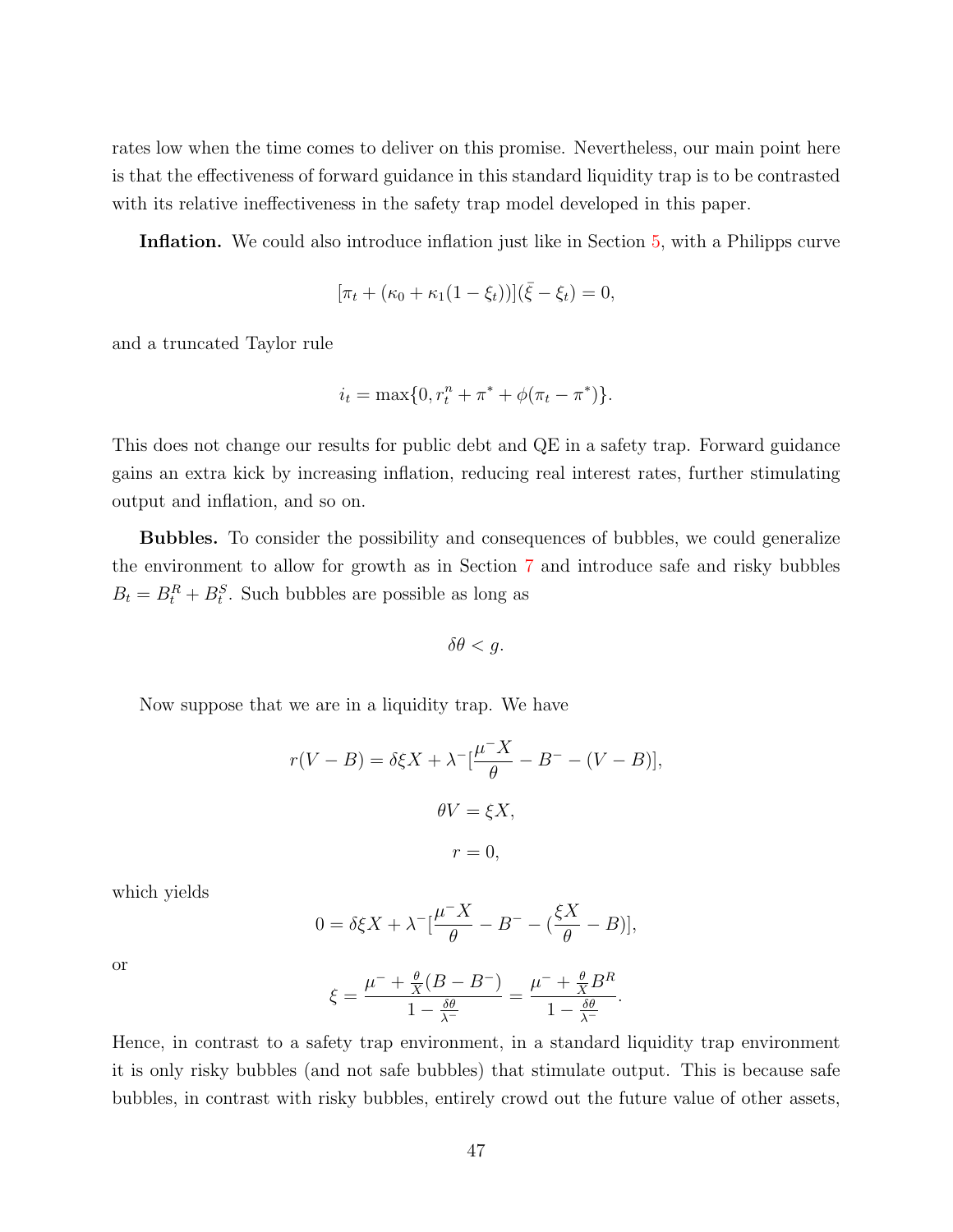and hence do not result in an increase of the present value of assets at a given interest rate  $r=0.$ 

## <span id="page-47-0"></span>9 Final Remarks

In this paper we provided a model that captures some of the most salient macroeconomic consequences and policy implications of a safety trap. Given the faster growth of safeasset-consumer economies than that of safe-asset-producer economies as well as the aging of wealth-rich economies, absent major financial innovations, the shortage of safe assets is only likely to worsen over time, perhaps as a latent factor during booms but reemerging in full force during contractions. It is our conjecture that the shortage of safe assets will remain as a structural drag, lowering safe rates, increasing safety spreads, straining the financial system, and weakening the effectiveness of conventional monetary policy during contractions.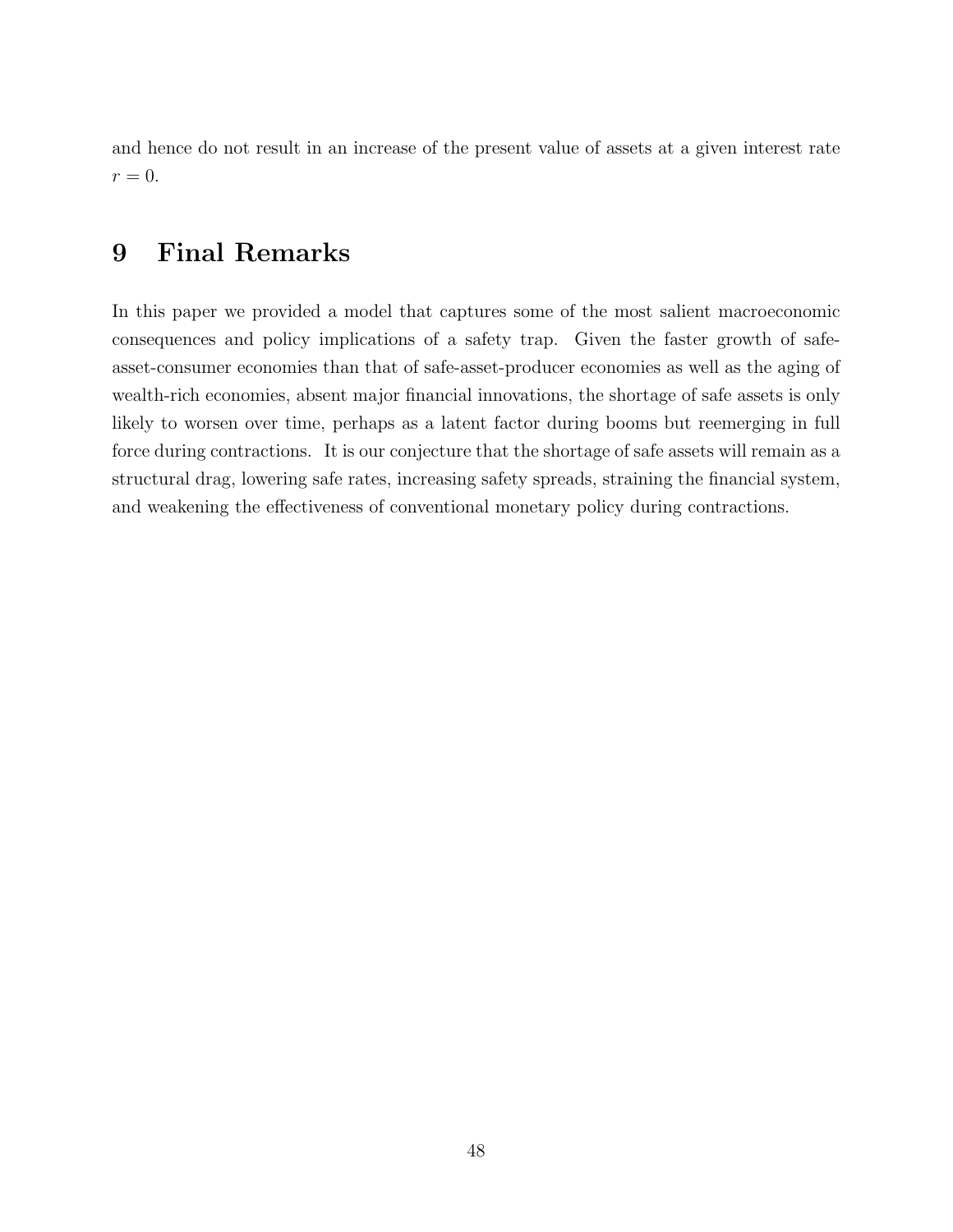## References

- [1] Abel, Andrew, 2015, "Crowd Out in Ricardian Economies," mimeo Wharton.
- [2] Acharya, Viral V. and Philipp Schnabl, 2009, "Do Global Banks Spread Global Imbalances? The Case of Asset-Backed Commercial Paper During the Financial Crisis of 2007–09," Paper presented at the 10th Jacques Polak Annual Research Conference, International Monetary Fund. November.
- [3] Barro, Robert J. and Andrew Mollerus, 2014, "Safe Assets," mimeo Harvard University.
- [4] Barro, Robert .J and Herschel I. Grossman, 1971, "A General Disequilibrium Model of Income and Employment," American Economic Review, 61(1), pp. 82-93, March.
- [5] Bénassy, Jean-Pascal, 1986, "Macroeconomics: An Introduction to the Non-Walrasian Approach," Academic Press, Orlando.
- [6] Bernanke, Ben, Carol Bertaut, Laurie Ponder DeMarco, and Steven Kamin, 2011. "International Capital Flows and the Returns to Safe Assets in the United States, 2003- 2007," International Finance Discussion Paper 1014, Federal Reserve Board of Governors.
- [7] Caballero, Ricardo J., 2006. "On the Macroeconomics of Asset Shortages." In The Role of Money: Money and Monetary Policy in the Twenty-First Century The Fourth European Central Banking Conference 9-10 November, Andreas Beyer and Lucrezia Reichlin, editors, pp. 272-283.
- [8] Caballero, Ricardo J., 2009. "The 'Other' Imbalance and the Financial Crisis," Paolo Baffi Lecture, Bank of Italy.
- [9] Caballero, Ricardo J. and Emmanuel Farhi, 2013, "A Model of the Safe Asset Mechanism (SAM): Safety Traps and Economic Policy." MIT and Harvard mimeo.
- [10] Caballero, Ricardo J., Emmanuel Farhi and Pierre-Olivier Gourinchas, 2008a, "Financial Crash, Commodity Prices, and Global Imbalances." Brookings Papers on Economic Activity, Fall, pp. 1-55.
- [11] Caballero, Ricardo J., Emmanuel Farhi and Pierre-Olivier Gourinchas, 2008b, "An Equilibrium Model of "Global Imbalances" and Low Interest Rates." American Economic Review, 98(1), pp. 358-393.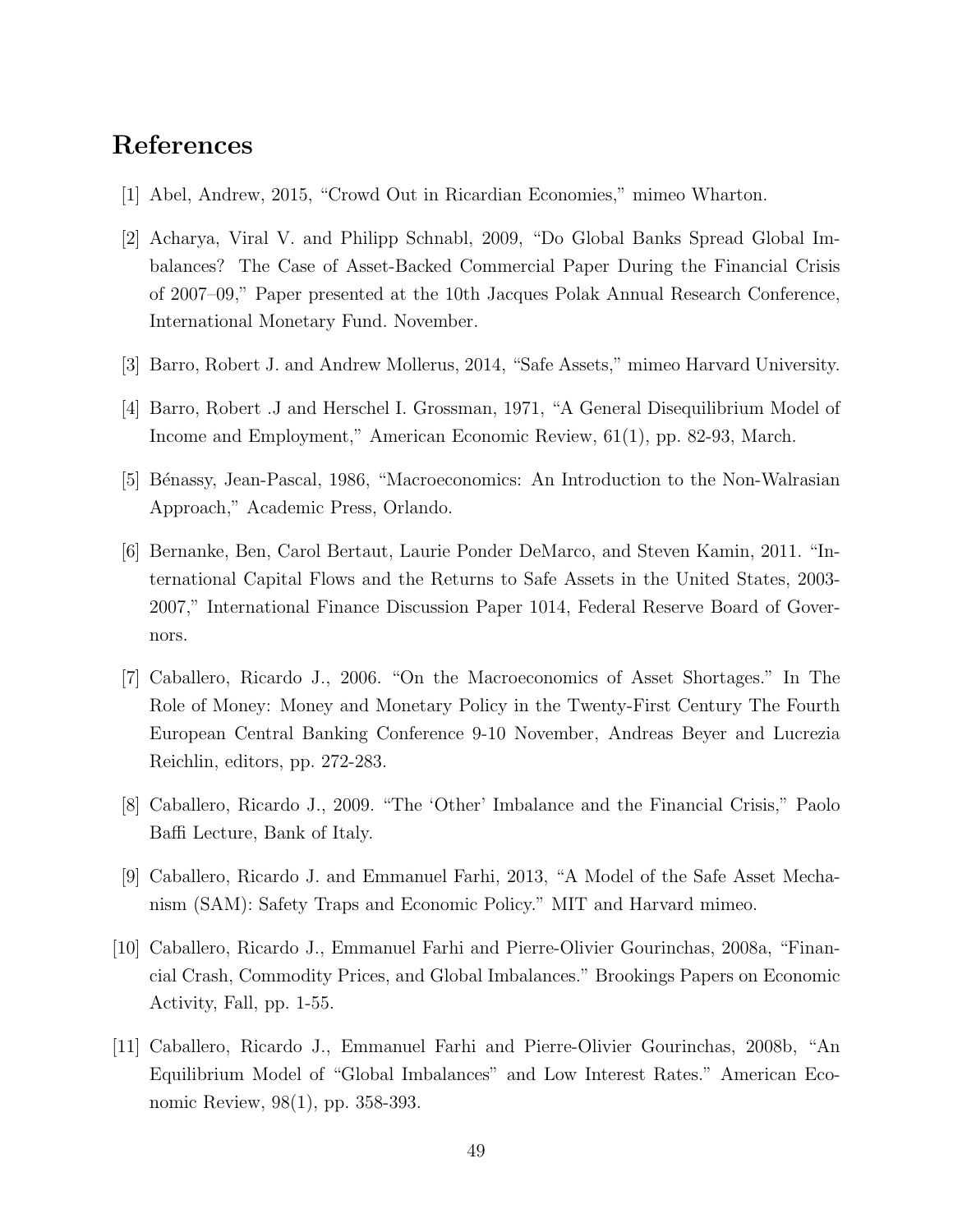- [12] Caballero, Ricardo J. and Arvind Krishnamurthy, 2009, "Global Imbalances and Financial Fragility," American Economic Review, May.
- [13] Carlstrom, Charles T., Timothy S. Fuerst and Matthias Paustian, 2012, "Inflation and output in New Keynesian models with a transient interest rate peg," mimeo Federal Reserve Bank of Cleveland.
- [14] Christiano, Lawrence, Martin Eichenbaum, and Sergio Rebelo, 2011, "When Is the Government Spending Multiplier Large?," Journal of Political Economy, 119(1), pp. 78-121.
- [15] Correia, Isabel, Emmanuel Farhi, Juan-Pablo Nicolini and Pedro Teles, "Unconventional Fiscal Policy at the Zero Bound," forthcoming in the American Economic Review.
- [16] Coval, Joshua D., Jakub W. Jurek and Erik Stafford. 2009, "The Economics of Structured Finance," Journal of Economic Perspectives, Vol. 23, No. 1, Winter.
- [17] De Long, Bradford J. Lawrence H. Summers, 1986, "Is Increased Price Flexibility Stabilizing?," American Economic Review, 76(5), pp. 1031-44.
- [18] Del Negro, Marco, Marc Giannoni and Christina Patterson, 2012, "The Forward Guidance Puzzle," mimeo Federal Reserve Bank of New York.
- [19] Eggertsson, Gauti B., and Paul Krugman, 2012, "Debt, Deleveraging, and the Liquidity Trap: A Fisher-Minsky-Koo Approach," Quarterly Journal of Economics, 127(3), pp. 1469-1513.
- [20] Eggertsson, Gauti B., and Michael Woodford, 2003, "The Zero Bound on Interest Rates and Optimal Monetary Policy," Brookings Papers on Economic Activity, pp. 139-211.
- [21] Eggertsson, Gauti B., and Neil Mehrota 2014, "A Model of Secular Stagnation," mimeo Brown University.
- [22] Farhi, Emmanuel, Pierre-Olivier Gourinchas, and Helene Rey, "Reforming the International Monetary System," CEPR ereport, Setpember 2011.
- [23] Farhi, Emmanuel, and Ivan Werning, 2012, "Fiscal Multipliers: Liquidity Traps and Currency Unions," NBER working paper 18381.
- [24] Gennaioli, Nicola, Andrei Shleifer, and Robert Vishny, 2011. "Neglected Risks, Financial Innovation, and Financial Fragility," forthcoming in the Journal of Financial Economics.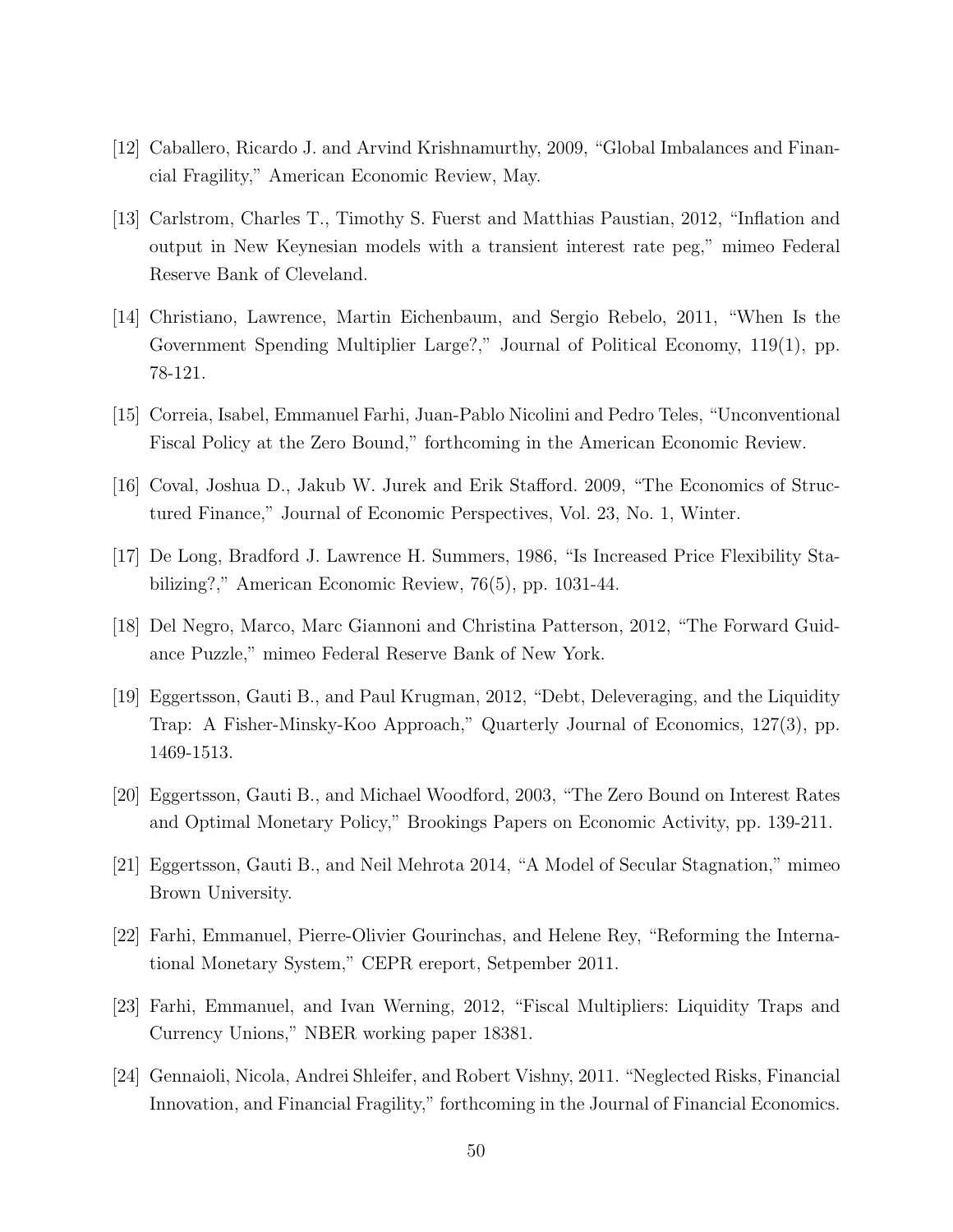- [25] Gorton, Gary B., 2010, "Slapped by the Invisible Hand: The Panic of 2007," Oxford University Press.
- [26] Gorton, Gary B. and Guillermo Ordoñez, 2013, "The Supply and Demand for Safe Assets," NBER working paper 18732.
- [27] Gourinchas, Pierre-Olivier and Hélène Rey. 2007. "From World Banker to World Venture Capitalist: US External Adjustment and The Exorbitant Privilege," in Richard Clarida, editor, G7 Current Account Imbalances: Sustainability and Adjustment, The University of Chicago Press, pp. 11-55.
- [28] Greenwood, Robin, and Dimitri Vayanos, 2010, "Price Pressure in the Government Bond Market," American Economic Review, 100(2), pp. 585-90, May.
- [29] Greenwood, Robin, Sam Hanson, and Jeremy Stein, 2012, "A Comparative-Advantage Approach to Government Debt Maturity", mimeo, Harvard.
- [30] Guerrieri, Veronica, and Guido Lorenzoni, 2011, "Credit Crises, Precautionary Savings, and the Liquidity Trap," NBER working paper 17583.
- [31] Gurkaynak, Refet S., Brian Sack, and Jonathan H. Wright, 2007, "The U.S. Treasury yield curve: 1961 to the present," Journal of Monetary Economics, Elsevier, 54(8), pp. 2291-2304, November.
- [32] Hall, Robert E., 2011a, "The Long Slump," American Economic Review, 101, pp. 431- 469.
- [33] Hall, Robert E., 2011b, "Clashing Theories of Unemployment," mimeo, Hoover Institution and Stanford University.
- [34] Hansen, Alvin, 1939l, "Economic Progress and Declining Population Growth," American Economic Review, 29(1), pp 1-15.
- [35] He, Zhiguo, Arvind Krishnamurthy, and Konstantin Milbradt, 2015, "A Model of the Reserve Asset," mimeo Chicago Booth.
- [36] Holmström, Bengt and Jean Tirole, 1998, "Private and Public Supply of Liquidity," Journal of Political Economy, 106(1), pp. 1-40.
- [37] Keynes, John M, 1936, "The General Theory of Employment, Interest, and Money," Macmilan.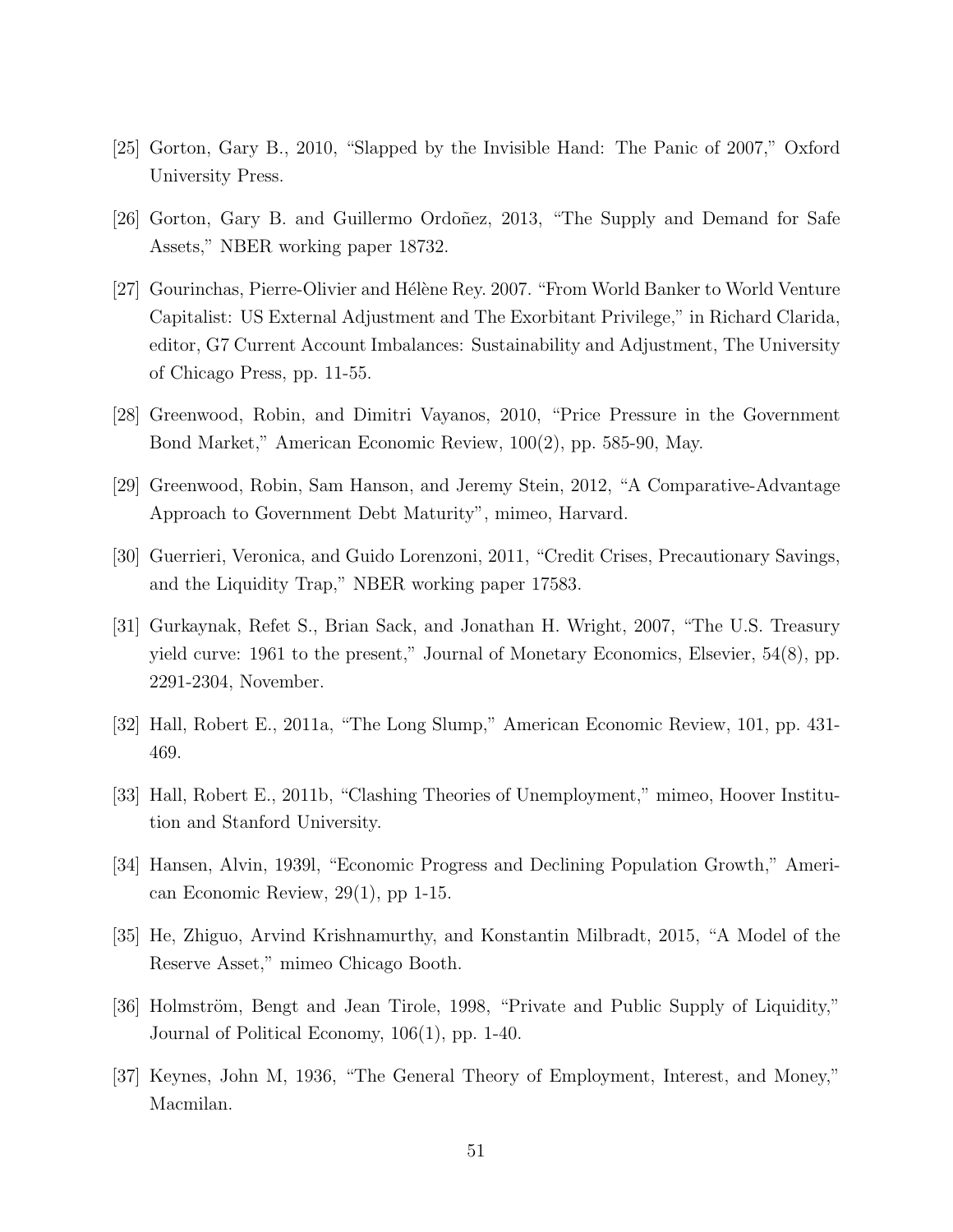- [38] Kocherlakota, Narayana, 2013, "Impact of a Labor Price Fall when Labor Markets are Incomplete," mimeo, Federal Reserve Bank of Minneapolis.
- [39] Korinek, Anton and Alp Simsek, 2013, "Liquidity Traps and Excessive Leverage", mimeo, MIT.
- [40] Krishnamurthy, Arvind and Annette Vissing-Jorgensen, 2011, "The Effects of Quantitative Easing on Interest Rates: Channels and Implications for Policy," Brookings Papers on Economic Activity.
- [41] Krishnamurthy, Arvind and Annette Vissing-Jorgensen, 2012, "The Aggregate Demand for Treasury Debt," Journal of Political Economy, 120:2, pp. 233-267
- [42] Krugman, Paul R., 1998, "It's Baaack: Japan's Slump and the Return of the Liquidity Trap," Brookings Papers on Economic Activity, 29(2), pp. 137-206.
- [43] Malinvaud, Edmond. 1977, "Theory of Unemployment Reconsidered," Oxford: Blackwell Publishers.
- [44] McKay, Alisdair, Emi Nakamura and J´on Steinsson, 2015, "The Power of Forward Guidance Revisited," NBER working paper 20882.
- [45] Obstfeld, Maury, 2011, "International Liquidity: The Fiscal Dimension," Monetary and Economic Studies, pp. 33-48, November.
- [46] Stein, Jeremy C., 2012, "Monetary Policy as Financial-Stability Regulation," Quarterly Journal of Economics, 127(1), pp. 57-95.
- [47] Summers, Lawrence H., 2013, Speech at the IMF Annual Economic Conference.
- [48] Werning, Ivan, 2012, "Managing a Liquidity Trap: Monetary and Fiscal Policy," MIT mimeo.
- [49] Woodford, Michael, 1990, "Public Debt as Private Liquidity," American Economic Review, Papers and Proceedings 80, pp. 382-88, May.
- [50] Woodford, Michael, 2003, "Interest and Prices," Princeton University Press.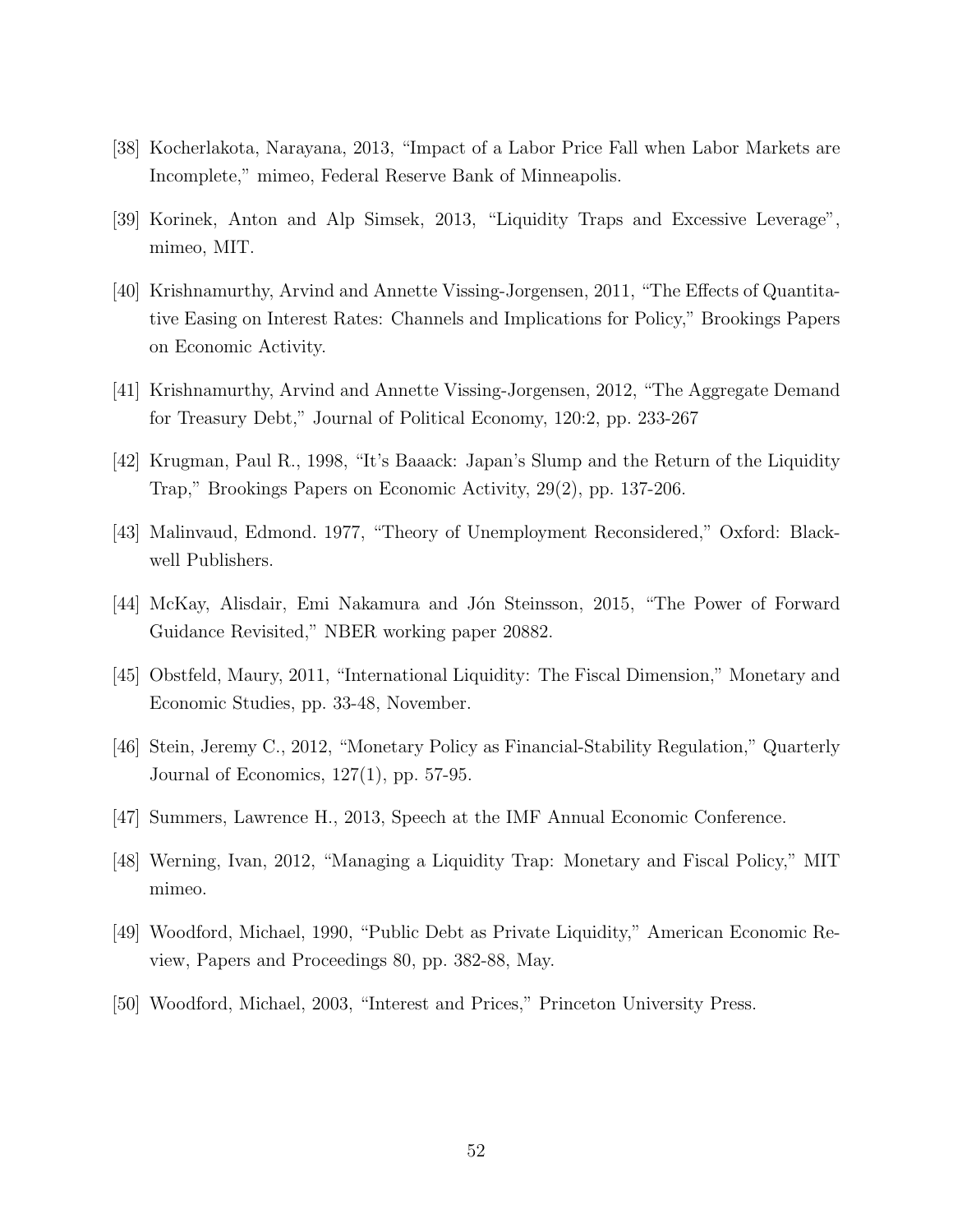## A Appendix

## <span id="page-52-0"></span>A.1 Derivation of the optimal portfolios of Knightians and Neutrals

Recall that we focus on the period *before* the Poisson event and that we study the limit  $\lambda^{-} \to 0$  and  $\lambda^{+} \to 0$ . Between t and  $t + dt$ , three events can occur. First there can be no Poisson event. Second, there can be a bad Poisson event. Third, there can be a good Poisson event.

We denote by  $q_{t,t+dt}$  the price at date t of an asset that pays one at date  $t + dt$  if and only if the first event occurs. We denote by  $q_{t,t+dt}^-$  the price at date t of an asset that pays one at date  $t + dt$  if the second event occurs. And we denote by  $q_{t,t+dt}^+$  the price at date t of an asset that pays one at date  $t + dt$  if the third event occurs. Finally we denote by  $v_t$  the price of a tree, and we denote the price of the tree at date  $t + dt$  by  $v_{t+dt}$  if the first event occurs,  $v_{t+dt}^-$  if the second event occurs, and  $v_{t+dt}^+$  if the third event occurs. In equilibrium  $v_t = v_{t+dt} = \frac{X}{\theta}$  $\frac{X}{\theta}$ ,  $v_{t+dt}^- = \mu^- \frac{X}{\theta}$  $\frac{X}{\theta}$  and  $v_{t+dt}^+ = \mu^+ \frac{X}{\theta}$  $\frac{X}{\theta}$ . The equilibrium has  $q_{t,t+dt} > 0$ ,  $q_{t,t+dt}^{-} \geq 0$ , and  $q_{t,t+dt}^+ = 0$ . We define

$$
1 + r_t^K dt = \frac{1}{q_{t,t+dt} + q_{t,t+dt}^-}
$$

and

$$
1 + r_t dt = \frac{1}{q_{t, t+dt}}
$$

so that to a first order in dt,  $q_{t,t+dt}^- = (r_t - r_t^K)dt$ . The case  $q_{t,t+dt}^- = 0$  corresponds to the unconstrained regime where  $r_t = r_t^K$ . The case  $q_{t,t+dt}^- > 0$  corresponds to the constrained regime where  $r_t > r_t^K$ .

Consider a Knightian agent with wealth  $w_t^K$  with  $\sigma_\theta \geq t$ . Let  $\beta_t^K$ ,  $\beta_t^{K-}$ , and  $\beta_t^{K+}$  be the numbers of each assets in the agent's portfolio, with  $\beta_t^K q_{t,t+dt} + \beta_t^{K^-} q_{t,t+dt}^- = w_t^K$  and  $\beta_t^K \ge 0$ ,  $\beta_t^{K-} \geq 0$  and  $\beta_t^{K+} \geq 0$ . His utility is given by

$$
w_t^K \min\{\beta_t^K, \beta_t^{K-}, \beta_t^{K+}\}.
$$

Clearly the solution is  $\beta_t^K = \beta_t^{K-} = \beta_t^{K+} = \frac{w_t^K}{q_{t,t+dt} + q_{t,t+dt}^-}$ , so that the Knightian agent chooses to invest his wealth between t and  $t + dt$  in a safe asset.

Consider now a Neutral agent with wealth  $w_t^N$  with  $\sigma_{\theta} \geq t$ . Let  $\beta_t^N$ ,  $\beta_t^{N-}$ , and  $\beta_t^{N+}$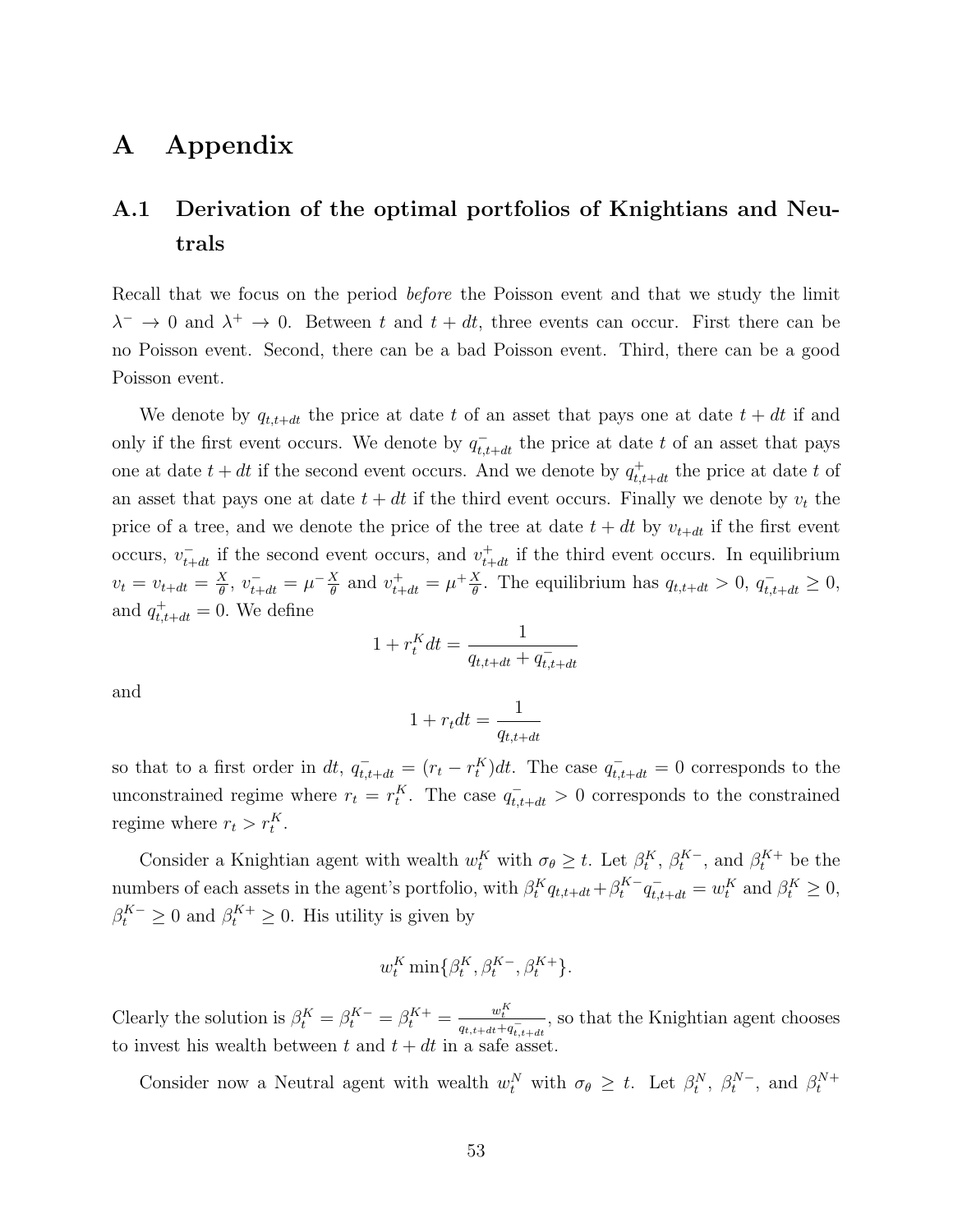be the numbers of each asset in the agent's portfolio, and let  $\beta_t^{N_v}$  be the number of trees owned by the agent, with  $\beta_t^N q_{t,t+dt} + \beta_t^{N-q} \bar{q}_{t,t+dt} + \beta_t^{Nv} v_t = w_t^N$  and  $\beta_t^N \ge -\rho \beta_t^{Nv} v_{t+dt}$ ,  $\beta_t^{N-} \ge -\rho \beta_t^{Nv} v_{t+dt}^-$ ,  $\beta_t^{N+} \ge -\rho \beta_t^{Nv} v_{t+dt}^+$ , and  $\beta_t^{Nv} \ge 0$ . His utility is given by

$$
w_t^N[\beta_t^N + \beta_t^{Nv}(\delta X dt + v_{t+dt}]).
$$

If we are in the unconstrained regime with  $q_{t,t+dt}^- = 0$ , a necessary condition for an interior solution in  $\beta_t^N$  and  $\beta_t^{Nv}$  (which must be the case in equilibrium) is  $\frac{1}{q_{t,t+dt}} = \frac{\delta X dt + v_{t+dt}}{v_t}$  $\frac{v_t + v_{t+dt}}{v_t}$  which we can rewrite as  $r_t = \delta\theta$ , a condition which is verified in our equilibrium. If we are in the constrained regime with  $q_{t,t+dt}^- > 0$ , then we must have  $\beta_t^{N-} = -\rho \beta_t^{Nv} v_{t+dt}^-$  and a necessary condition for an interior solution in  $\beta_t^N$  and  $\beta_t^{Nv}$  (which must be the case in equilibrium) is 1  $\frac{1}{q_{t,t+dt}} = \frac{\delta Xdt + v_{t+dt}}{-\rho v_{t+dt}^T q_{t+dt}^T}$  $\frac{\delta X dt + v_{t+dt}}{-\rho v_{t+dt}^T q_{t,t+dt}^T + v_t}$  which we can rewrite as  $\frac{1}{q_{t,t+dt}} = \frac{\delta \theta dt + 1}{-\rho \mu^{-} q_{t,t+dt}^T}$  $\frac{\delta\theta dt+1}{-\rho\mu-q_{t,t+dt}+1}$  or to a first order in dt,  $r_t = \delta\theta + \rho\mu^-(r_t - r_t^K)$ , a condition which is verified in our equilibrium.

### <span id="page-53-0"></span>A.2 Helicopter Money and Fiscal Capacity

One may wonder why not directly address the shortage of safe assets by printing money. Here we show that this is entirely equivalent to issuing public debt and hence it is subject to the same fiscal constraints.

Let us start backwards. In order to buy back the money stock after the bad Poisson shock, the government undertakes an open market operation immediately after the realization of the shock, swapping the extra supply of money  $M^{\varepsilon} - M^{\varepsilon-}$  for debt D where

$$
D = M^{\varepsilon} - M^{\varepsilon -},
$$

and the interest payment associated to this debt is financed by a tax  $\tau^-$  on the dividends of trees, where

$$
D = \tau^- \mu^- \frac{X}{\theta}.
$$

Consider what happens when the government issues additional money  $\hat{M}^{\varepsilon} > M^{\varepsilon} = \frac{X}{\theta}$  $\frac{x}{\theta}$  in a safety trap, but maintains an adequate supply of money  $M^{\varepsilon-} = \frac{\mu^- X}{\theta}$  $\frac{X}{\theta}$  after the bad Poisson shock. This stimulates output to

$$
\hat{\xi} = \frac{\rho\mu^- + \frac{\varepsilon}{1-\varepsilon}\hat{M}^\varepsilon\frac{\theta}{X}}{\rho\mu^- + \frac{\varepsilon}{1-\varepsilon}}\xi > \xi.
$$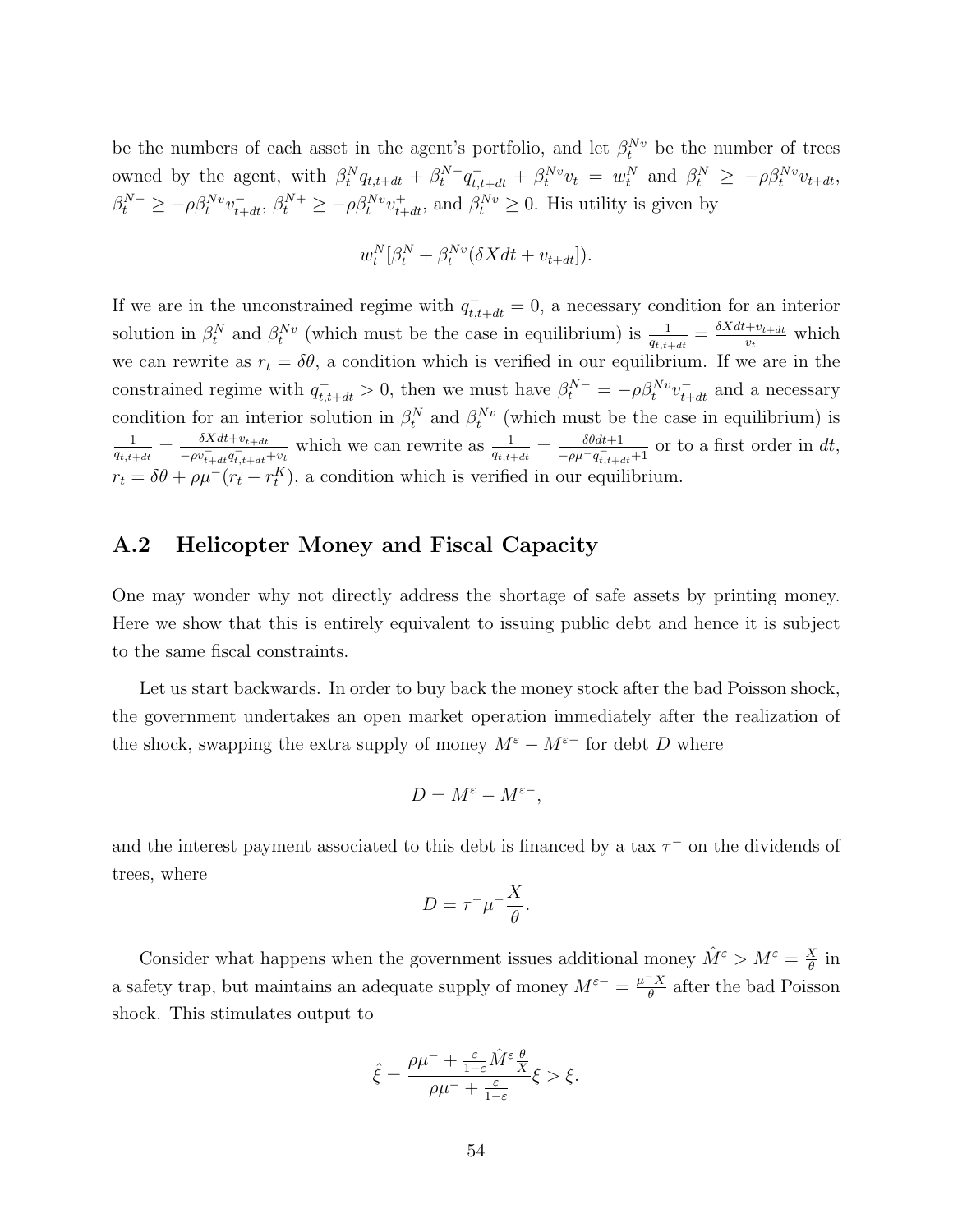This is exactly the same effect as that which would be achieved by issuing additional shortterm debt in the amount  $\varepsilon(\hat{M}^{\varepsilon}-M^{\varepsilon})$ , which is intuitive given that money and short-term debt are perfect substitutes at the zero lower bound. And exactly like this debt issuance policy, it requires that the government be able to increase taxes  $\hat{\tau}$  >  $\tau$ <sup>-</sup> after the bad Poisson shock where

$$
(\hat{\tau}^- - \tau^-)\mu^{-\frac{X}{\theta}} = \varepsilon (\hat{M}^\varepsilon - M^\varepsilon).
$$

Consider next what happens when the government issues additional money  $\hat M^\varepsilon > M^\varepsilon =$ X  $\frac{X}{\theta}$  in a safety trap, but keeps an excessive supply of money  $\hat{M}^{\varepsilon-} > \frac{\mu^{-}X}{\theta}$  $\frac{X}{\theta}$  after the Poisson shock occurs (perhaps because it doesn't have the fiscal capacity to retire the extra money), while maintaining an interest rate of  $\delta\theta$ . In this case output is above potential at  $\zeta\mu$ <sup>-</sup>X where

$$
\zeta = \hat{M}^{\varepsilon -} \frac{\theta}{\mu^- X}.
$$

Hence the value of private safe assets is increased to

$$
\frac{\rho\mu^-\zeta X\left(1-\varepsilon\right)}{\theta},
$$

resulting in a mitigation of the recession before the Poisson shock when the economy is in a safety trap, increasing the value of  $\xi$  to  $\hat{\xi}$  where

$$
\hat{\xi}=\frac{\rho\mu^{-}\hat{M}^{\varepsilon-\frac{\theta}{\mu^{-}X}+\frac{\varepsilon}{1-\varepsilon}\hat{M}^{\varepsilon}\frac{\theta}{X}}{\rho\mu^{-}+\frac{\varepsilon}{1-\varepsilon}}\xi>\frac{\rho\mu^{-}+\frac{\varepsilon}{1-\varepsilon}\hat{M}^{\varepsilon}\frac{\theta}{X}}{\rho\mu^{-}+\frac{\varepsilon}{1-\varepsilon}}\xi>\xi.
$$

Thus issuing money while the economy is in a safety trap and not taking it away when the economy exits the safety trap further mitigates the recession associated with the safety trap. However, this extra effectiveness is not a free lunch, as it comes with the important cost of excessively stimulating the economy when it exits the safety trap.

### A.3 Derivations for Section [6](#page-34-0)

We analyze the planning problem corresponding to the case of rigid prices. The first order conditions are

$$
-\frac{d\hat{\nu}_t}{dt} = (\lambda_t^K - \lambda_t^N) \frac{\rho'(\hat{\jmath}_t)\mu^-}{\theta} - \lambda_t^N \frac{1}{\theta} + \nu_t \frac{d}{d\hat{\jmath}_t} \left\{ \frac{\theta}{\rho'(\hat{\jmath}_t)\mu^-} [\alpha(1-\delta) - \frac{\rho(\hat{\jmath}_t)\mu^-}{\hat{\xi}_t} \right\},\,
$$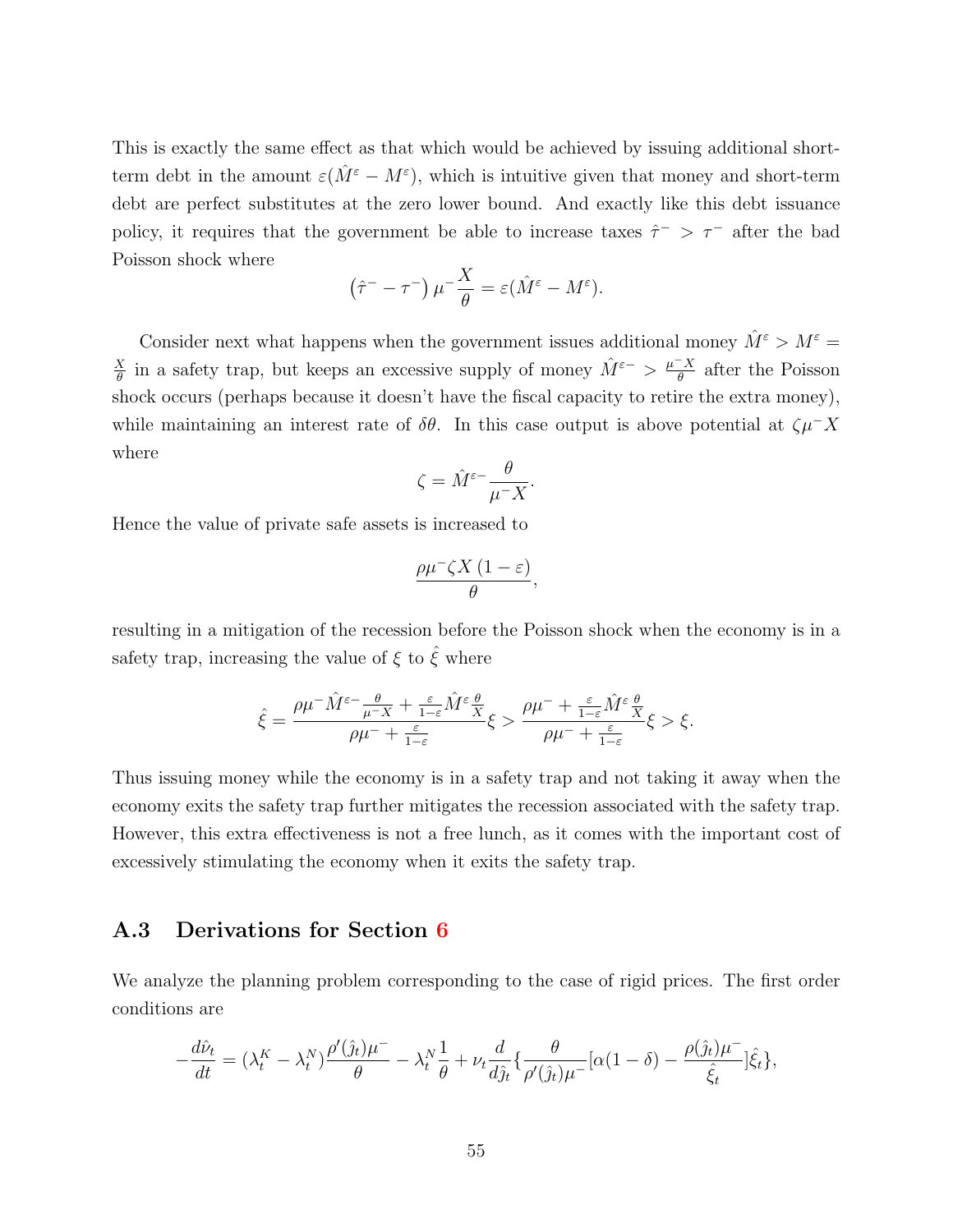$$
0 = \lambda_t^N \frac{1}{\theta} + \hat{\nu}_t \{ \frac{\theta}{\rho'(\hat{\jmath}_t)\mu^-} [\alpha(1-\delta) - \frac{\rho(\hat{\jmath}_t)\mu^-}{\hat{\xi}_t}] \} - \hat{\eta}_t
$$

$$
\hat{\nu}_t \frac{\rho(\hat{\jmath}_t)}{\rho'(\hat{\jmath}_t)} + \hat{\gamma}_t = 0,
$$

$$
\lim_{t \to \infty} \hat{\nu}_t = 0,
$$

$$
\hat{\eta}_t (1 - \hat{\xi}_t) = 0,
$$

$$
\hat{\gamma}_t \hat{r}_t^K = 0.
$$

,

Can we find  $\lambda_t^K > 0$  and  $\lambda_t^N > 0$  such that the solution coincides with the steady state of the competitive equilibrium? If the steady state of the competitive equilibrium does not feature a safety trap  $(r^K > 0$  and  $\xi = 1)$ , then taking  $\lambda_t^K = \lambda_t^N [1 + \frac{r - r^K}{\theta}]$  and  $\lambda_t^N > 0$  arbitrary such that  $\int \lambda_t^N dt < \infty$ , the solution of the planning problem coincides with the the competitive equilibrium, showing that the competitive equilibrium is constrained Pareto efficient.

But if the steady state of the competitive equilibrium does feature a safety trap  $(r<sup>K</sup> = 0$ and  $\xi < 1$ , then for any weights  $\lambda_t^N > 0$  and  $\lambda_t^K > 0$ , the solution of the planning problem is different from the competitive equilibrium, showing that the competitive equilibrium is not constrained Pareto efficient. This would require  $\hat{\eta}_t = 0$  and  $\lambda_t^N = 0$ , a contradiction. This shows that the competitive equilibrium is not constrained Pareto efficient.

Now continue to assume  $r^K > 0$  and  $\xi < 1$ , and take  $\lambda_t^K = \lambda_t^N[1 + \frac{r_t - r_t^K}{\theta}]$  and  $\lambda_t^N > 0$ , i.e. the Pareto weights that rationalize the competitive equilibrium outside of a safety trap. And take  $\lambda_t^N = e^{-\phi t}$  so that the integrals converge. Renormalizing the Hamiltonian (and the multipliers), we get

$$
\phi \hat{\nu}_t - \frac{d\hat{\nu}_t}{dt} = \frac{r - r^K}{\theta} \frac{\rho'(\hat{\jmath}_t)\mu^-}{\theta} - \frac{1}{\theta} + \hat{\nu}_t \frac{d}{d\hat{\jmath}_t} \left\{ \frac{\theta}{\rho'(\hat{\jmath}_t)\mu^-} [\alpha(1-\delta) - \frac{\rho(\hat{\jmath}_t)\mu^-}{\hat{\xi}_t} \right\},
$$
  

$$
0 = \frac{1}{\theta} + \hat{\nu}_t \left\{ \frac{\theta}{\rho'(\hat{\jmath}_t)\mu^-} [\alpha(1-\delta) - \frac{\rho(\hat{\jmath}_t)\mu^-}{\hat{\xi}_t} \right\} - \hat{\eta}_t,
$$
  

$$
\hat{\nu}_t \frac{\rho(\hat{\jmath}_t)}{\rho'(\hat{\jmath}_t)} + \hat{\gamma}_t = 0,
$$
  

$$
\lim_{t \to \infty} \hat{\nu}_t e^{-\phi t} = 0,
$$
  

$$
\hat{\eta}_t (1 - \hat{\xi}_t) = 0,
$$
  

$$
\hat{\gamma}_t \hat{r}_t^K = 0.
$$